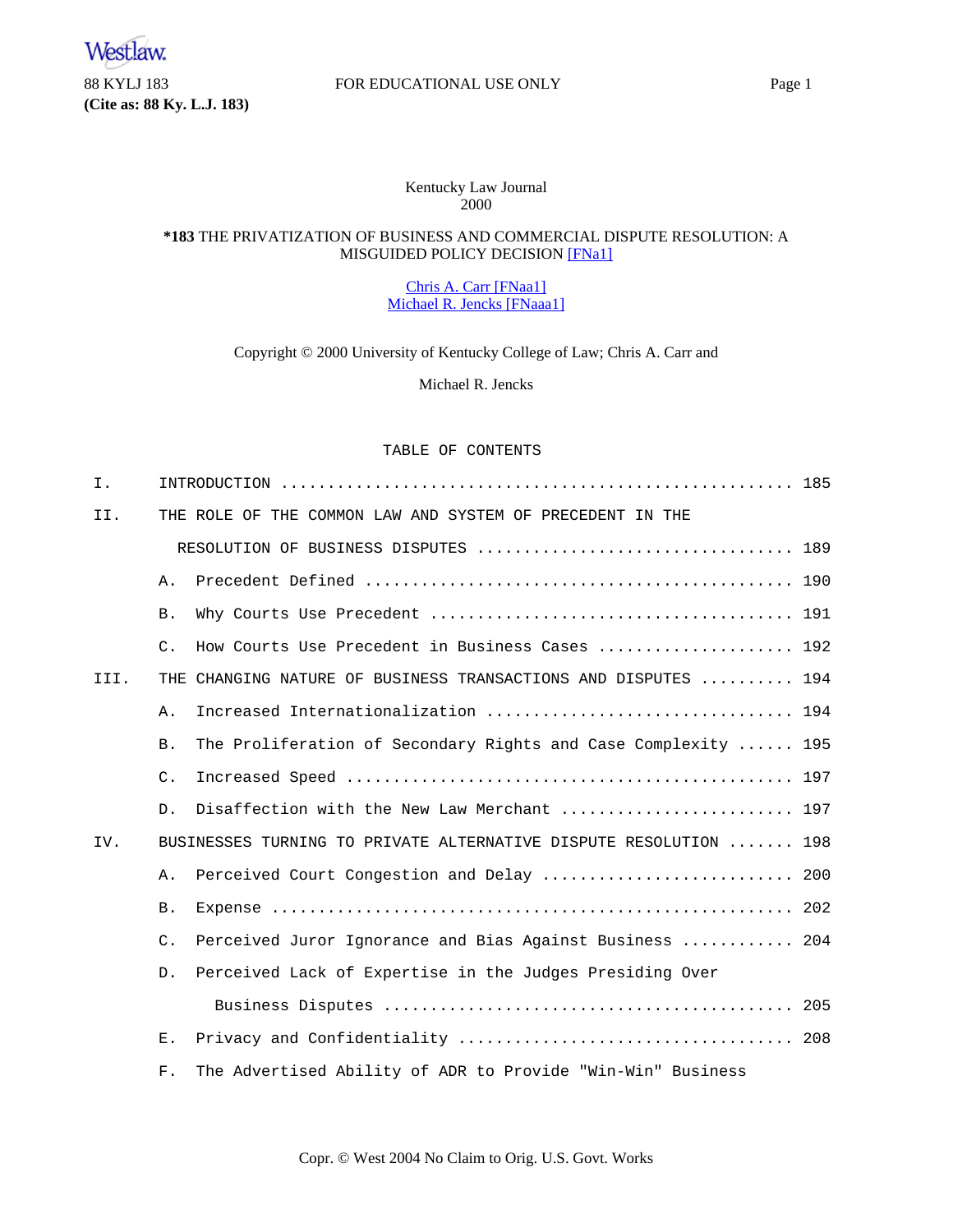

|       |                |                                                        | Solutions and Preserve Business Relationships  209                |  |  |  |
|-------|----------------|--------------------------------------------------------|-------------------------------------------------------------------|--|--|--|
| V.    |                |                                                        | CHANGES IN HOW COURTS SERVICE BUSINESS DISPUTES  211              |  |  |  |
|       | Α.             |                                                        |                                                                   |  |  |  |
|       | Β.             |                                                        | The Bureaucratization of the Judiciary  213                       |  |  |  |
|       | $\mathsf{C}$ . |                                                        | Courts Forcing Business Cases into ADR  213                       |  |  |  |
|       | D.             | Vacatur, Selective Publication and No-Citation Rules,  |                                                                   |  |  |  |
|       |                | Depublication, and Filings Under Seal and Confidential |                                                                   |  |  |  |
|       |                |                                                        |                                                                   |  |  |  |
|       |                | $1$ .                                                  | Vacatur  215                                                      |  |  |  |
|       |                | $2$ .                                                  | Selective Publication and the                                     |  |  |  |
|       |                |                                                        | No-Citation Rule  216                                             |  |  |  |
|       |                | 3.                                                     | Depublication  219                                                |  |  |  |
|       |                | $4$ .                                                  | Filings Under Seal and Confidential                               |  |  |  |
|       |                |                                                        | Settlements  220                                                  |  |  |  |
| VI.   |                |                                                        | THE INSTITUTIONAL PRACTICE OF LAW FURTHERING THE PRIVATIZATION OF |  |  |  |
|       |                |                                                        |                                                                   |  |  |  |
| VII.  |                |                                                        | ADDITIONAL DANGERS POSED BY THE PRIVATIZATION PROCESS  228        |  |  |  |
|       | Α.             |                                                        | The Loss of Information and Reduction of the Public Welfare  228  |  |  |  |
|       | Β.             |                                                        | Widening the Gap Between the "Haves" and "Have-Nots"  230         |  |  |  |
|       | $\mathsf{C}$ . |                                                        | A Reduction in the Power of the Courts  231                       |  |  |  |
| VIII. |                |                                                        |                                                                   |  |  |  |
|       | Α.             |                                                        | Course Corrections to Help Maintain a Sufficient Quantity and     |  |  |  |
|       |                |                                                        | Variety of Business Cases at the Trial Court Level  233           |  |  |  |
|       |                | 1.                                                     | Recommendation One--Expand the Pool of                            |  |  |  |
|       |                |                                                        | Judicial Candidates  237                                          |  |  |  |
|       |                | $2$ .                                                  | Recommendation Two--Improve Judicial                              |  |  |  |
|       |                |                                                        | Continuing Education in Business and                              |  |  |  |
|       |                |                                                        | Commercial Practices  237                                         |  |  |  |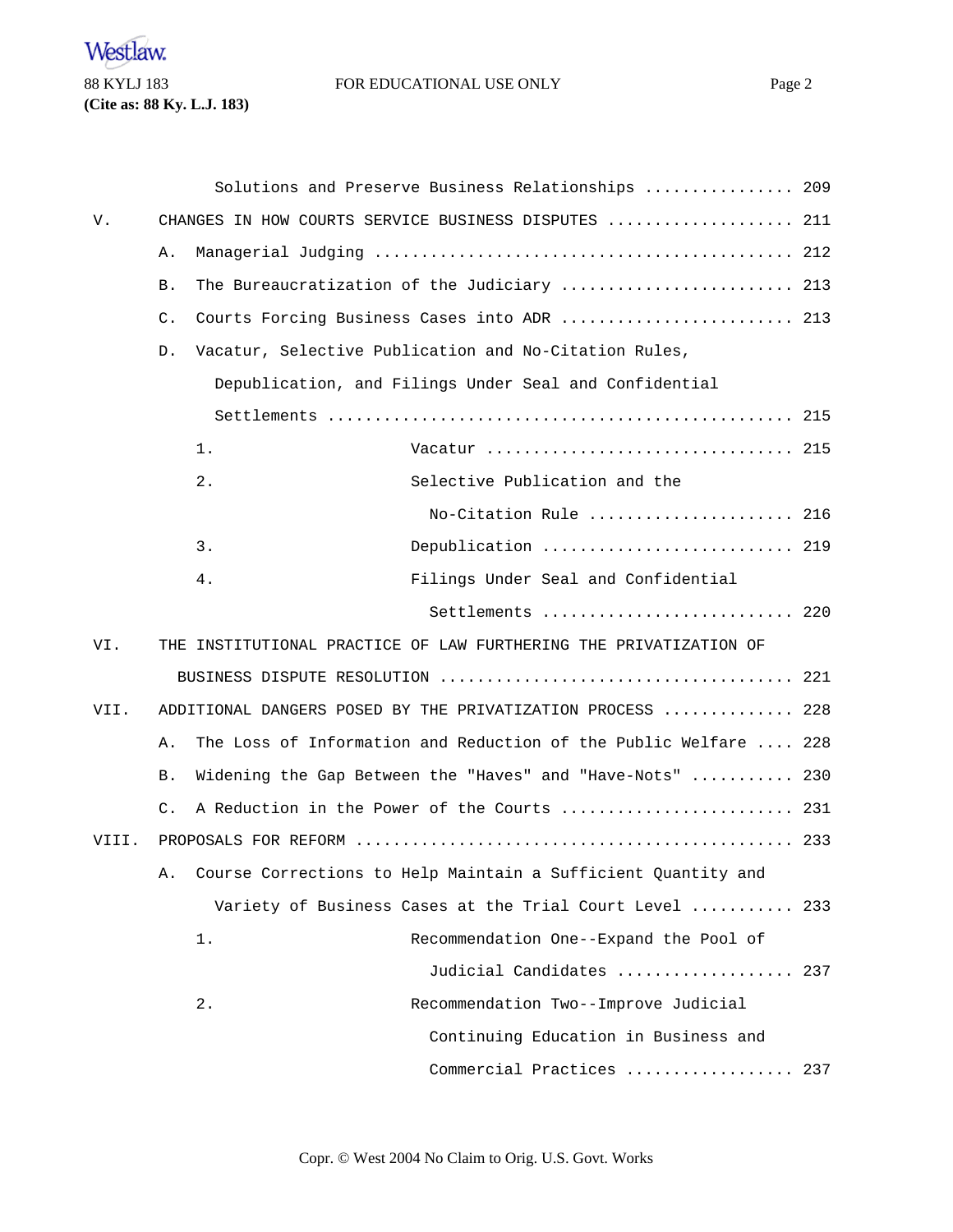88 KYLJ 183 FOR EDUCATIONAL USE ONLY Page 3

**(Cite as: 88 Ky. L.J. 183)**

|     |            | 3.    | Recommendation Three--Increase the Use                          |
|-----|------------|-------|-----------------------------------------------------------------|
|     |            |       | of Law Clerks and Research Attorneys                            |
|     |            |       | to Support Judges  237                                          |
|     |            | 4.    | Recommendation Four--Increase Scrutiny                          |
|     |            |       | of Fee Applications  238                                        |
|     |            | 5.    | Recommendation Five--Businesses Must                            |
|     |            |       | Become Informed Consumers of Legal                              |
|     |            |       | Services  240                                                   |
|     | <b>B</b> . |       | Course Corrections to Help Increase the Availability and Use of |
|     |            |       |                                                                 |
|     |            | $1$ . | Recommendation Six--Provide More                                |
|     |            |       | Appellate Judges  241                                           |
|     |            | 2.    | Recommendation Seven--Permit Citation of                        |
|     |            |       | Any Decision by an Appellate Court of                           |
|     |            |       | Record  242                                                     |
|     |            | 3.    | Recommendation Eight--Bar the Practice                          |
|     |            |       | of Depublication  242                                           |
| IX. |            |       |                                                                 |

#### **\*185** I. INTRODUCTION

Come gather and sing to the Common Law whose leaf and seed we are, Whether we live by the waggling jaw or counsel, miles from the Bar. The wood is good and the sap is strong that gave us Coke and Hale, Right is a battle to win from Wrong, in spite of contempt and jail. It calls for brain and it calls for will, but an acorn knows his mission: Law is the Oak of Liberty still, in the Common Law Tradition. Rowdy dowdy doodle-ee-o In the Common Law Tradition. Rowdy dowdy doodle-ee-o In the Common Law Tradition. **[\[FN1\]](#page-15-3)** 

<span id="page-2-2"></span><span id="page-2-1"></span><span id="page-2-0"></span>The common law, and how it develops rules for allocating risk and deciding business and commercial disputes through a body of reported public decisions, has provided a framework for governing commercial trade and commerce that many countries have **\*186** adopted today. [[FN2\]](#page-15-4) Relatedly, four scholars from Harvard University and the University of Chicago recently credited the common law as a reason why certain countries develop at a more advanced rate than others. [[FN3\]](#page-15-5) The common law, with its tradition of stability and predictability, is also often cited as an important reason why companies are attracted to particular **\*187** countries and states to conduct business. [F[N4\]](#page-16-0) Further, with respect to the area of intellectual property:

<span id="page-2-3"></span>[T]he common law has emerged as a source of protection for intellectual property rights throughout this century whenever statutory protection for new forms of media were still evolving. This phenomenon results from the relationship between communication technologies, which are dynamic and often difficult to anticipate, and statutes, which traditionally have been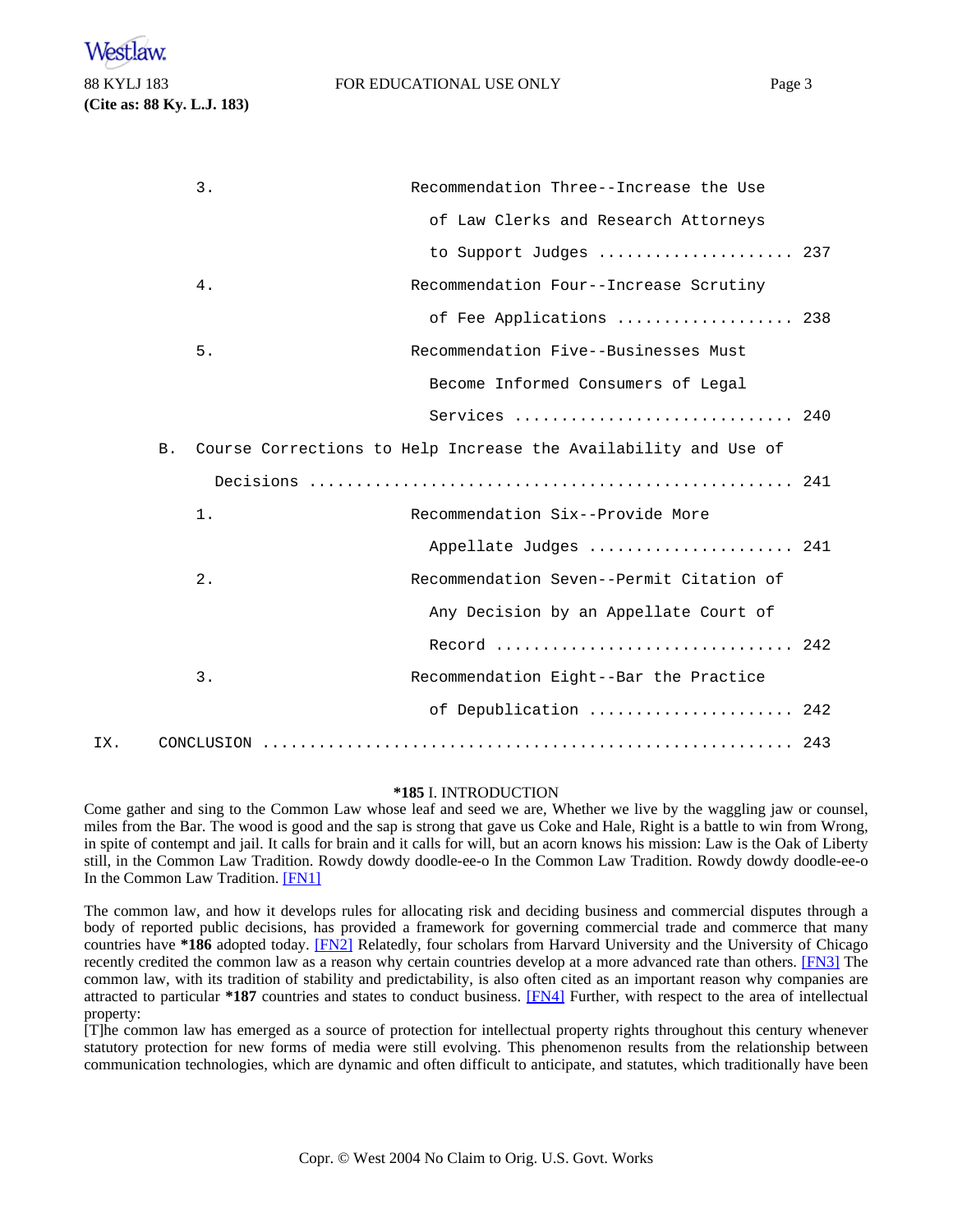

<span id="page-3-0"></span>adopted only in reaction to such changes.... [I]n cases in which statutory protection may not readily apply to new technologies, intellectual property owners have repeatedly and successfully resorted to common law theories for legal solutions to new problems. **[\[FN5\]](#page-16-1)** 

<span id="page-3-1"></span>**\*188** In short, the common law's accomplishments with respect to trade and commerce are impressive. Today, however, our courts and system for developing commercial precedent are under attack, perhaps more than ever before. Private alternative dispute resolution ("ADR") as a method for resolving business disputes is "hot"--courts and traditional litigation are not. [\[FN6\]](#page-16-2) Yet, in light of the common law's track record, it is more than ironic that business and commercial dispute resolution is becoming more and more privatized, thereby stunting the growth and development of the very body of law that has traditionally served business so well. [\[FN7\]](#page-17-0)

<span id="page-3-2"></span>**\*189** The primary purpose of this Article is to revisit the role and importance of the common law and our system of precedent, highlight how the development of the contemporary body of commercial law is being thwarted and distorted through various privatization processes, discuss why these privatization processes are shortsighted and erroneous, and most importantly, suggest proposals for reform. Part II revisits the important role that courts and the system of precedent play in the prevention and resolution of business disputes. Part III addresses ways in which business transactions and disputes have changed over the years and how courts have sometimes struggled to service them. Part IV discusses how those changes have resulted in businesses increasingly turning to private ADR--the first level of privatization--to resolve disputes. Part V addresses a second form of privatization: (1) managerial judging; (2) the bureaucratization of the judiciary; (3) the attempt by courts to decrease their workload and conserve judicial resources by diverting business cases into ADR; and finally, (4) the increased use of vacatur, selective publication and the adoption of no-citation rules, depublication, filings under seal and confidential settlements. Part VI explores how these privatization processes have been (and continue to be) furthered and accelerated by changes in the institutional practice of law-- namely, through the advent of the "discovery lawyer" at many corporate law firms.

Standing alone, none of these developments may be cause for concern. However, as pointed out in Part VII, the cumulative effects of these privatization processes pose significant dangers to the business community and society. Part VIII concludes the Article, pointing out that this privatization movement is shortsighted and erroneous. It also proposes that several course adjustments be made so that our courts and the common law can become more important and attractive instruments in regulating and evolving business and commerce.

## II. THE ROLE OF THE COMMON LAW AND SYSTEM OF PRECEDENT IN THE RESOLUTION OF BUSINESS DISPUTES

<span id="page-3-3"></span>A foundational principle of American society is to provide citizens-- including businesses--with access to legal and political processes that are open to public scrutiny. [F[N8\]](#page-17-1) Yet the widespread privatization of **\*190** business disputes limits the development of such a system. It also distorts the development of a contemporary body of commercial law. Before we allow or encourage our courts to become even more removed from this process, it is helpful to revisit the role of precedent in the development of commercial law.

## A. Precedent Defined

<span id="page-3-9"></span><span id="page-3-8"></span><span id="page-3-7"></span><span id="page-3-6"></span><span id="page-3-5"></span><span id="page-3-4"></span>Precedent is defined as "an adjudged case or decision of a court of justice, considered as furnishing a rule or authority for the determination of an identical or similar case afterwards arising, or a similar question of law." [\[FN9\]](#page-17-2) Stare decisis, the doctrine that courts should follow precedent in deciding cases, has been in place for centuries [FN10] [and](#page-17-3) remains "the everyday working rule of our law." [\[FN11\]](#page-17-4) In law school, through the use of the case method, students are taught how to identify and use precedent. More specifically, future attorneys and judges are taught to identify the holding of a case within the context of the particular dispute, and then analyze and evaluate its precedential effect. This process is more than merely academic and does not end upon graduation from law school. Young trial attorneys soon learn that judges--at least the good ones--do **\*191** in fact "examine and compare" [[FN12\]](#page-17-5) precedent, and that the modification and development of precedent depends upon a change in the holdings of individual courts about specific disputes. **[[FN13\]](#page-17-6)** When this process is properly implemented and followed, in the words of Judge Learned Hand, our body of commercial law grows like a "monument slowly raised, like a coral reef." [\[FN14\]](#page-17-7)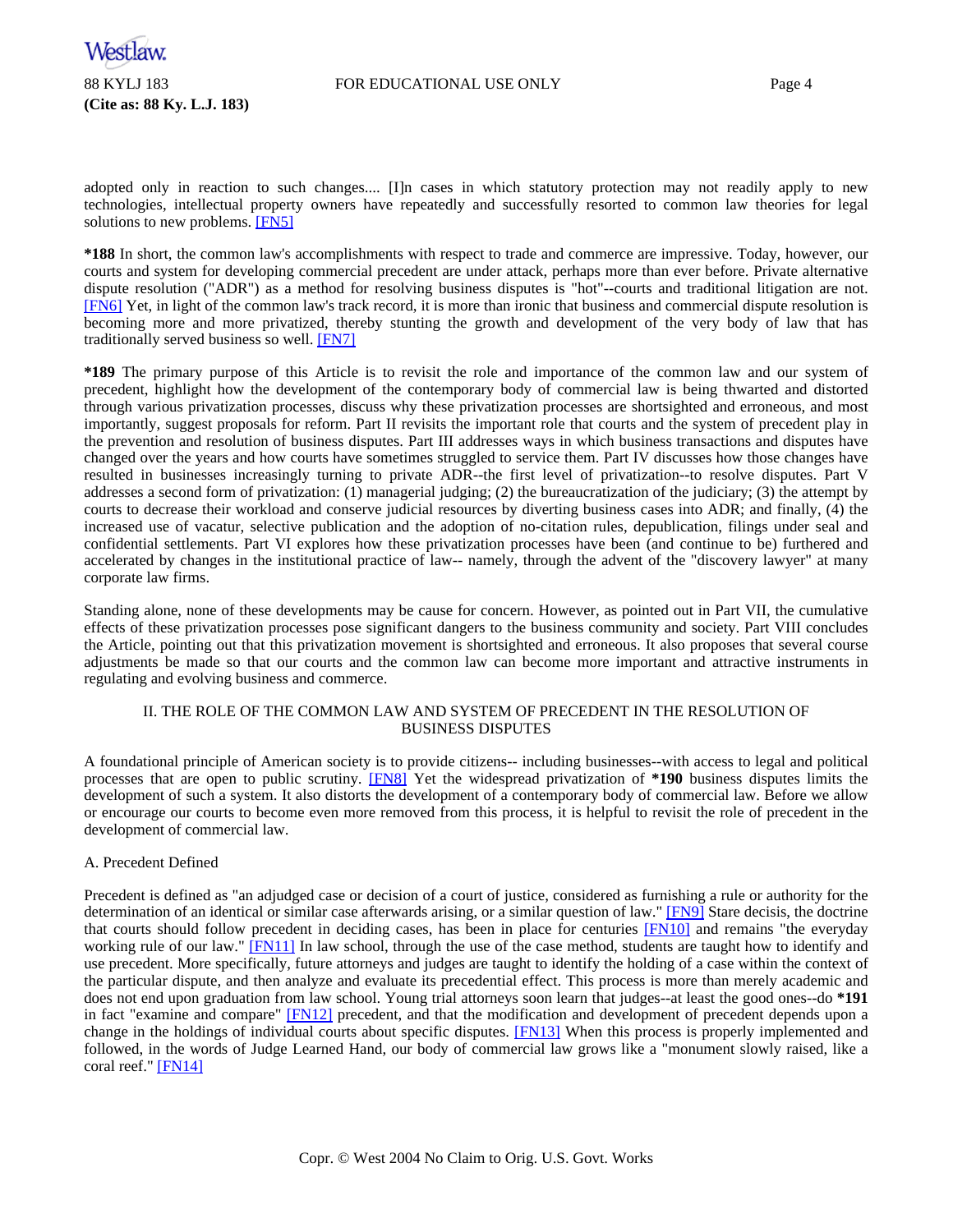

### B. Why Courts Use Precedent

<span id="page-4-0"></span>Different theories exist as to why courts use precedent. One holds that prior judicial decisions serve as the "public record of the 'unwritten law,' customs and legal traditions, acquiring both their meaning and authority from recognition as part of the collective wisdom or reason." [F[N15\]](#page-17-8) Under this theory, "precedent helps establish a smooth transition between the accumulated experience of the past, evidenced by judicial decisions, and the present, to which the reasoning of the prior decision is applied, unless the present court determines that the prior court's reasoning was in error." [\[FN16\]](#page-17-9)

<span id="page-4-3"></span><span id="page-4-2"></span><span id="page-4-1"></span>Another theory provides that precedent is powerful and used by courts not because it represents society's collective wisdom or reasoning, but because of the authority of the judiciary. [[FN17\]](#page-17-10) Under this view, the judiciary, as the sovereign, has the authority and right to establish a legal framework by which rules can be known, legal consequences can be predicted, and public expectations can thereby be protected. [[FN18\]](#page-17-11) Jeremy Bentham advocated **\*192** this view centuries ago, [F[N19\]](#page-17-12) and his concern with stability and predictability can also be found in the writings of contemporary jurists. [\[FN20\]](#page-18-0)

## <span id="page-4-4"></span>C. How Courts Use Precedent in Business Cases

<span id="page-4-5"></span>Courts use precedent in business cases in a variety of ways. First, they look to precedent to help resolve the dispute at hand. [\[FN21\]](#page-18-1) Professor Melvin Eisenberg notes the following with respect to how courts accomplish this task:

Complex societies characteristically need an institution that can conclusively resolve disputes deriving from a claim of right based on the application, meaning, and implications of the society's existing standards. In our society that institution is the courts, and the resolution of such disputes is accordingly a central function of our courts. This centrality is manifested in a variety of ways. To begin with, courts in our society are structured to be fundamentally passive. Unlike a legislature, a court may not properly initiate action on its own motion but may act only when set **\*193** in motion by a party with a claim. Correspondingly, a court is limited to action that is responsive to the claim made. The kinds of claims the court may properly act upon are also limited. The claim normally must be contested--that is, the subject of a dispute. The claimant normally must assert that the respondent has either infringed (or threatens to infringe) upon his rights, or is otherwise at fault in a manner that sufficiently involves the claimant's interests to render it appropriate for him to make a claim whose disposition turns on that fault. The claim must be based on a standard that relates to [business norms] rather than, say, on an artistic standard. The standard on which the claim is based must rise to a certain level of significance, in terms of either the seriousness of the injury that typically results from its violation or the importance of the norm or policy that it reflects. [\[FN22\]](#page-18-2)

<span id="page-4-7"></span><span id="page-4-6"></span>Second, courts use precedent to further enrich the supply of legal rules that govern business disputes. [[FN23\]](#page-18-3) Eisenberg also writes:

Our society has an enormous demand for legal rules that actors can live, plan, and settle by. The legislature cannot adequately satisfy this demand. The capacity of a legislature to generate legal rules is limited, and much of that capacity must be allocated to the production of rules concerning governmental matters, such as spending, taxes, and administration; rules that are regarded as beyond the courts' competence, such as the definition of crimes; and rules that are best administered by a bureaucratic machinery, such as the principles for setting the rates charged by regulated industries. Furthermore, our legislatures are normally not staffed in a manner that would enable them to perform comprehensively the function of establishing law to govern action in the private sector. Finally, in many areas the flexible form of a judicial rule is preferable to the canonical form of a legislative rule. Accordingly, it is socially desirable that the courts should act to enrich that supply of legal rules that govern ... [business] conduct--not by taking on lawmaking as a free-standing function, but by attaching much greater emphasis to the establishment of legal rules than would be necessary if the courts' sole function was the resolution of disputes. [\[FN24\]](#page-18-4)

<span id="page-4-8"></span>**\*194** In light of the above, the following question is presented: are today's courts being utilized to their fullest potential in developing and refining our body of contemporary commercial law? Parts IV, V and VI point out that, for a variety of reasons, the answer is no. Part VII highlights the dangers of this development and why this policy is shortsighted and erroneous. Before this question can be addressed in detail, we must first consider how business cases have changed over the years and how those changes have challenged the courts' ability to efficiently resolve such disputes.

#### III. THE CHANGING NATURE OF BUSINESS TRANSACTIONS AND DISPUTES

Our society has changed over the years, as have the nature of our business transactions and the resulting business disputes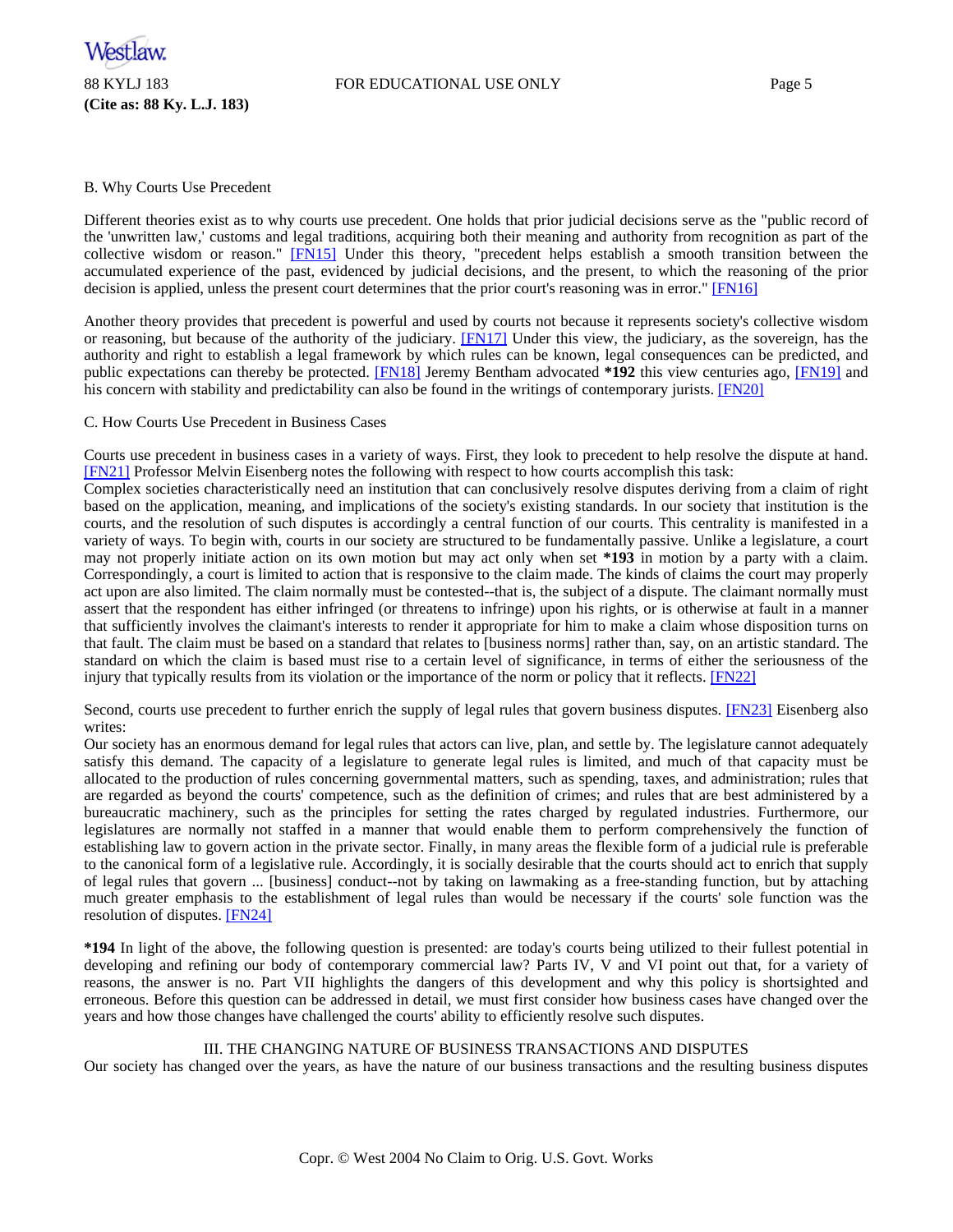

courts are being asked to resolve.

#### A. Increased Internationalization

<span id="page-5-1"></span><span id="page-5-0"></span>In recent years we have witnessed the emergence and development of a global economy. **[FN25]** [We](#page-18-5) no longer live in a world in which local manufac **\*195** turers use local materials and labor to create a product for sale only in a local market. Instead, many products are made for a national or international market. It is not uncommon for manufacturers to "obtain raw materials or parts in one country, perform subassembly in another country, [[[[[with] final assembly [occurring] in yet another, then deliver [the] products "just in time' to customers in several countries." [[FN26\]](#page-18-6) This phenomenon has presented difficult and complex choice of forum, choice of law, discovery, and judgment enforcement issues for courts, especially state courts unfamiliar with such issues. [\[FN27\]](#page-18-7)

#### <span id="page-5-2"></span>B. The Proliferation of Secondary Rights and Case Complexity

<span id="page-5-3"></span>It is not only the increased internationalization of the marketplace that has presented courts with new and difficult business disputes to resolve; there has also been a proliferation of "secondary rights" in many types of business cases. This has in turn significantly increased the complexity of many business disputes. Some commentators label this development the "law of contorts." [\[FN28\]](#page-18-8) By way of example, twenty years ago a dispute **\*196** between a law firm and its client over fees, to the extent that unpaid fees were even pursued, normally consisted of the law firm filing a complaint for breach of contract, with the client in turn filing an answer that alleged a few straightforward affirmative defenses. Discovery in the case was clean and simple, as were the legal issues. Today, that same dispute results in the client not only filing an answer, but a counterclaim for professional negligence (usually for leverage purposes), and the cost and complexity of the case is thereby significantly increased. Similarly, in the past a licensor who licensed a patent to a licensee and then discovered that the licensee was misusing the patent was likely to allege that the right that had been violated was the licensing agreement (i.e., it was breached). Today, that same case will see a plethora of secondary rights--"contorts"--come into play based on contract law, federal patent law, and unfair competition law. Specifically, as in the past, the licensor's complaint will allege a cause of action for breach of the licensing agreement. But it will also allege a cause of action for patent infringement--in part to attempt to obtain the benefit of treble damages [F[N29\]](#page-18-9) versus typical breach of contract damages. Also, the licensee will bring its own counterclaim for unfair competition and antitrust violations. In a nutshell, these secondary rights often transform what used to be a relatively straightforward business case into the exact opposite. [\[FN30\]](#page-19-0)

### <span id="page-5-5"></span><span id="page-5-4"></span>**\*197** C. Increased Speed

<span id="page-5-8"></span><span id="page-5-7"></span><span id="page-5-6"></span>Many of today's business transactions and markets, especially in an era of electronic commerce, move faster than ever before. Take Internet entrepreneurs as an example. In the past such entrepreneurs did not think in terms of the patentability of their business ideas and inventions. [\[FN31\]](#page-19-1) Yet the market is now forcing them to do so, and they are discovering that it can take eighteen months just for a patent to be issued, **[[FN32\]](#page-19-2)** let alone litigate any related ownership dispute in the courts. By the time such litigation is resolved, "the cyber-marketplace will have changed several times over," [[FN33\]](#page-19-3) thereby often making the end-result of the litigation irrelevant. In short, courts sometimes find it difficult to keep pace with a marketplace that demands such quick resolutions. [\[FN34\]](#page-19-4) Another example is the venture capital arena. Today, "most venture capitalists look for companies that can provide liquidity in three to five years." [F[N35\]](#page-19-5) The venture capital process now moves so quickly that it can be fatal for a start-up company to be tied up in litigation to sort out its "legal messes," even for a short period of time.

#### <span id="page-5-10"></span><span id="page-5-9"></span>D. Disaffection with the New Law Merchant

<span id="page-5-15"></span><span id="page-5-14"></span><span id="page-5-13"></span><span id="page-5-12"></span><span id="page-5-11"></span>Marc Galanter points out that in our society certain "indigenous forums" exist that operate by "codes of conduct" independent of the law. [\[FN36\]](#page-19-6) Professor Robert Cooter adds that with respect to trade and commerce, many business communities are self-regulating and promulgate their own **\*198** norms, rules, and enforcement mechanisms. [F[N37\]](#page-19-7) As examples, he cites such professions as accounting and law, and "formal networks like Visa [[[[[that] promulgate their own rules." [\[FN38\]](#page-19-8) Cooter creatively labels such norms and rules the "new law merchant." [[FN39\]](#page-19-9) Yet when businesspersons become disaffected with the "new law merchant" that governs their particular industry, they often turn to the courts as a last resort for help. [\[FN40\]](#page-19-10) As an example, consider the entrepreneurs who become entangled in domain name disputes and subscriber problems with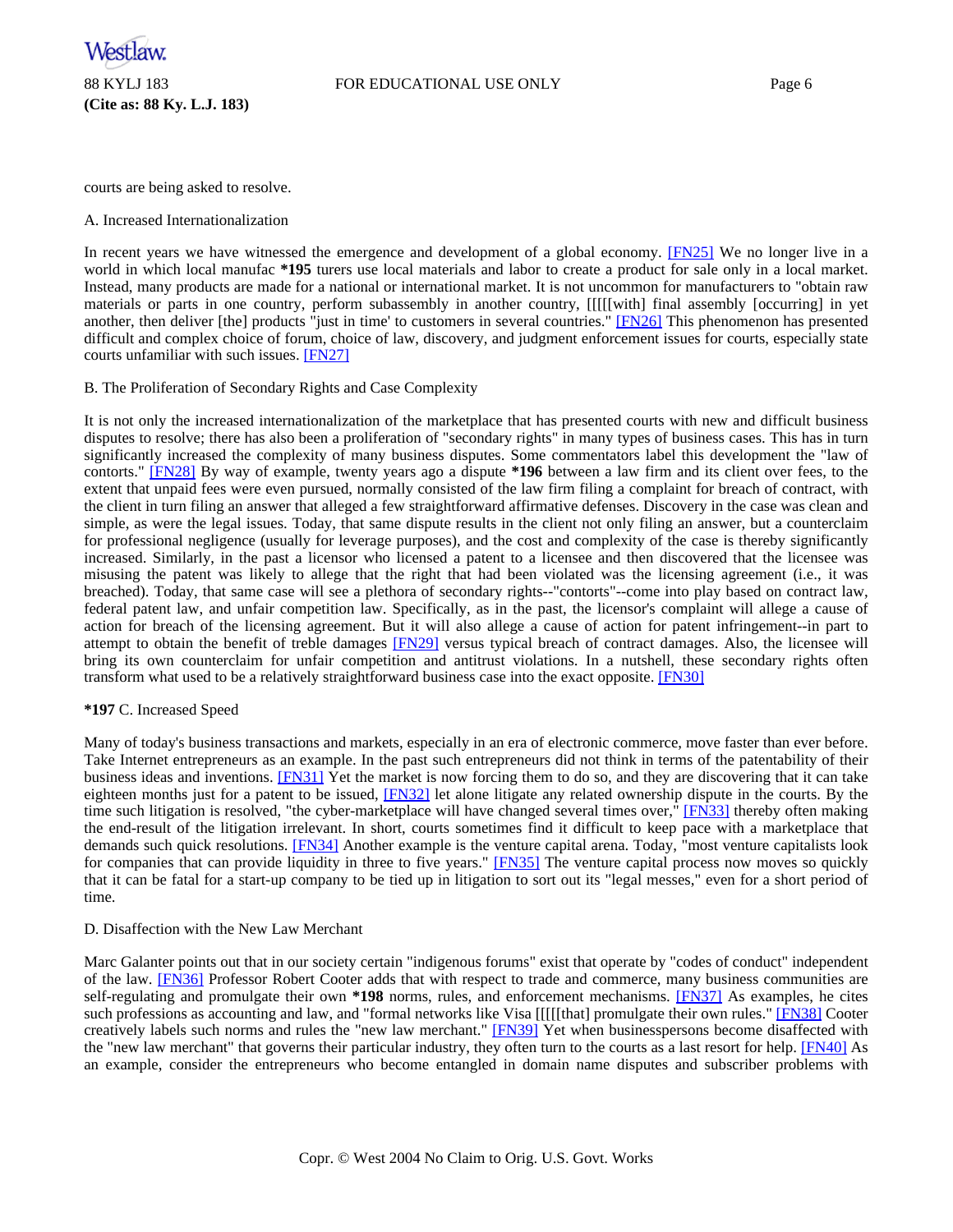

<span id="page-6-1"></span><span id="page-6-0"></span>Internet service providers. One would think that the norms (or "new law merchant") of that industry would make it ideal for the disputing parties to sit down and resolve the matter short of a lawsuit. [F[N41\]](#page-19-11) Yet the opposite is occurring. Many of these parties instead want their day in court--yet again requiring the courts to address a new, different, and complex type of business dispute. [\[FN42\]](#page-20-0)

#### IV. BUSINESSES TURNING TO PRIVATE ALTERNATIVE DISPUTE RESOLUTION

<span id="page-6-2"></span>We now return to the question earlier posed: are today's courts being utilized to their fullest potential in developing and refining our body of **\*199** contemporary commercial law? Similarly, have courts done a good job of adapting to the changes in the nature of business transactions and disputes earlier discussed? If business behavior is used as the primary indicator in answering this question, many would say that the answer is no, as over the past several decades businesses have been increasingly turning to private ADR to resolve their disputes. [[FN43\]](#page-20-1) In this section, we discuss some of the **\*200** primary reasons for this development, but even more importantly, why many of these reasons may be grounded more on misconception than fact.

#### A. Perceived Court Congestion and Delay

<span id="page-6-3"></span>For those who advocate an increased role for ADR in resolving business disputes, the point is often made that the courts are congested, rife with delay, and inaccessible due to a "litigation explosion." [\[FN44\]](#page-20-2) One commentator has noted that with the "excessive delays and exploding caseloads of the civil courts, many disputants view traditional litigation as unable to meet their conflict resolution needs. More and more parties are turning away from the judicial system and are resorting to private dispute resolution firms." [\[FN45\]](#page-20-3) Certainly, many business executives and their in-house counsel perceive that a litigation explosion has occurred. [\[FN46\]](#page-20-4)

<span id="page-6-6"></span><span id="page-6-5"></span><span id="page-6-4"></span>**\*201** The cause of this so-called litigation explosion has been the subject of intense debate. The list of proffered reasons includes the growing diversity and size of the American population, a heightened level of litigiousness among Americans, an increase in the number of judicially and statutorily created rights and a broadening of the definition of the class of people entitled to enforce those rights, expanded discovery, excessive lawmaking, and an increase in crime and criminal prosecutions (especially drug-related offenses). [\[FN47\]](#page-21-0) But what is interesting to note is that to the extent such an explosion has occurred, no study exists which suggests it has been disproportionately fueled by business cases. Further, Marc Galanter, other scholars, and even some judges point out that the claim of a "litigation explosion" is vastly exaggerated, if not outright false. [\[FN48\]](#page-21-1) Finally, many **\*202** business executives and their corporate counsel are finding that private ADR does not always live up to its billing in this regard, and if anything, often results in excessive delay. [\[FN49\]](#page-21-2)

## <span id="page-6-8"></span><span id="page-6-7"></span>B. Expense

<span id="page-6-11"></span><span id="page-6-10"></span><span id="page-6-9"></span>Private ADR is often touted as being cheaper than traditional litigation. [F[N50\]](#page-21-3) Again, there is evidence that suggests that business executives **\*203** and their in-house counsel at least perceive that the traditional court system is too expensive. [\[FN51\]](#page-21-4) However, due to a lack of empirical data, it is unclear whether ADR is, in fact, cheaper than traditional litigation. [\[FN52\]](#page-21-5) Some commentators contend that it is not, [\[FN53\]](#page-22-0) and as Marc Galanter notes, critics of the cost aspect of litigation often ignore the benefits:

<span id="page-6-12"></span>**\*204** [S]ociety's accounts should reflect not only the costs but the benefits of enforcing such transfers, which afford vindication, induce investments in safety, and deter undesirable behavior. For instance, the sums transferred by successful patent infringement litigation not only are not lost, but maintain the credibility of the patent system that in turn has powerful incentive effects. To put forward estimates of gross costs--even ones that are not make-believe--as a sufficient guide to policy displays indifference to the vital functions that the law performs. [\[FN54\]](#page-22-1)

#### <span id="page-6-13"></span>C. Perceived Juror Ignorance and Bias Against Business

Another reason why businesses may be increasingly turning to private ADR is because they perceive that juries do a poor job determining liability and assessing damages in lawsuits against businesses and judge businesses more harshly than individuals. [\[FN55\]](#page-22-2) The following statement from a business executive is typical:

<span id="page-6-14"></span>Is it any surprise that many commercial contracts these days have a clause where each party waives its right to a trial by jury? Doesn't that tell you something? That they are not willing to trust twelve peers off the street with the complexity of their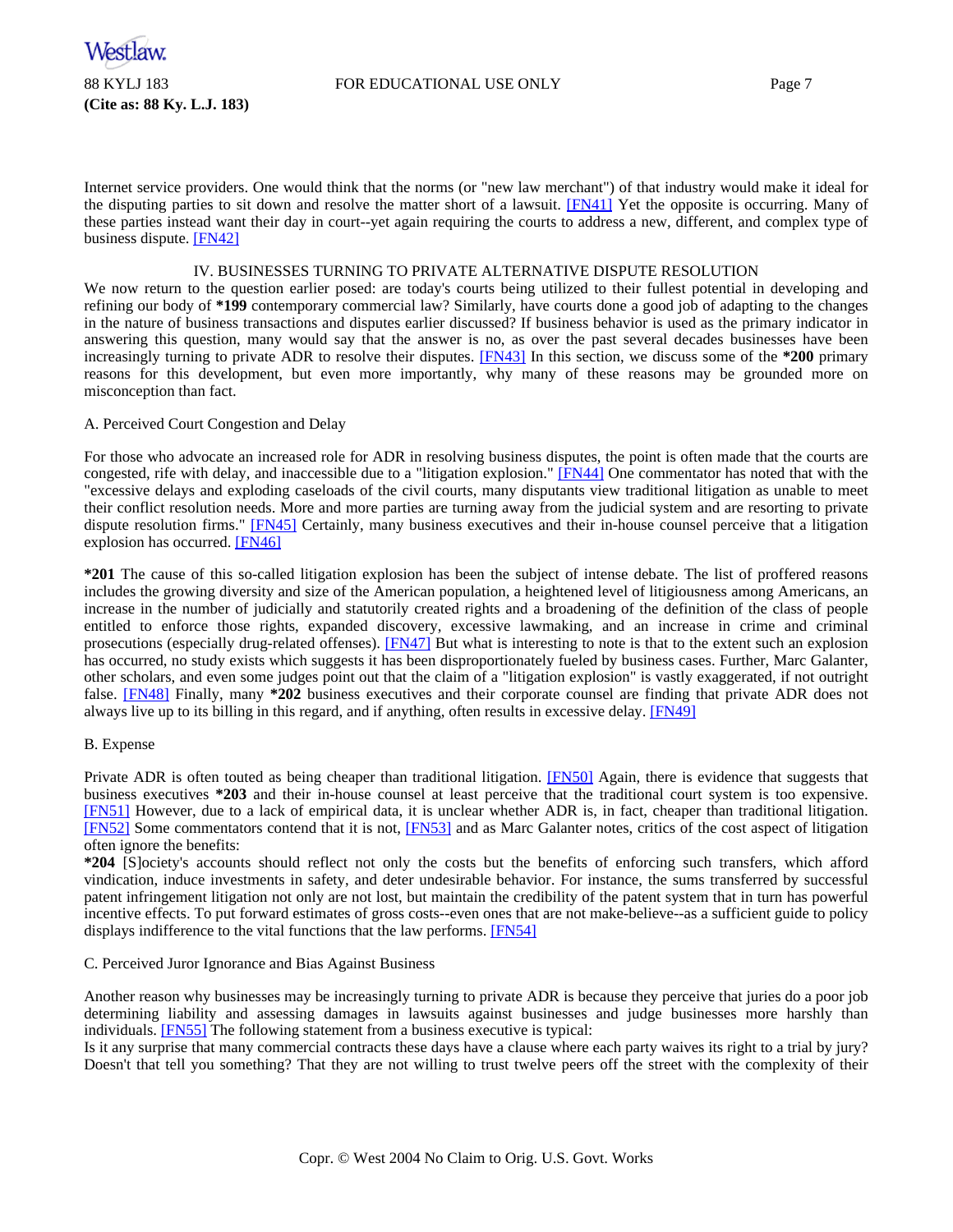business transaction ... And that doesn't **\*205** mean that people are stupid. It means that businesses have become very complex in many respects. The nature of their product offerings, not necessarily how the business is run, but the nature of the products. Open up the insides of a laptop computer and try to have some jury decide whether or not there has been a patent infringement on the design of a microchip. I certainly wouldn't be capable of doing that. [\[FN56\]](#page-22-3)

<span id="page-7-1"></span><span id="page-7-0"></span>Yet, the research of Valerie Hans, William Lofquist and others strongly suggests that if anything, the contrary is true and that juries do know what they are doing and do give businesses the benefit of the doubt. [\[FN57\]](#page-22-4)

## D. Perceived Lack of Expertise in the Judges Presiding Over Business Disputes

<span id="page-7-4"></span><span id="page-7-3"></span><span id="page-7-2"></span>In theory, another touted benefit of many forms of private ADR is the ability to select a "dispute resolver" with "expertise" in the business issue **\*206** at hand. [\[FN58\]](#page-23-0) Judges in the traditional court system, on the other hand, are sometimes perceived to lack such expertise, **[\[FN59\]](#page-23-1)** especially by business executives. **[[FN60\]](#page-23-2)** To the extent that a lack of such expertise exists, the **\*207** politicization of judicial selections [\[FN61\]](#page-23-3) and even their salaries [\[FN62\]](#page-23-4) may contribute to the problem. Yet the lack of expertise is by no means unique to judges in the traditional court system. If anything, businesses are finding that it may be even more acute with respect to many purported "ADR specialists." [\[FN63\]](#page-23-5)

## <span id="page-7-5"></span>**\*208** E. Privacy and Confidentiality

<span id="page-7-8"></span><span id="page-7-7"></span><span id="page-7-6"></span>With private ADR, the parties can obtain a large measure of privacy and confidentiality. Often being a private proceeding, ADR allows businesses to resolve their disputes without creating a public record. [F[N64\]](#page-24-0) For a business concerned about eroding public confidence in its products or services, any proceeding that allows it to resolve its disputes outside the public eye is attractive. **[\[FN65\]](#page-24-1)** Similarly, ADR is often attractive to a business concerned about being forced to reveal one or more of its trade secrets during litigation. [\[FN66\]](#page-24-2) Businesses may also seek to avoid creating a legal precedent that may later prove to be disadvantageous to them or their industry, and are thus drawn to ADR processes in which the likelihood of a successful appeal is small. [\[FN67\]](#page-24-3)

<span id="page-7-10"></span><span id="page-7-9"></span>**\*209** However, many businesses are discovering that the touted privacy and confidentiality of private ADR is by no means a sure thing and can be problematic. For example, with respect to mediation, judges who have ordered a case to mediation often request a status report from the mediator in order to determine which party is bargaining in good faith and which is footdragging. [\[FN68\]](#page-24-4) In other cases, prosecutors may call the mediator or arbitrator to testify. [FN69] [There](#page-24-5) are also situations in which a company's decision to seek refuge in the privacy of ADR backfires. Consider a large company who has been sued by multiple customers. Assume that the company believes that all of the cases are without merit, but agrees to mediation, and for economic, publicity, and risk considerations agrees to pay ten cents on the dollar to settle the first ten cases. As part of its strategy in mediating the eleventh case, the company may wish to use this data to its advantage and as evidence of what the case is "worth." However, depending upon the confidential settlement terms that were reached and agreed to during the first ten mediations, the company and its counsel may have failed to think things through and may have inadvertently waived the ability to utilize such information in the eleventh case. [\[FN70\]](#page-24-6)

<span id="page-7-11"></span>F. The Advertised Ability of ADR to Provide "Win-Win" Business Solutions and Preserve Business Relationships

<span id="page-7-17"></span><span id="page-7-16"></span><span id="page-7-15"></span><span id="page-7-14"></span><span id="page-7-13"></span><span id="page-7-12"></span>Another touted advantage of private ADR is its ability to offer "win-win" solutions that courts cannot provide in a business dispute. [\[FN71\]](#page-24-7) If, for **\*210** example, a plaintiff's primary goal is to obtain an apology from a defendant as opposed to monetary compensation, [AD](#page-25-0)R is probably the way to go. [FN72] ADR is frequently viewed as being less hostile than traditional litigation, [\[FN73\]](#page-25-1) thereby allowing businesses to better preserve ongoing relationships. [[FN74\]](#page-25-2) Yet these claimed benefits are often overly simplistic, presumptuous, and even misleading. There is also nothing that prevents an attorney in traditional **\*211** litigation from exploring and implementing "win-win" solutions. [\[FN75\]](#page-25-3) In fact, a well-trained attorney does so and skillfully uses the tools and leverage of the court system to attain that goal as quickly as possible for his or her client. [\[FN76\]](#page-25-4) Moreover, scholars such as Owen Fiss, Marc Galanter, and Mia Cahill have argued that many disputes involve such important issues that they should be litigated and that the "feel-good" results of ADR are often inferior to those obtained in traditional litigation. [\[FN77\]](#page-25-5)

V. CHANGES IN HOW COURTS SERVICE BUSINESS DISPUTES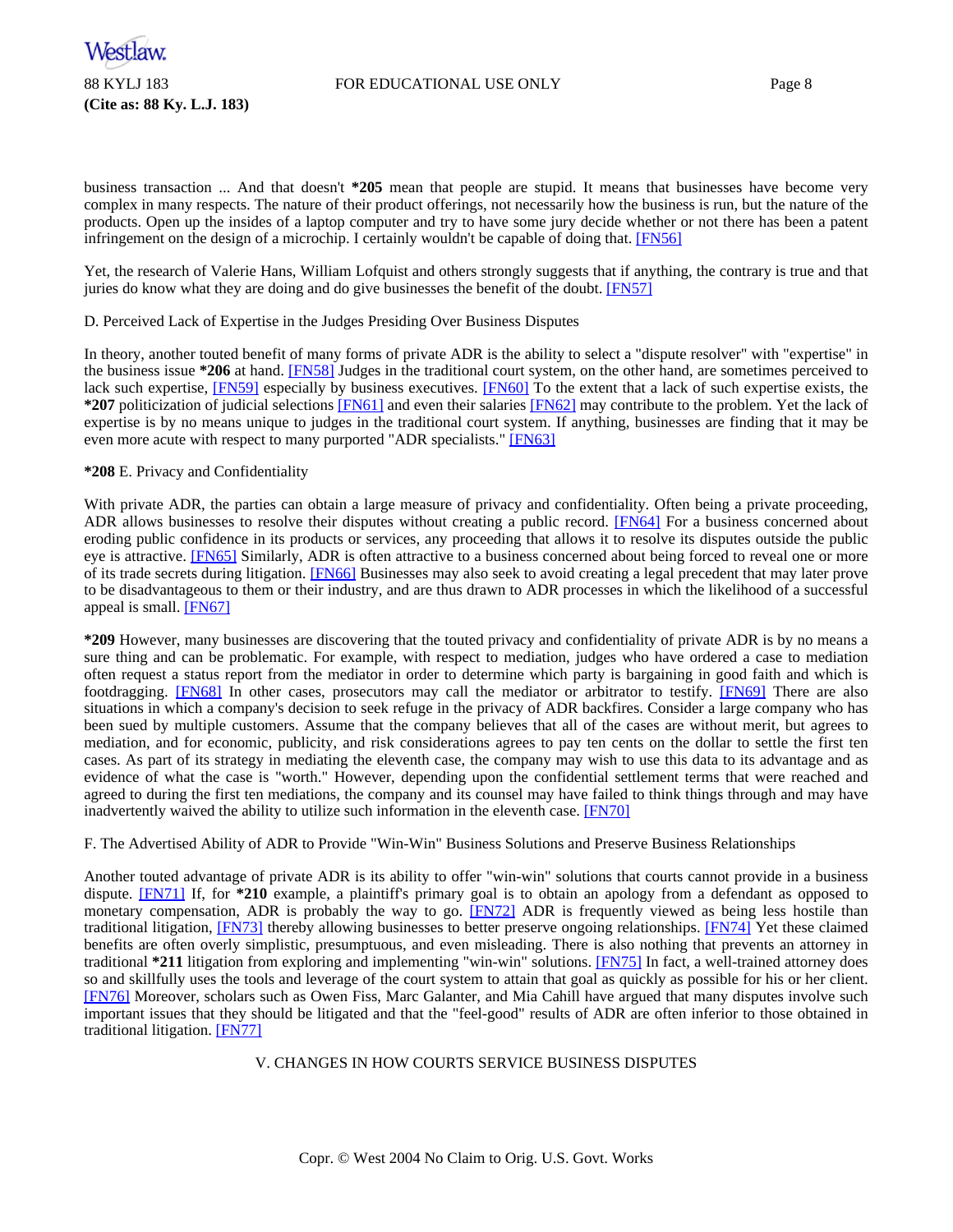<span id="page-8-1"></span><span id="page-8-0"></span>While [ther](#page-25-6)e is disagreement about whether a "litigation explosion" has occurred, [FN78] there is little doubt that many people, including many of our own courts and judges, perceive that one has occurred. [[FN79\]](#page-25-7) Our judiciary has attempted to cope with this perceived increase in its workload primarily through the following tools: (1) managerial judging; (2) the process of "self-bureaucratization"; (3) the forcing of business cases into some form of ADR (often against the parties' will); and finally, (4) through the increased use of vacatur, selective publication and the adoption of no-citation rules, depublication, and filings under seal and confidential settlements. As shown below, for the businesses that do decide to enter into **\*212** the traditional court system, these tools amount to yet another level of privatization, thereby further distorting and thwarting the growth of our common law.

## A. Managerial Judging

<span id="page-8-2"></span>Professor Judith Resnik has written extensively about what she calls ""managerial judging"--where judges become involved in the pretrial management of the case to try and relieve perceived court congestion (e.g., ruling on discovery disputes, deciding joinder issues, conducting pretrial conferences, settlement conferences, and the like). [[FN80\]](#page-25-8) This type of judging poses several dangers. First, a deeper involvement by judges in the pretrial phase of the case may compromise their independence and prematurely cause them to favor one side or position in the dispute, in turn impacting the quality of their deliberations. **[\[FN81\]](#page-25-9)** Second, and more importantly for the purposes of this article, managerial judging undercuts the obligation and requirement that judges act in public and formally record the reasons behind what they do. [\[FN82\]](#page-25-10)

<span id="page-8-4"></span><span id="page-8-3"></span>The following is an example of the second problem. In the past, a young attorney who wanted to learn how a particular judge handled pretrial matters (e.g., discovery motions) could walk over to the courthouse and spend the morning in the gallery of the judge's courtroom observing the judge ruling on various law and motion matters. But now this is becoming more and more difficult to accomplish. Today, it is not uncommon for the case to be called and the parties' counsel to be led into the judge's private chambers (or a conference room) to sit down and discuss the case with the judge (or a discovery referee or judge pro tem). With no court reporter present, the matter is argued and decided. This same routine is then repeated for every case on the calendar. [\[FN83\]](#page-25-11) Relatedly, and perhaps even more disturbingly, today's courts and judges are often evaluated not for the quality of their decisions (e.g., how often they are appealed and reversed), but for their ability to move cases along and clear the docket. [[FN84\]](#page-26-0) While the **\*213** impact of this management philosophy on the development of our contemporary body of commercial law is difficult to measure, we submit that it is more deleterious than beneficial.

### <span id="page-8-6"></span><span id="page-8-5"></span>B. The Bureaucratization of the Judiciary

<span id="page-8-9"></span><span id="page-8-8"></span><span id="page-8-7"></span>We have also witnessed an increase in the size of the judiciary and its support staff (e.g., magistrates, special masters, judge pro tems, discovery referees, law clerks, staff attorneys, and the like), as well as an increase in judges' reliance on that staff. [\[FN85\]](#page-26-1) Owen Fiss, Joseph Vining, and Judge Alvin Rubin refer to this development as the "bureaucratization of the judiciary." [\[FN86\]](#page-26-2) When judges delegate responsibility for initially assessing or deciding portions of a case to their support staff, they diminish their own level of personal responsibility for their decisions, which in turn leads to greater anonymity in judging. [\[FN87\]](#page-26-3) This results in the impression that these decisions have not been rendered or written by an individual with an identity of their own, but are instead the product of an impersonal institution. [\[FN88\]](#page-26-4) The downside of this impersonalization is that it gives businesses another reason to flee the court system for private ADR, thereby further distorting the growth of our commercial precedent. [\[FN89\]](#page-26-5)

## <span id="page-8-11"></span><span id="page-8-10"></span>C. Courts Forcing Business Cases into ADR

<span id="page-8-13"></span><span id="page-8-12"></span>The problem is not just a case of businesses wanting to avoid the traditional court system. Our courts have made the conscious policy decision to divert business cases into ADR in order to conserve judicial **\*214** resources. [F[N90\]](#page-26-6) Thus, for the company that does opt into the court system to have its "day in court," it is likely to find itself entangled in the very form of dispute resolution--ADR--that it sought to avoid from the beginning. In California, it has reached the point where, if the court learns that the two disputing businesses in a lawsuit have money and resources, they are ordered into some form of ADR (usually mediation) and are thereby stalled on the way to trial. [[FN91\]](#page-26-7) Thus, even though business tax dollars help pay for **\*215** the court system, courts have sent a clear message that such judicial welfare is reserved for other types of cases; namely, criminal cases, family law cases, civil rights cases, and the like. Again, while the impact of this diversion process on our contemporary body of commercial law is difficult to measure, we submit that it is more harmful than beneficial.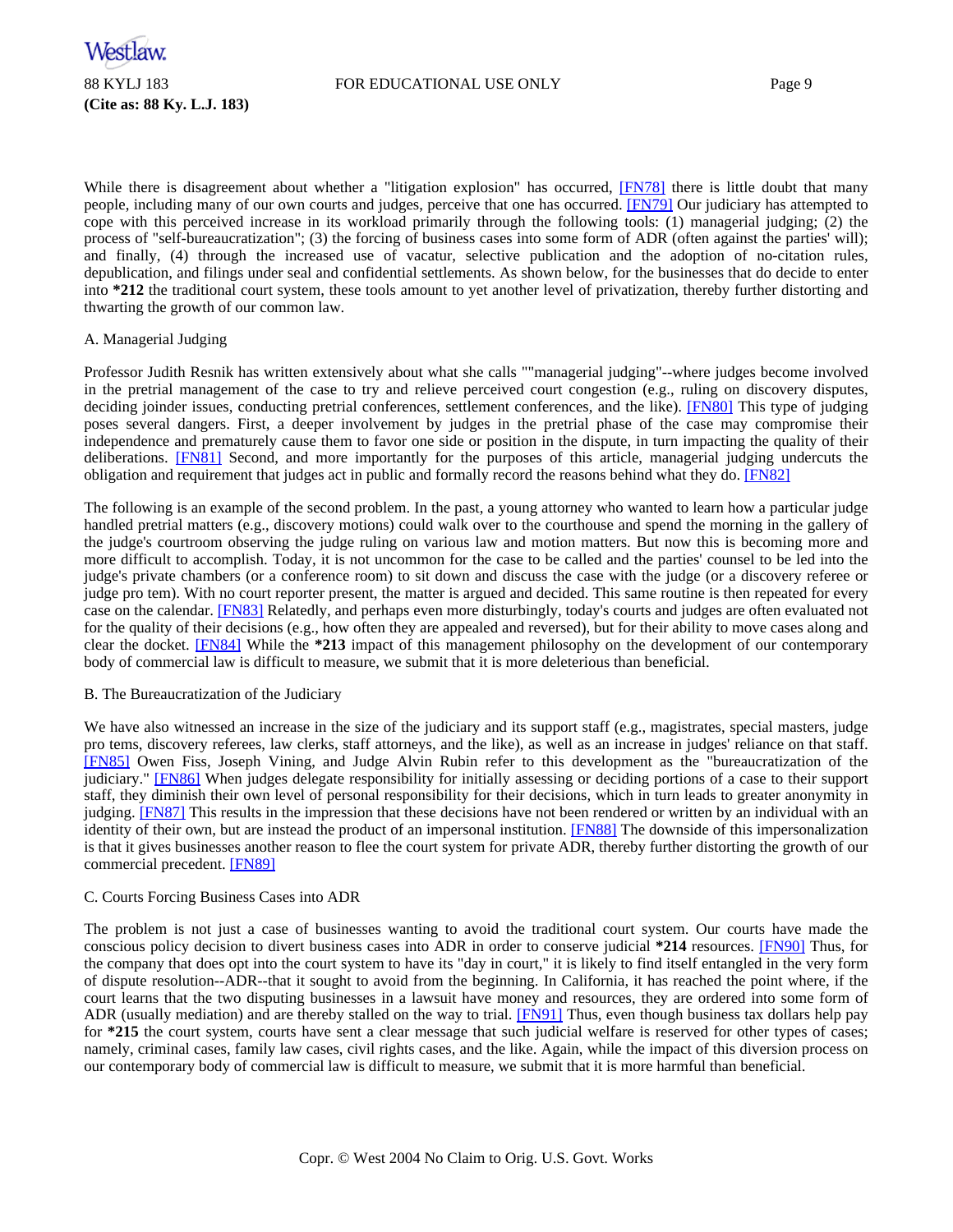

88 KYLJ 183 FOR EDUCATIONAL USE ONLY Page 10

D. Vacatur, Selective Publication and No-Citation Rules, Depublication, and Filings Under Seal and Confidential Settlements

<span id="page-9-0"></span>Another means that the courts have seized upon to address the perceived workload problem has been to increase the use of vacatur, selective publication, the adoption of no-citation rules, depublication, filings under seal, and confidential settlements. As shown below, each of these procedures is a form of "privatization" [[FN92\]](#page-26-8) that further "subtracts" [[FN93\]](#page-27-0) from our body of commercial law.

## 1. Vacatur

<span id="page-9-2"></span><span id="page-9-1"></span>One development that has recently become the subject of robust debate is the increasing use of vacatur, where, after a trial court reaches a decision and issues a judgment, the parties reach a private settlement rather than pursue further appeals. As a condition of their settlement, the parties request that the appellate court vacate the lower court's prior judgment. [\[FN94\]](#page-27-1) **\*216** Vacatur not only erodes the public's confidence in the courts, [[FN95\]](#page-27-2) but it also prevents the use of judgments for collateral estoppel purposes, diminishes the stare decisis value of judgments, and most importantly, alters the shape and development of our business and commercial precedent. [\[FN96\]](#page-27-3)

#### 2. Selective Publication and the No-Citation Rule

<span id="page-9-8"></span><span id="page-9-7"></span><span id="page-9-6"></span><span id="page-9-5"></span><span id="page-9-4"></span><span id="page-9-3"></span>The decision by many court systems to selectively publish certain decisions is another form of privatization, [[FN97\]](#page-27-4) largely motivated by workload and shelf space concerns regarding the burgeoning quantity of case decisions. [F[N98\]](#page-27-5) But, as with vacatur, selective publication has resulted in a **\*217** significant loss of available contemporary cases to use as a guide in resolving similar disputes. [\[FN99\]](#page-27-6) An additional concern raised by selective publication is that a court, knowing that it is not going to certify a case to be published, may not devote the same amount of energy to its decision. [FN100] **[\\*218](#page-28-0)** The selective publication problem is further aggravated by its sometime companion, the no-citation rule. [F[N101\]](#page-28-1) However, if unpublished opinions are **\*219** to be treated in a manner consistent with the common law model, then they should be citable as binding authority. [\[FN102\]](#page-28-2)

#### 3. Depublication

<span id="page-9-11"></span><span id="page-9-10"></span><span id="page-9-9"></span>Many higher appellate courts are now depublishing certain decisions because they disagree with a lower court of appeal over a portion of its reasoning. [\[FN103\]](#page-28-3) As with vacatur and selective publication, depublication is form of privatization that has resulted in a loss of available contemporary cases to use as a guide in resolving similar disputes. For example, as earlier noted, the California Supreme Court depublishes more appellate opinions each year than it publishes opinions of its own; [\[FN104\]](#page-28-4) further, less than fifteen percent of appellate decisions in California are certified for publication, and, of that fifteen percent, the California Supreme Court orders an additional ten percent depublished. [\[FN105\]](#page-28-5)

#### **\*220** 4. Filings Under Seal and Confidential Settlements

<span id="page-9-17"></span><span id="page-9-16"></span><span id="page-9-15"></span><span id="page-9-14"></span><span id="page-9-13"></span><span id="page-9-12"></span>Typically, pretrial activity is not accessible to the public. [FN106] [This](#page-29-0) is certainly true with respect to most pretrial discovery. [\[FN107\]](#page-29-1) Yet, in spite of this fact, there is a "growing tendency" throughout the courts, "especially in commercial cases, for litigants to agree to seal documents produced during the discovery process as well as pleadings and exhibits filed with the court" [\[FN108\]](#page-29-2) and to keep settlements confidential. [[FN109\]](#page-29-3) This tactic, however, not only eliminates precedent, but also precludes third parties from obtaining such information [F[N110\]](#page-29-4) and imposes substantial costs on future litigants who may not know of the underlying wrong. [[FN111\]](#page-29-5) Or, even if these other litigants are aware of the wrong, they must proceed to conduct expensive discovery to prove once again that a wrong occurred. [\[FN112\]](#page-29-6)

## <span id="page-9-18"></span>**\*221** VI. THE INSTITUTIONAL PRACTICE OF LAW FURTHERING THE PRIVATIZATION OF BUSINESS DISPUTE RESOLUTION

<span id="page-9-21"></span><span id="page-9-20"></span><span id="page-9-19"></span>We have highlighted the fact that, in order for commercial precedent to develop and grow, business cases must enter (and remain in) the court system, they must be tried and their records kept public, verdicts must be rendered, appeals pursued, and appellate opinions published. Popular perception would have us believe that today's lawyers are trying cases and putting that process in motion. [[FN113\]](#page-29-7) However, this perception is not the reality for the vast majority of today's litigators. [FN[114\]](#page-29-8) Most cases are resolved by negotiated settlements. [F[N115\]](#page-29-9) Traditional litigation in the form of a trial and appeal is the exception. **[\[FN116\]](#page-29-10)** Professor Kevin McMunigal states this perfectly: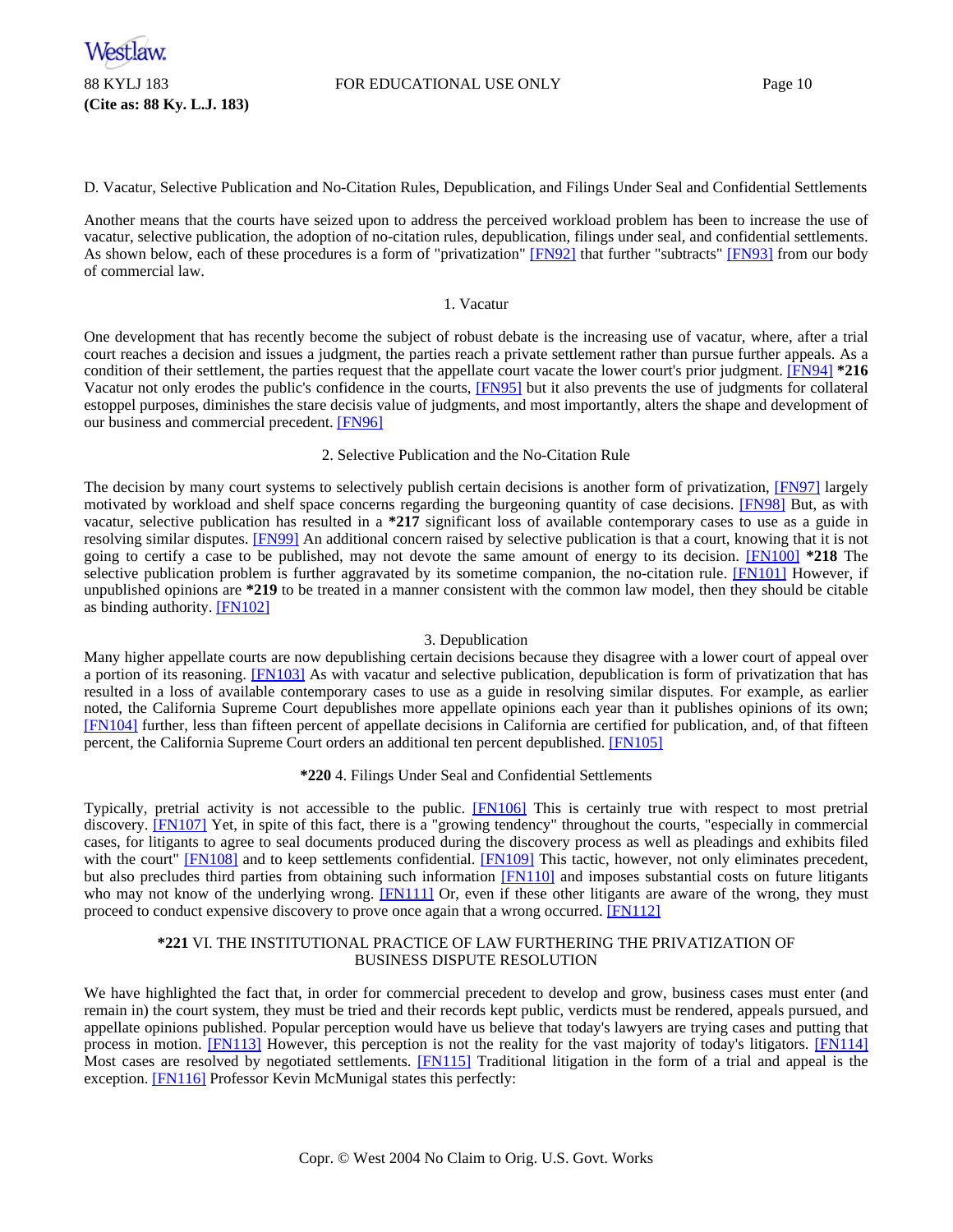The last two decades have seen a population explosion in the legal profession, and much of the new manpower is employed exclusively in work related to lawsuits. These lawyers are usually not trial lawyers. They are called "litigators." Few of them have had jury experience, and if they participate in a bench trial it would be as "second chair" to a trial lawyer. It is important to understand that the litigator is not simply a young lawyer **\*222** acquiring experience that will equip him to start trying cases. Litigators are now a separate specialty. There are many 50-year old litigators whose trial experience has been negligible. They are highly regarded in their specialty and conduct seminars attended by those who wish to improve their own skills as litigators. And they are in charge of training the new generation of litigators. [\[FN117\]](#page-29-11)

## <span id="page-10-0"></span>McMunigal continues:

[Unlike the discovery lawyer] [t]he experienced trial lawyer understands the ultimate end of the discovery process. He knows that everything he does is directed to the single goal of convincing the judge or jury. When the experienced trial lawyer prepares a case, he never loses sight of the fact that he is structuring the case for trial. In a sense, he is constantly asking what do I need for the trial? how can I get it quickly? and how can I get the information without helping or instructing my adversary? ....

All too often the discovery lawyer with little trial experience is uncertain and lacks direction. This is particularly so in large cases where the lawyer who prepares the case not only will not try it but may only be familiar with one small aspect of the case. In such a case the discovery tends to lack direction because the lawyer does not know where he is going or why he's doing certain things. More depositions are taken than needed. Witnesses are deposed who are not needed and who should not have been deposed at all. Objections and evasions are frequent because the discovery lawyer just isn't sure how the senior man will try the case and doesn't want to be criticized for not protecting the client.

The lawyer's lack of trial experience causes him anxiety and uncertainty. Because he is not confident all too often the tendency is to try to insure that absolutely nothing is left uncovered. The discovery goes on interminably as every conceivable stone is turned. The unfortunate result is misused discovery, overdiscovery, expensive discovery, and at times, harmful discovery. [\[FN118\]](#page-29-12)

<span id="page-10-4"></span><span id="page-10-3"></span><span id="page-10-2"></span><span id="page-10-1"></span>What is the reason for the advent of the "discovery lawyer?" Some suggest that it is the result of the "procedural opportunities created by the Federal Rules of Civil Procedure." [F[N119\]](#page-29-13) It may also be due to the staffing **\*223** needs of large-scale litigation. [\[FN120\]](#page-30-0) Others suggest that the simultaneous decline in trial rates and increase in the number of lawyers has led to this new "specialty." [\[FN121\]](#page-30-1) However, we suggest an alternative reason: large corporate law firms, their current structure and organization, and their corresponding failure to properly train and mentor their junior attorneys for trial work. [\[FN122\]](#page-30-2)

<span id="page-10-7"></span><span id="page-10-6"></span><span id="page-10-5"></span>By way of background, in 1991, forty-seven percent of all lawyers in private practice were in firms of twenty-one or more lawyers, including thirty-three percent in firms of fifty-one or more lawyers. [FN123] [Tod](#page-30-3)ay this figure is undoubtedly higher. [\[FN124\]](#page-30-4) This is not to say that the influence of **\*224** smaller law firms and solo practitioners on our body of commercial law is insignificant. Nonetheless, the reality is large corporate law firms handle the majority of legal work for most (if not all) major U.S. companies, and they exercise power and influence well beyond their numerical strength. Anthony Kronman points out:

[T]hese firms are elite institutions. They attract the best law school graduates, have the most powerful clients, and possess the greatest clout within the profession. They also make the most money. As a result, they exert a disproportionate influence on the practicing bar as a whole. Any basic change in the culture of the corporate firm, such as has occurred in the last twenty years, is therefore certain to have repercussions far beyond these firms themselves and to be felt in some measure by all those that stand below them in the hierarchy of power and prestige.

<span id="page-10-8"></span>.... [T]he large corporate firm continues to exercise an influence, both within the profession and outside it, that far exceeds its numerical strength. **FN125**]

<span id="page-10-10"></span><span id="page-10-9"></span>In the past, the mentoring and training of junior lawyers to become skilled trial attorneys was an important part of the institutional structure of these firms. [\[FN126\]](#page-30-6) Today that is no longer the case. Despite their claims to the contrary, [[FN127\]](#page-30-7) they have become driven by the "bottom **\*225** line." [\[FN128\]](#page-30-8) The effective mentoring and training of their junior attorneys is no longer a priority. [\[FN129\]](#page-31-0)

<span id="page-10-11"></span>This development has manifested itself in a variety of ways, each of which has contributed to (and continues to contribute to) the advent of a generation of discovery lawyers who do not know how to try a business case. For example, the compensation of partners in these firms (and decisions about who makes partner) focuses almost exclusively on the business and revenue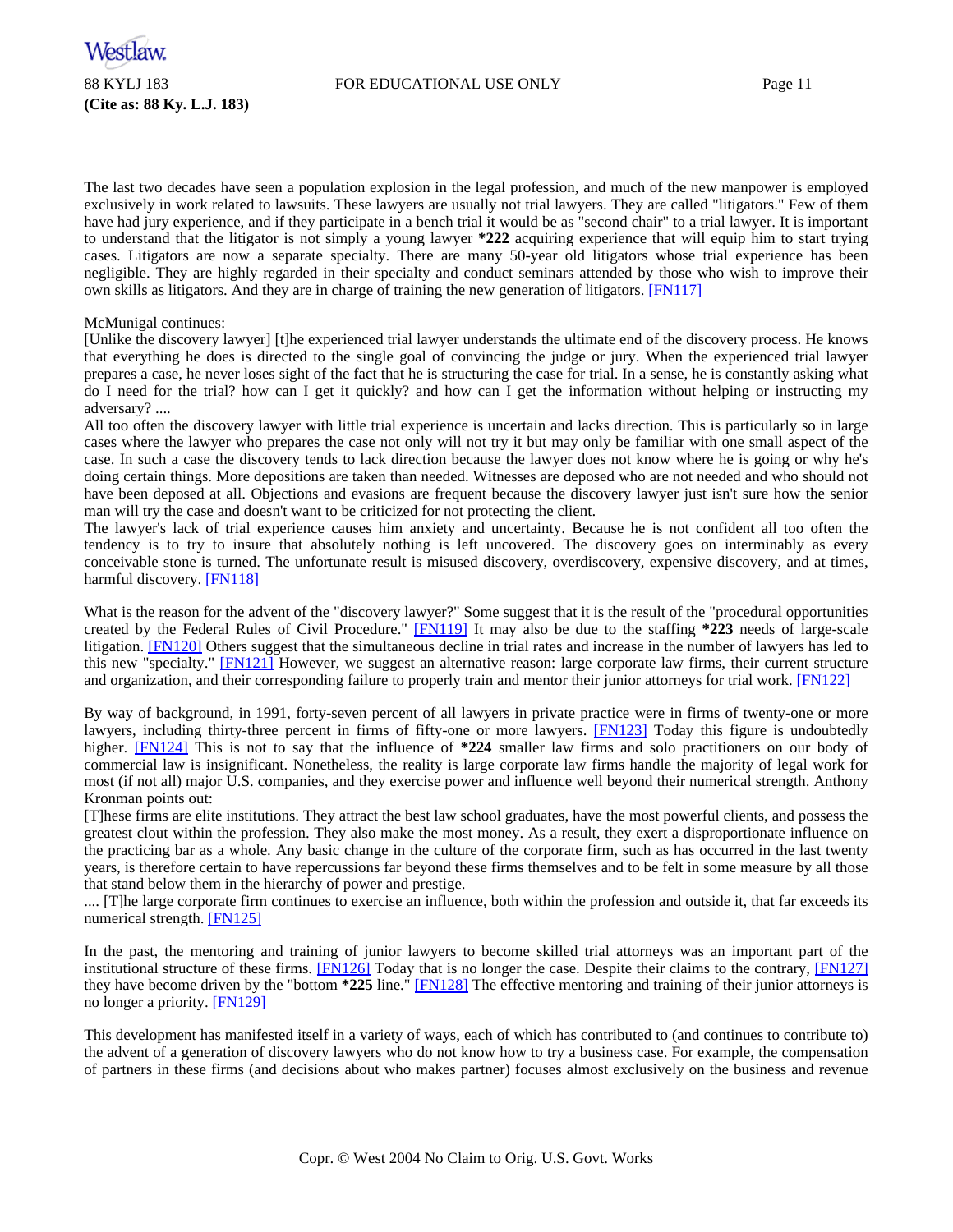

<span id="page-11-3"></span><span id="page-11-2"></span><span id="page-11-1"></span><span id="page-11-0"></span>that the partner generates. [[FN130\]](#page-31-1) The partner who brings in business and is able to keep as many associates as possible busy in his or her practice group can expect to be handsomely rewarded by the firm. The partner who takes a daily hands-on approach to the legal work of a business client and uses that process to train and mentor the firm's junior lawyers is unlikely to fare as well. [[FN131\]](#page-31-2) The impact of this management **\*226** philosophy and institutional structure on mentoring and training is obvious. Second, the associates in these firms are under tremendous pressure to bill hours [\[FN132\]](#page-31-3) and at the same time bring in new business. **[[FN133\]](#page-31-4)** They are also expected to hit the ground running to justify their high starting salaries. [\[FN134\]](#page-31-5) There is, quite simply, no time for junior attorneys to be mentored and trained in a personal, deliberative, and thoughtful way. Third, the increased lateral movement of attorneys has caused many corporate law firms to view junior attorneys as "dispensable worker bees" rather than someone they should invest in and train to become quality trial lawyers. [\[FN135\]](#page-31-6) Finally, in an intensely competitive legal environment, many corporate law firms will not hesitate to try and lure clients away from competing firms; [\[FN136\]](#page-31-7) and time that **\*227** a lawyer spends courting a competitor's client decreases the number of hours in a day available for providing or receiving mentoring and training.

<span id="page-11-7"></span><span id="page-11-6"></span><span id="page-11-5"></span><span id="page-11-4"></span>Unfortunately, this focus and institutional structure distorts our system of commercial precedent. Among other things, the discovery lawyers that these firms grow and produce undoubtedly increase litigation expense, [FN137] [which](#page-31-8) in turn probably causes some businesses to flee the public court system and turn to private ADR to resolve their disputes. Further, because many discovery lawyers lack confidence in their trial skills, they may consciously (or subconsciously) seek out private ADR in order to minimize their own stress or embarrassment. **[\[FN138\]](#page-31-9)** For the few discovery lawyers that do actually end up trying a business case, it is not uncommon to see a polluted trial court record subsequently presented to the court of appeal, [\[FN139\]](#page-32-0) thereby **\*228** perhaps leaving an appellate court with no choice but to use the privatization tools of selective publication and depublication.

## VII. ADDITIONAL DANGERS POSED BY THE PRIVATIZATION PROCESS

<span id="page-11-8"></span>Any mechanism that privatizes the resolution of business disputes thwarts our system of precedent and will have a significant impact on the business community and our society. But has the business community, those governing and advising them, or the judiciary, honestly, intelligently, and fairly evaluated and weighed the benefits of this privatization process against the harms? We submit that the answer is no. In addition to stunting the growth of our commercial precedent, the following are additional dangers presented by these privatization processes.

A. The Loss of Information and Reduction of the Public Welfare

<span id="page-11-11"></span><span id="page-11-10"></span><span id="page-11-9"></span>As previously noted, one of the attractive features of private ADR is that certain things can remain private and confidential. [\[FN140\]](#page-32-1) However, this results in a significant amount of information that is difficult to track and lost to the public. [[FN141\]](#page-32-2) Further, to the extent that public disclosures are made during the privatized process, they are often not tracked, memorialized and stored. [\[FN142\]](#page-32-3) There is already a scarcity of data and information available to scholars who study private ADR and the court system. [\[FN143\]](#page-32-4) The privatization of business disputes only adds an additional layer of fog that makes the meaningful study and analysis of such issues all the more difficult.

<span id="page-11-13"></span><span id="page-11-12"></span>Moreover, if we are serious and sincere about protecting the public welfare, much of the information that is normally hidden by private ADR should be made available to the public. Take, for example, Whirlpool Corporation who, several years ago, entered into an agreement with State Farm Fire and Casualty Company that "established the process for resolving State Farm's subrogation claims against Whirlpool arising out of products sold by Whirlpool which allegedly caused property damage to **\*229** State Farm's insureds." [[FN144\]](#page-32-5) Whirlpool and State Farm agreed to remove all disputes from the public court system and resolve their disputes pursuant to mediation and arbitration. [[FN145\]](#page-32-6) The companies streamlined discovery rules and eliminated outside lawyers from the process. [[FN146\]](#page-32-7) The proceedings and all decisions were kept confidential, and thereby inaccessible to the plaintiff's bar. [\[FN147\]](#page-32-8)

<span id="page-11-18"></span><span id="page-11-17"></span><span id="page-11-16"></span><span id="page-11-15"></span><span id="page-11-14"></span>This arrangement is undoubtedly of great value and benefit to Whirlpool and State Farm. Nevertheless, there are compelling reasons why such agreements violate public policy and such information should be revealed. In a typical products liability lawsuit, for example, the negative effects of a product may not yet be known to the general public. **[F[N148\]](#page-32-9)** At least in the court system, certain procedures must be followed before documents containing such vital information can be sealed. [\[FN149\]](#page-32-10) Also, if the need later arises and an adequate showing is made, such documents can be later unsealed for the public's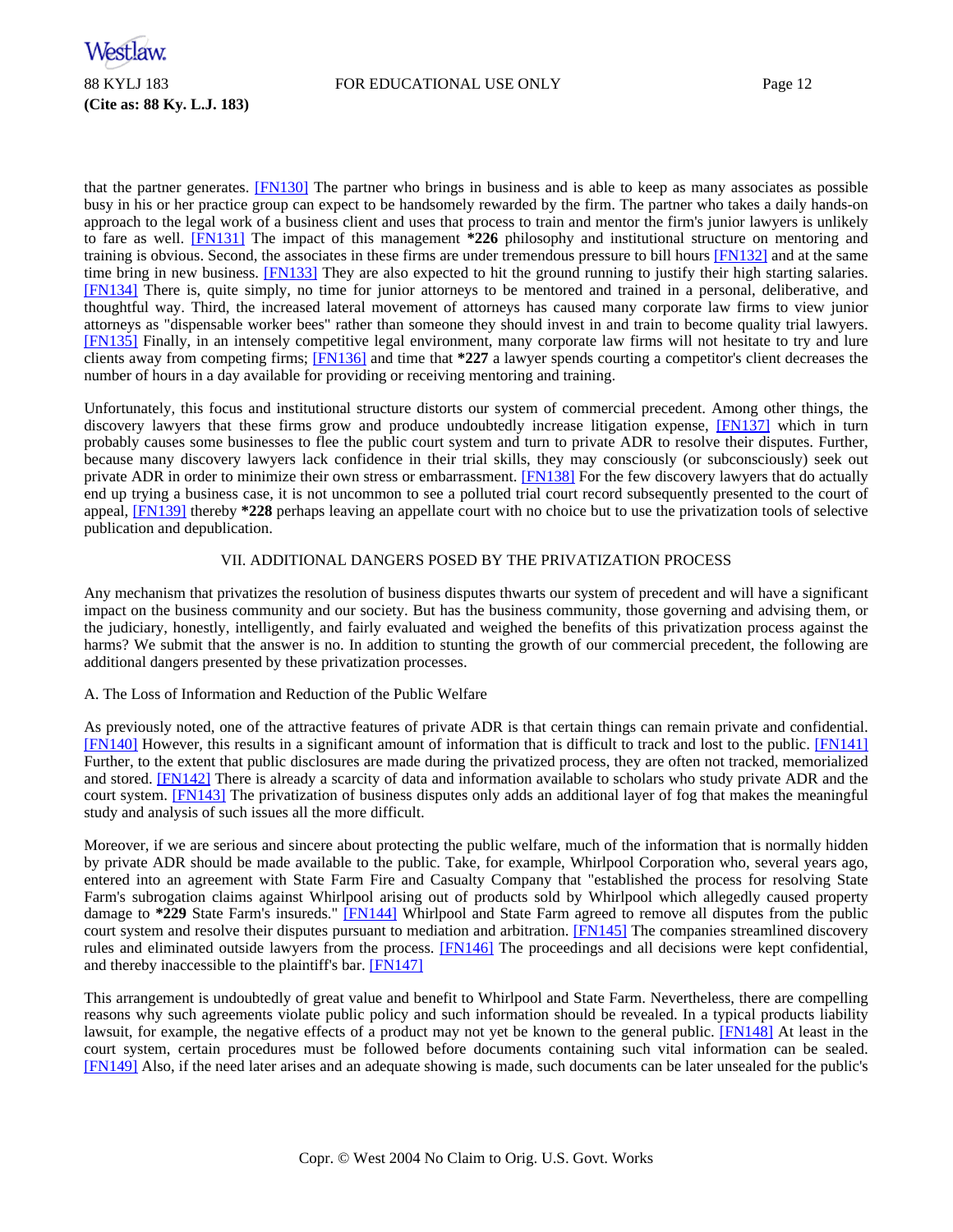....

<span id="page-12-0"></span>perusal. [\[FN150\]](#page-32-11) Such institutional protections are completely lacking in the world of private ADR. Arthur Bryant of Trial Lawyers for Public Justice hits the mark on this important point: [S]ecrecy subverts democracy itself.

<span id="page-12-1"></span>Every day the papers are filled with disputes over whether our civil rights, securities, antitrust, product liability, environmental and other laws need to be changed. Wouldn't it be great if, in order to decide these and similar questions, the public, Congress and the president could actually know the facts? [\[FN151\]](#page-32-12)

#### **\*230** B. Widening the Gap Between the "Haves" and "Have-Nots"

<span id="page-12-3"></span><span id="page-12-2"></span>The publicly-supported judicial system has, at least as one of its announced goals, the desire to bridge gaps in resources between the parties and ensure that the proceeding is conducted on a level playing field. [F[N152\]](#page-32-13) A good judge will often look out for the party who may be outmatched by a better funded or more talented opponent. If, for example, a young attorney is having difficulty properly framing an important question to a witness during a trial, it is not uncommon for the judge to suggest a more appropriate question to ask. [\[FN153\]](#page-32-14) But with private ADR, the participants receive something very different. Third party neutrals do not normally assume such a protective role, especially if they were selected from an industry panel. [\[FN154\]](#page-32-15) Many sophisticated businesses and their corporate counsel know this fact and seek to use it to their advantage, primarily through mandatory **\*231** arbitration clauses. [FN155] [In s](#page-33-0)hort, while private ADR is no doubt appropriate for certain disputes, we should not allow it to become a corporate tool for further widening the gap between the "haves" and "have-nots" in business. [\[FN156\]](#page-33-1)

#### <span id="page-12-6"></span><span id="page-12-5"></span><span id="page-12-4"></span>C. A Reduction in the Power of the Courts

<span id="page-12-8"></span><span id="page-12-7"></span>Courts, like any institution, can only function properly if they have the respect and support of the people. However, as businesses make increasing use of private ADR, only certain types of cases may be left in the court system-- namely, criminal, family law, civil rights, in pro per cases, and the like-- thereby reducing the overall power of the courts in our society. **[\[FN157\]](#page-33-2)** Are \*232 we moving toward a society in which businesses with money make use of private ADR [[FN158\]](#page-33-3) while others are "consigned to public courts which government will have little incentive to adequately fund because their constituents lack political clout"? [\[FN159\]](#page-33-4) Will the courts suffer the same fate as the public school system? [\[FN160\]](#page-33-5) Perhaps. Thus, the following admonition by Justice Moses Harrison of the Illinois Supreme Court should be kept in mind: Generally speaking, I'm opposed to dispute resolution and mediation. I know that we need some means to dispose of cases, but I don't believe that sitting around trying to talk things over is an adequate substitute for formal proceedings governed by rules of evidence and presided over by an experienced judge. Our current system is the culmination of centuries of experience, experience which has shown that without rules of evidence, real justice is difficult to achieve. [ADR] may make ... statistics look good, but good statistics don't necessarily reflect an improvement. After all, Mussolini made the trains run

on time in Italy, but so what? He had to turn his country into a fascist state to do it. Mediation and alternative dispute resolution proposals are seductive because they promise to reduce costs, but they are dangerous because they are also a means for reducing the power of the courts. These proposals are in direct competition with **\*233** our court system. Indeed, they threaten to destroy the very system that is the very basis of our profession. They undermine the judiciary by diverting scarce resources away from the courts and by placing the process under the control of people who do not know and have no reason to know any law or rules of evidence. The result, I believe, will be a cut-rate brand of rough justice that is neither fair nor consistent, but merely cheap. [\[FN161\]](#page-33-6)

#### VIII. PROPOSALS FOR REFORM

<span id="page-12-9"></span>The continued vitality and utility of a contemporary body of commercial common law which is based upon courts' experiences with similar business cases, and the continuing evolution of rules to govern business conduct, requires two things: (1) that there be a substantial pool of business cases processed and decided by our public court system; and (2) that the decisions in those cases be available as precedent and become part of the evolving framework for governing and deciding business and commercial disputes. To ensure that these two things can occur, we propose that the following course corrections be made.

A. Course Corrections to Help Maintain a Sufficient Quantity and Variety of Business Cases at the Trial Court Level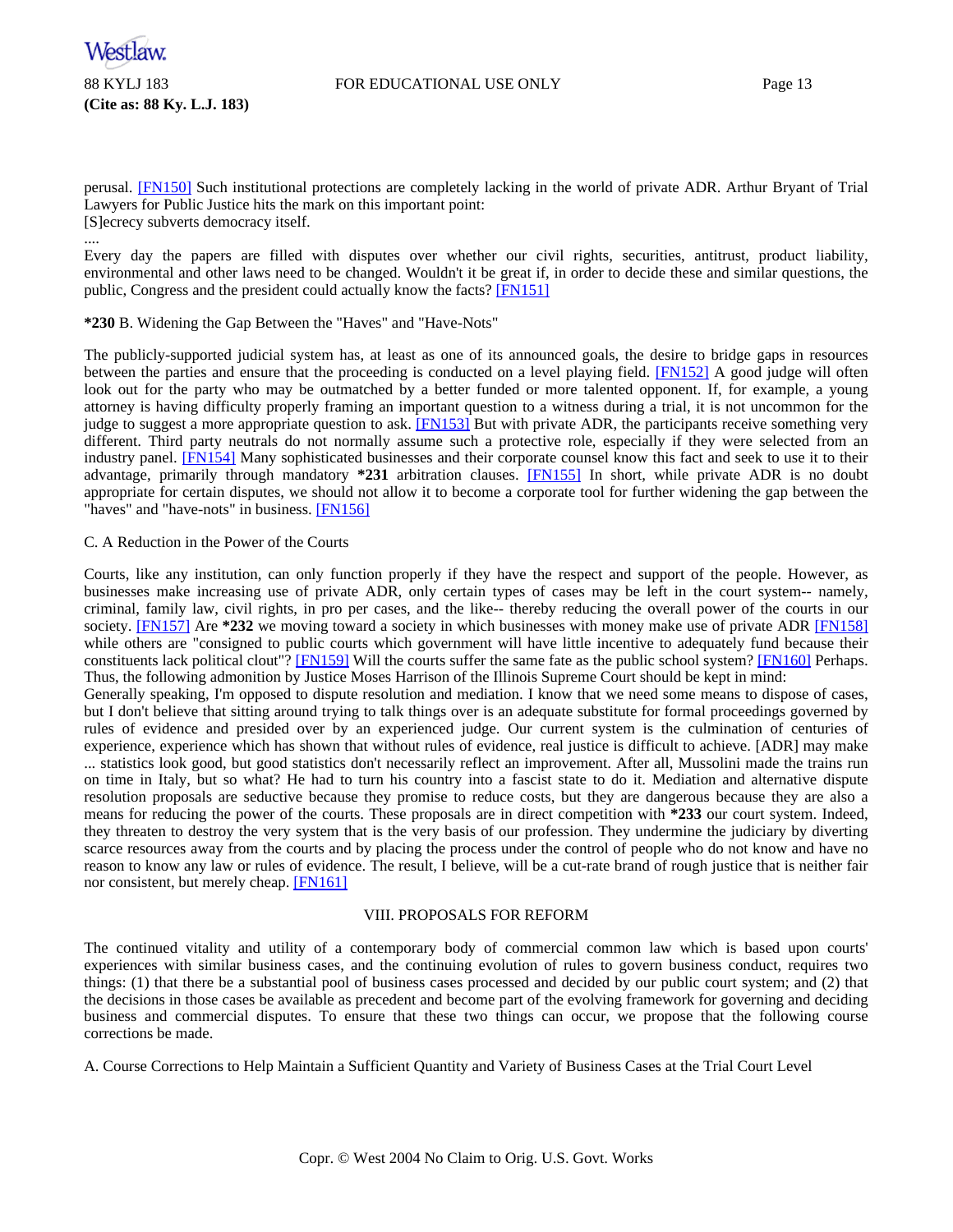If the common law is to continue to provide contemporary standards for allocating risk and deciding business and commercial disputes, the court system must be able to attract and process a large number and variety of business cases. Only with a sufficient number and variety of cases can the system operate to fine-tune itself by recognizing patterns of commercial practice and developing common law responses to recurring problems. [\[FN162\]](#page-34-0)

<span id="page-13-5"></span><span id="page-13-4"></span><span id="page-13-3"></span><span id="page-13-2"></span><span id="page-13-1"></span><span id="page-13-0"></span>**\*234** The past two decades have seen a number of initiatives, at both the federal and state levels, to improve and reform the court system's processing of cases. Conscious of the fact that "[j]ustice delayed is justice denied," [F[N163\]](#page-34-1) many of these reform initiatives, and the majority of those actually implemented, single out and attempt to address the issue of delay. These initiatives have included the so-called "rocket docket" and "fast track" programs, [F[N164\]](#page-34-2) judicial management of cases, [\[FN165\]](#page-34-3) structural consolidation initiatives, [\[FN166\]](#page-34-4) closer monitoring and evaluation of the time it takes courts and judges to dispose of cases on their docket, [F[N167\]](#page-34-5) court-annexed arbitration, [FN168] [sum](#page-34-6)mary jury trials, [FN169] [and th](#page-34-7)e restriction of diversity **\*235** jurisdiction. [F[N170\]](#page-34-8) A number of other reforms have appeared, ranging from specialized business courts, **[\[FN171\]](#page-34-9)** greater uniformity of laws governing choice of law and choice of forum to increase standardization and comity, [\[FN172\]](#page-34-10) reduced discovery, [[FN173\]](#page-35-0) and limitations on trial by jury. [F[N174\]](#page-35-1) However, the extent to which such reforms address and improve the viability and attractiveness of the court system as a forum of choice for business cases remains unclear.

<span id="page-13-11"></span><span id="page-13-10"></span><span id="page-13-9"></span><span id="page-13-8"></span><span id="page-13-7"></span><span id="page-13-6"></span>It is widely perceived that many judges lack the background, familiarity, and training in business and commercial practice. [\[FN175\]](#page-35-2) This in part is due to the increased specialization of the law itself, [F[N176\]](#page-35-3) the politicization of judicial selection, [\[FN177\]](#page-35-4) and even to judicial salaries. [F[N178\]](#page-35-5) Today, many trial court judges, at both the state and federal levels, are promoted from positions in **\*236** prosecutorial offices of district attorneys and U.S. attorneys. [\[FN179\]](#page-35-6) Many of these judges come to the bench without any significant experience in business or commercial practice, other than a first year contracts course, and perhaps a commercial or secured transactions course. This lack of familiarity with ordinary and standard commercial and business practices is communicated to the business parties in the courtroom, contributing to a loss of confidence in the court's ability to understand the commercial subject matter itself. [\[FN180\]](#page-35-7)

<span id="page-13-14"></span><span id="page-13-13"></span><span id="page-13-12"></span>Even when judges are not selected from a criminal prosecution or defense background, they have often had little, if any, actual trial experience. As discussed previously with respect to the so-called "discovery lawyer" problem, [[FN181\]](#page-35-8) attorneys (and judges) who have not actually tried cases and introduced evidence tend to be "discovery lawyers," and they remain less than comfortable with the actual conduct of trials and the resolution of evidentiary issues. Further, existing continuing education programs for judges have not, for the most part, focused on increasing familiarity with commercial and business practices, although some of the educational programs are aimed at improving trial and evidence skills. [FN182] **[\\*237](#page-35-9)** A closely related issue is that many trial judges, particularly at the state court level, simply are not provided adequate time and staff to address and research issues of law that arise in business and commercial cases. [\[FN183\]](#page-35-10) Finally, there is a perception among many of those representing businesses before state and federal courts that many of the best "business" judges leave the judiciary to either return to private practice, or to enter into the private judging market. [\[FN184\]](#page-35-11) This "robe drain" results in a further loss of familiarity and expertise in business subjects on our benches.

## 1. Recommendation One--Expand the Pool of Judicial Candidates

<span id="page-13-16"></span><span id="page-13-15"></span>Bar associations, especially business law sections, and business groups should encourage appointing authorities, or where judges are elected, voters, to expand the candidate pool and appoint or elect judges who have actually practiced in the business transaction or litigation fields prior to assuming the bench. Former prosecutors do not necessarily make good business and commercial dispute resolution judges.

## 2. Recommendation Two--Improve Judicial Continuing Education in Business and Commercial Practices

Judges should be better exposed, through a regular curriculum of continuing education courses, to evolving business and commercial practices. For those judges who have not had extensive trial experience, this curriculum should also include training in trial practice and evidence.

> 3. Recommendation Three--Increase the Use of Law Clerks and Research Attorneys to Support Judges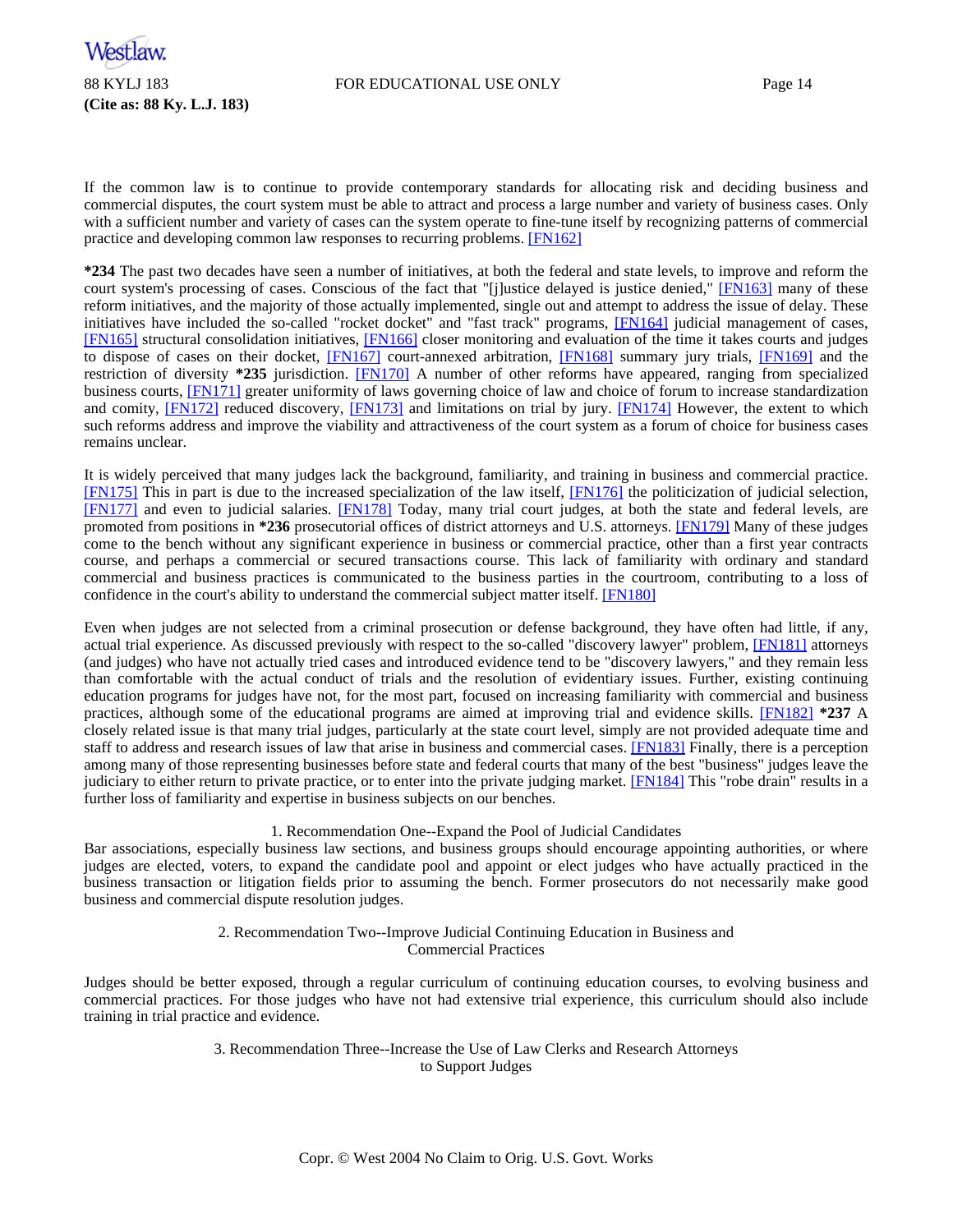

<span id="page-14-0"></span>State trial courts in particular should increase their use of law clerks and research attorneys to provide support to the judges (but not to assume their decision making responsibilities). [F[N185\]](#page-35-12) This not only better prepares a **\*238** judge to hear business cases, but is also likely to result in improved framing and deciding of issues. This, in turn, should better delineate issues on appeal.

### 4. Recommendation Four--Increase Scrutiny of Fee Applications

<span id="page-14-2"></span><span id="page-14-1"></span>Many business disputes involve a written contract. Such contracts between the parties usually provides that in the event of a dispute between them, the prevailing party is entitled to recover its "reasonable attorneys' fees" against the losing party. [\[FN186\]](#page-35-13) At least one commentator argues that such fee shifting has a lottery effect and is akin to an award of punitive damages against the losing party. [\[FN187\]](#page-36-0) Regardless of the merits of that debate, the **\*239** important point for purposes of this Article is that many business clients are concerned about this issue; it is one reason why they perceive the public court system to be too expensive and unpredictable, and is yet another reason why some of them are turning to private ADR to revolve their disputes. Thus, in order to maintain the integrity of the public court system and make it a more attractive forum for businesses seeking to resolve their disputes, judges at all levels need to be more diligent about scrutinizing fee applications and ensure that every attorneys' fee award bears a reasonable relation to the hours, rates, and results of the litigation. [\[FN188\]](#page-36-1) If the fees sought are in any way unreasonable, they should be disallowed. [\[FN189\]](#page-36-2)

## **\*240** 5. Recommendation Five--Businesses Must Become Informed Consumers of Legal Services

<span id="page-14-5"></span><span id="page-14-4"></span><span id="page-14-3"></span>Businesses must become more informed and more sophisticated consumers of legal services. The issue of the corporate law firm and its "discovery lawyers," [\[FN190\]](#page-36-3) coupled with litigation expense that is out of proportion to amounts in controversy, require businesses to take more responsibility. [\[FN191\]](#page-36-4) Stated differently, the decision to use a corporate megafirm to handle a company's legal work is not always the best decision. [\[FN192\]](#page-37-0)

## <span id="page-14-6"></span>**\*241** B. Course Corrections to Help Increase the Availability and Use of Decisions

<span id="page-14-8"></span><span id="page-14-7"></span>The second thrust of reforms is to ensure that businesses and the public have the benefit of knowing and being able to use the accumulated experience and wisdom of courts in prior cases. This aspect gains importance as the pool of business cases is being reduced or depleted due to private judging or disposition of business cases. The current and growing practices of vacatur, selective publication, no-citation rules, and depublication undermine the availability of this accumulated experience. [\[FN193\]](#page-37-1) Further, the very nature of the self-selection process of a court deciding whether a particular decision or opinion may or should be used for guidance or precedent in other cases is inherently flawed, [[FN194\]](#page-37-2) and arguably undermines "the flexibility and power of self-development of the Common Law." [\[FN195\]](#page-37-3)

## 1. Recommendation Six--Provide More Appellate Judges

<span id="page-14-11"></span><span id="page-14-10"></span><span id="page-14-9"></span>As earlier noted, workload concerns drive the use of selective publication. [\[FN196\]](#page-37-4) Thus, in spite of the political challenges it presents, if judges need more time to engage in traditional judging activities (versus managerial judging), then additional appellate judges (not parajudicial staff) should **\*242** be hired to handle the critical work that judges perform-- deliberating about, deciding, and writing thoughtful appellate decisions. [\[FN197\]](#page-37-5)

# 2. Recommendation Seven--Permit Citation of Any Decision by an Appellate Court of Record

<span id="page-14-13"></span><span id="page-14-12"></span>There must be a change in applicable rules to permit the citation of any decision by an appellate court of record. This would effectively cause the publication, official or otherwise, of all decisions of a court and avoid the court's self-selection of those cases to be published. It would also be consistent with the traditional common law model. [F[N198\]](#page-37-6) Indeed, in this age of computers and the Internet, there can be no reasonable objection to the burden or expense of making available all decisions of our appellate courts. If anything, the ability to search cases by computer may promote access to and use of precedent. [\[FN199\]](#page-37-7) A related question is the "grandfather clause issue"-- i.e., the extent to which past unpublished decisions should be a part of this recommendation. The answer will require careful scrutiny and is left for a later day and subsequent article. At the very least, however, we recommend that the rule be prospective (i.e., that it apply to all appellate decisions starting from the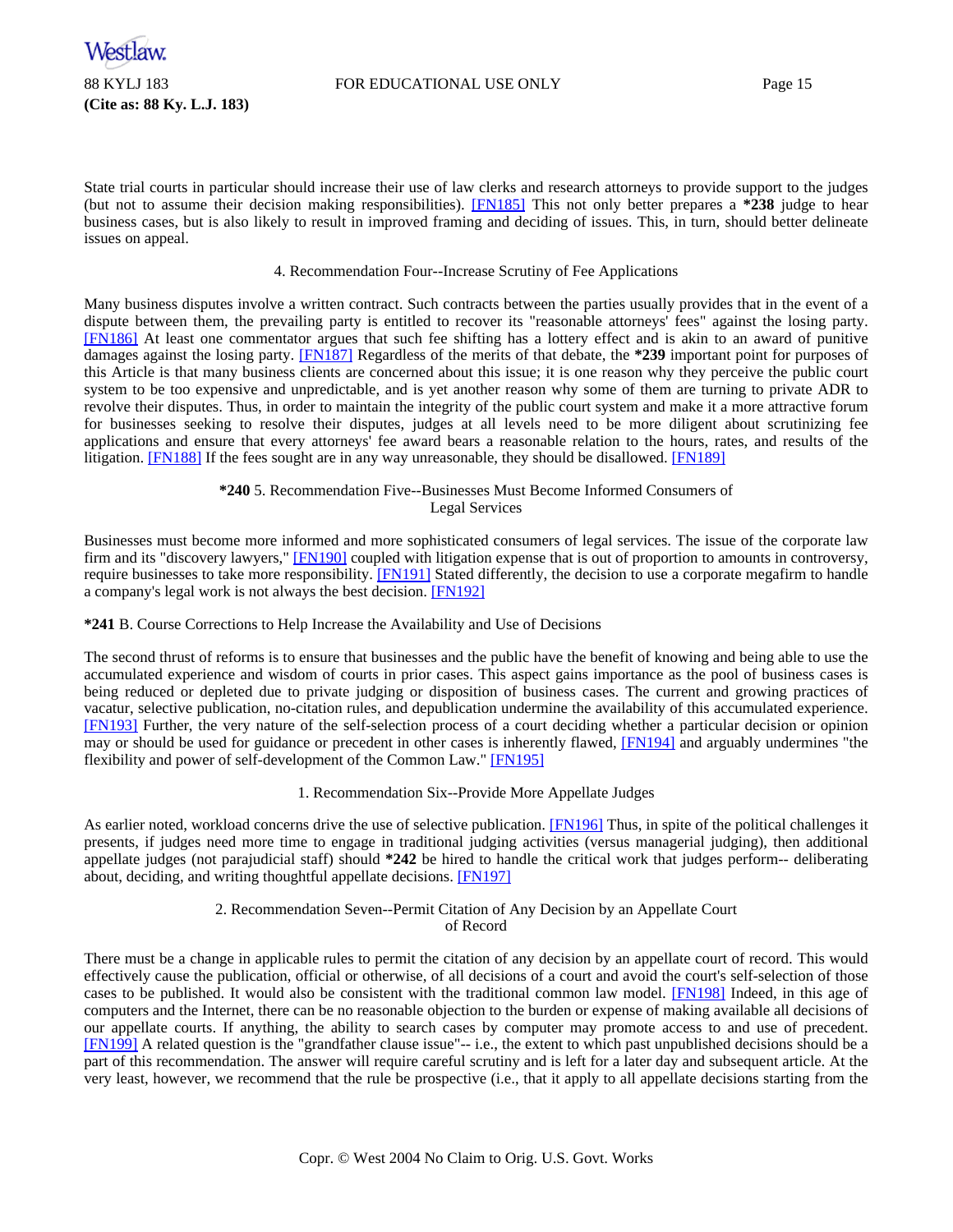88 KYLJ 183 FOR EDUCATIONAL USE ONLY Page 16

date on which this recommendation takes effect forward).

### 3. Recommendation Eight--Bar the Practice of Depublication

The practice of depublication should be barred in its entirety. If a judgment is good enough to stand, so should the lower appellate court's **\*243** opinion. If the higher appellate court does not like the lower appellate court's decision, it has the option of overruling the decision.

## IX. CONCLUSION

We end this Article where we began--with a ballad from Karl Llewellyn. Professor Mary Ann Glendon writes that in the spring of 1961, Professor Llewellyn sang the following ballad for the last time to his law students at the University of Chicago:

<span id="page-15-6"></span>Some say our Law's in a sorry plight, and folly its fruition. The answer to that is to set it right, in the Common Law Tradition Rowdy dowdy doodle-ee- o. [\[FN200\]](#page-37-8)

The purpose of this Article has not been to point out that the courts and our system for developing commercial precedent are perfect. We know that they are not. Instead, it has sought to illustrate that in many ways, courts and the common law have served business well. As we look to the future of business dispute resolution in the twenty-first century, we would do well to follow Professor Llewellyn's advice. We submit that in removing the evolution of a common body of public decisional authority from the courts, we are depriving businesses--and those governing and advising them--of the very body of information that might help prevent business disputes in the first place. This policy is both shortsighted and erroneous. Through the course corrections proposed in this Article, our courts and the common law can become more important, attractive, and efficient instruments in regulating and evolving our business and commercial lives.

<span id="page-15-0"></span>[\[FNa1\].](#page-0-0) Copyright © 2000, Chris A. Carr and Michael R. Jencks.

<span id="page-15-1"></span>[\[FNaa1\]](#page-0-1). Assistant Professor of Business Law and Public Policy, California Polytechnic State University, San Luis Obispo, California. B.S. 1987, University of Nebraska, Lincoln; J.D. 1990, Santa Clara University School of Law; M.A. 1998, University of California, Los Angeles. Of Counsel, Jencks Law Group, Arroyo Grande, California.

<span id="page-15-2"></span>[\[FNaaa1\].](#page-0-2) Principal, Jencks Law Group, Arroyo Grande, California. B.A. 1969, Williams College; J.D. 1972, Boalt Hall School of Law, University of California, Berkeley; 1972-1974, Law Clerk to the Honorable William T. Sweigert, Senior U.S. District Judge for the Northern District of California.

<span id="page-15-3"></span>[\[FN1\]](#page-2-0). MARY ANN GLENDON, A NATION UNDER LAWYERS: HOW THE CRISIS IN THE LEGAL PROFESSION IS TRANSFORMING AMERICAN SOCIETY 177-78 (1994). Professor Glendon writes that when she was a law student at the University of Chicago in 1959, Professor Karl Llewellyn entered the classroom on the last day of her Elements of the Law course and invited the students to join him in singing this ballad he composed. See id.

<span id="page-15-4"></span>[\[FN2\]](#page-2-1). See RAY AUGUST, INTERNATIONAL BUSINESS LAW 42 (2d ed. 1997) (reproducing a map depicting the distribution of the world's legal systems).

<span id="page-15-5"></span>[\[FN3\]](#page-2-2). Rafael La Porta, Florencio Lopez-de-Silanes, and Andrei Shleifer of Harvard University, and Robert Vishny of the University of Chicago, divided the legal systems of the world into four categories based on histories:

• English common law relying on case precedents: Countries in this group include Britain and its former colonies ranging from the United States, Canada, Hong Kong, Singapore and Australia.

- Civil law relying on the classification of rules by legal scholars: This category is broken down into three subcategories:
- French civil law nations: Countries in this group include France, Indonesia, Spain and Mexico.
- German civil law nations: Countries in this group include Japan, South Korea and Taiwan.
- Scandinavian law nations: This group is limited to the Scandinavian nations.
- These scholars reached a number of conclusions:
- Common law nations are the most:
- 1. Protective of shareholder rights.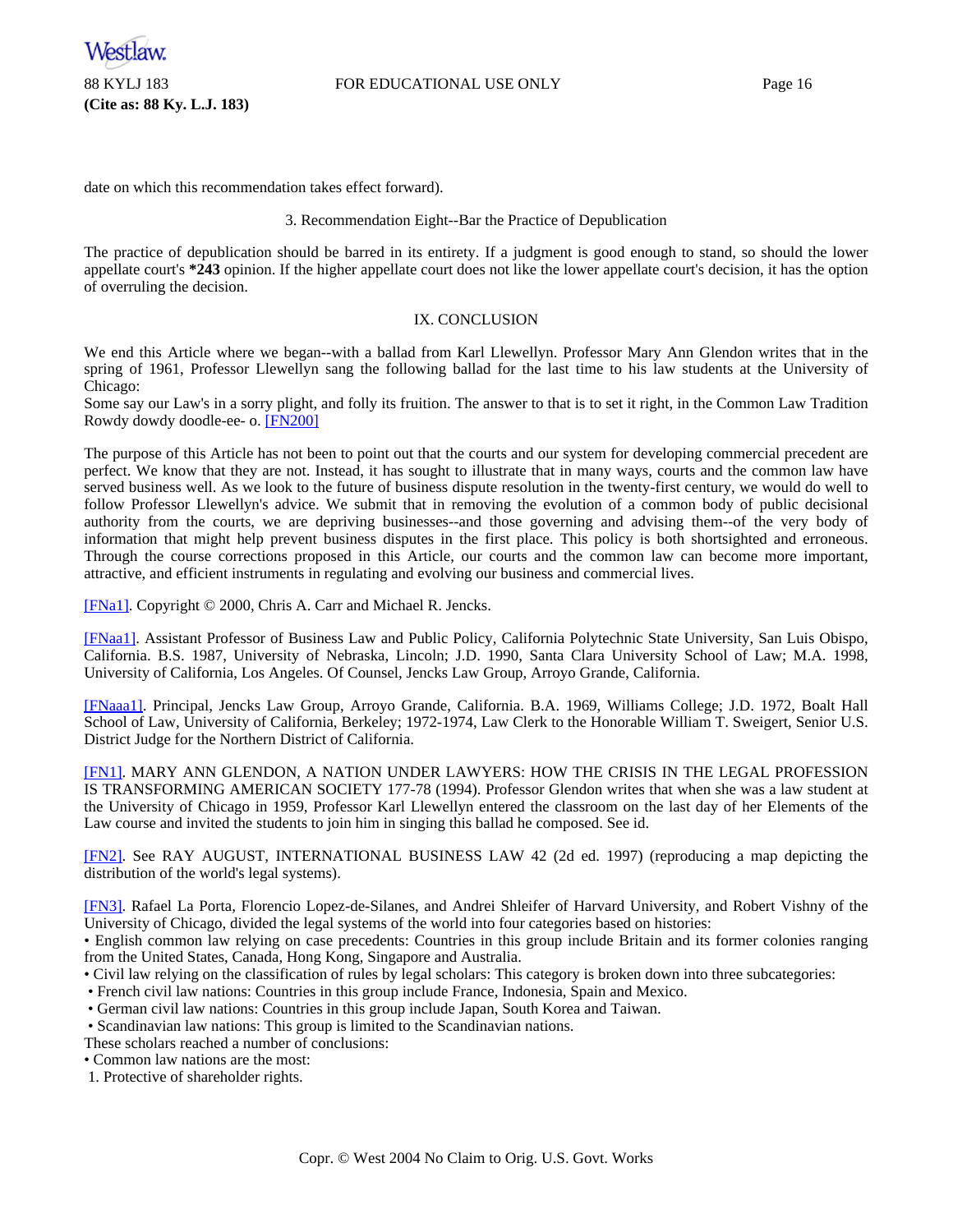

- 2. Protective of creditor rights.
- 3. Enforcers of laws.
- French civil law nations are the least:
- 4. Protective of shareholder rights.
- 5. Protective of creditor rights.
- 6. Enforcers of laws.

• German civil law nations fall in between, but are very close to common law nations in protecting creditor rights.

The Law of the Market, ECONOMIST, Apr. 19, 1997, at 78. See also RAFAEL LA PORTA ET AL., LAW AND FINANCE (National Bureau of Econ. Research, Working Paper No. 5661, 1996); RAFAEL LA PORTA ET AL., LEGAL DETERMINANTS OF EXTERNAL FINANCE (National Bureau of Econ. Research, Working Paper No. 5879, 1997). These scholars also found that stock markets in these countries reflect these differences. Where protections are the greatest, markets are the strongest. In particular, they state: "In the typical common-law country, the value of the stockmarket is equal to around 60% of GNP. In civil-law countries, the authors find, markets tend to be far smaller. French-[civil] law countries, for example, have an average market capitalisation ratio of only 21% of GNP." The Law of the Market, supra.

<span id="page-16-0"></span>[\[FN4\]](#page-2-3). See ROBERT STEWART, BERMUDA: AN ECONOMY WHICH WORKS (1997) (pointing out that one of the major reasons why international companies are attracted to Bermuda is its English common law system and the objective, public decisions rendered by Judicial British Committee of the Privy Council--often described as the Commonwealth's Supreme Court). Donald Conlon and Daniel Sullivan note that a key reason why many companies incorporate in Delaware is because of its:

[Two hundred] plus years of case law. In its breadth and depth, this body of law goes further than similar bodies of law in other states toward meeting corporate needs for certainty and predictability.... Organization theorists have long recognized the importance of reducing uncertainty by controlling or managing elements of the external environment, such as the legal environment (citations omitted).

Donald E. Conlon & Daniel P. Sullivan, Examining the Actions of Organizations in Conflict: Evidence from the Delaware Court of Chancery, ACAD. OF MGMT. J., June 1999, at 320.

<span id="page-16-1"></span>[\[FN5\]](#page-3-0). Bruce P. Keller, Condemned to Repeat the Past: The Reemergence of [Misappropriation](http://www.westlaw.com/Find/Default.wl?rs=++++1.0&vr=2.0&DocName=11HARVJLTECH401&FindType=Y) and Other Common Law Theories of Protection for [Intellectual](http://www.westlaw.com/Find/Default.wl?rs=++++1.0&vr=2.0&DocName=11HARVJLTECH401&FindType=Y) Property Rights, 11 HARV. J. L. & TECH. 401, 403 (1998). Keller also notes:

Litigants in the online world have [also] resorted to a variety of common law claims to address problems such as junk e-mail and hacking. Future advances, even in such commonplace technologies as television, are equally likely to result in the assertion of ... common law theories.

This pattern at first seems odd, particularly considering that the technological advancements that spawn new communicative endeavors also create a strong desire to organize such endeavors within a comprehensive legislative framework. On reflection, however, the immediate resort to common law theories is understandable. Although it is true that the myriad scenarios resulting from developing technologies spur proposed legislative solutions, that process, in itself, poses two problems. First, it takes time to get legislation enacted. Second, even the most forward looking statute cannot anticipate all technological controversies. As a result, statues have way of lagging behind real life. This lag sometimes leaves litigants in a bind, particularly owners of intellectual property rights who may believe their rights have been violated in a manner not explicitly addressed by statutory schemes. Common law, on the other hand, is more adaptable. A court presented with a novel set of facts can review prior case law, analyze new factual situations, and, reasoning from past precedent, apply existing legal principles to fashion a new rule governing the heretofore unanticipated set of facts facing the court. This was demonstrated repeatedly throughout the twentieth century when new technologies, or new uses of existing technologies, generated novel intellectual property disputes. When entities that had invested heavily to create commercially valuable assets felt threatened by those who tried to piggyback on the public's fascination with a product or service not fully protected by intellectual property law, they relied on common law theories ... to protect their interests.

Id. at 403-05. See also M. Stuart Madden, The Vital [Common](http://www.westlaw.com/Find/Default.wl?rs=++++1.0&vr=2.0&DocName=18UARKLITTLEROCKLJ555&FindType=Y) Law: Its Role in a Statutory Age, 18 U. ARK. LITTLE ROCK L.J. 555 [\(1996\)](http://www.westlaw.com/Find/Default.wl?rs=++++1.0&vr=2.0&DocName=18UARKLITTLEROCKLJ555&FindType=Y) (describing the vitality and adaptability of the common law).

<span id="page-16-2"></span>[\[FN6\]](#page-3-1). See, e.g., Derek Bok, A Flawed System, HARV. MAG., May-June, 1983, at 38 (cited in Owen M. Fiss, Again[st](http://www.westlaw.com/Find/Default.wl?rs=++++1.0&vr=2.0&DocName=93YALELJ1073&FindType=Y) [Settlement,](http://www.westlaw.com/Find/Default.wl?rs=++++1.0&vr=2.0&DocName=93YALELJ1073&FindType=Y) 93 YALE L.J. 1073, 1073 n. 2 (1984)) (decrying "the familiar tilt in the law curriculum toward preparing students for legal combat," and exhorting law schools to train their students "for the gentler arts of reconciliation and accommodation"); Warren E. Burger, Isn't There a Better Way?, 68 A.B.A. J. 274 (1982); Warren E. Burger, Agenda for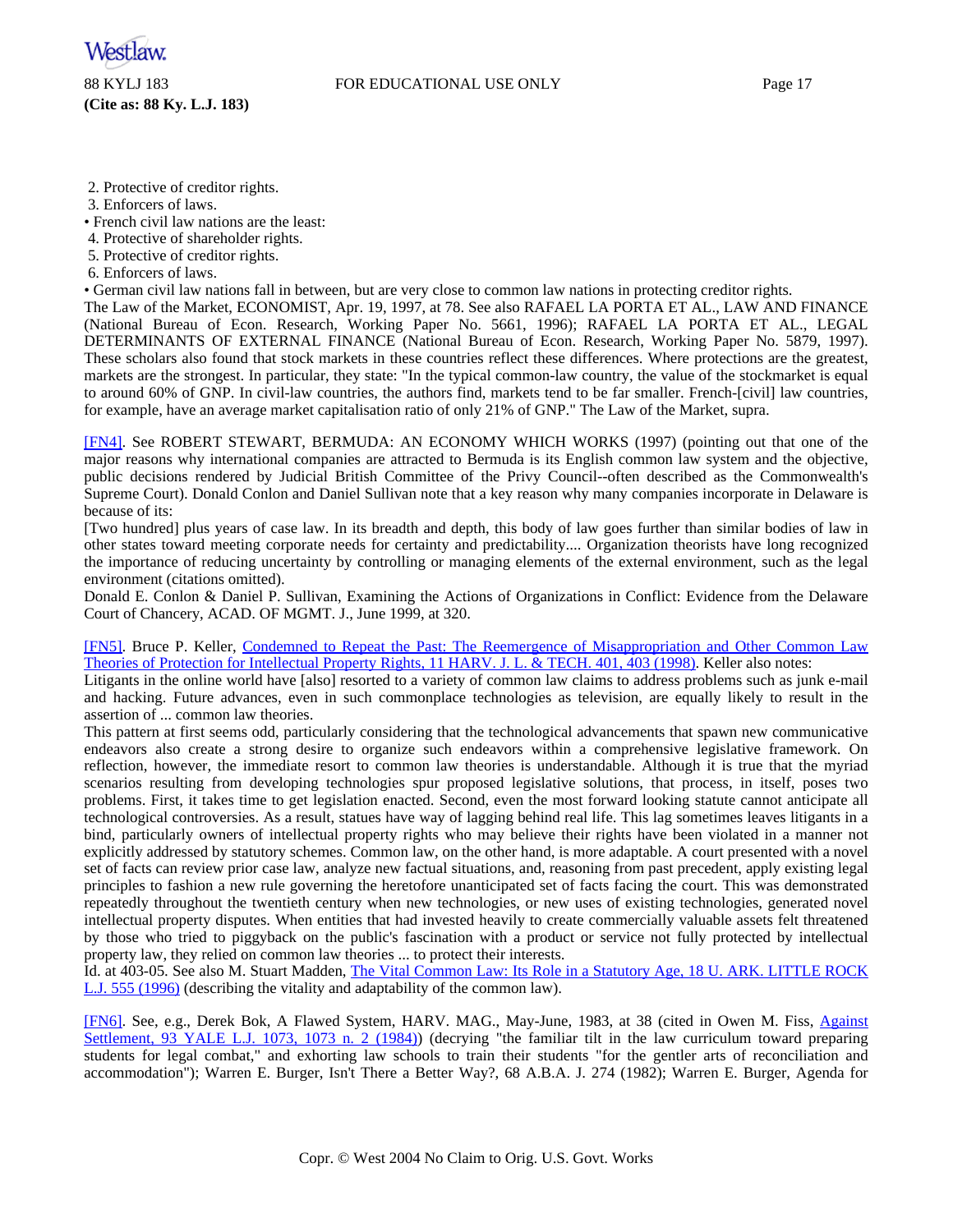

2000 A.D.--A Need for Systematic Anticipation, 70 F.R.D. 83, 93- 96 (1976); Carolyn Kleiner, The Action Out of Court, U.S. NEWS & WORLD REP., Mar. 29, 1999, at 91 (noting the rise of law school ADR programs).

<span id="page-17-0"></span>[\[FN7\]](#page-3-2). Professor John Fleming reminds us that the very nature of a vibrant and healthy common law legal system involves conflict. He writes: "A great deal of human activity ... involves conflict with opposing interests of others.... [[[[[O]ur capitalist system, countenances if not actively encourages friction in which one enterpriser advances himself at the cost of another for the assumed good of society generally." JOHN G. FLEMING, AN INTRODUCTION TO THE LAW OF TORTS 215 (1985) (emphasis added).

<span id="page-17-1"></span>[\[FN8\]](#page-3-3). See, e.g., LAW AND PUBLIC POLICY COMM. OF THE SOCIETY OF PROFESSIONALS IN DISPUTE RESOLUTION, PUBLIC ENCOURAGEMENT OF PRIVATE DISPUTE RESOLUTION: IMPLICATIONS, ISSUES AND RECOMMENDATIONS (1993), reprinted in CENTER FOR PUBLIC RESOURCES, JUDGE'S DESKBOOK ON COURT ADR 87 (Elizabeth Plapinger et al. eds., 1993) (noting that a "hallmark of our system of democratic government has been that private individuals, including the disadvantaged or less powerful segments of our society, have access to the political and legal processes, and that governmental decisionmaking is open to public scrutiny").

<span id="page-17-2"></span>[\[FN9\]](#page-3-4). BLACK'S LAW DICTIONARY 1195 (7th ed. 1999).

<span id="page-17-3"></span>[\[FN10\]](#page-3-5). See I SIR WILLIAM BLACKSTONE, COMMENTARIES 68-74 (1775):

For it is an established rule to abide by former precedents, where the same points come again in litigation: as well as to keep the scale of justice even and steady, and not liable to waiver with every new judge's opinion; and also because the law in that case being solemnly declared and determined, what before was uncertain, and perhaps indifferent, is now become a permanent rule which is not in the breast of any subsequent judge to alter or vary from according to his private sentiments: he being not delegated to pronounce a new law, but to maintain and expound the old one. Id.

<span id="page-17-4"></span>[\[FN11\]](#page-3-6). BENJAMIN N. CARDOZO, THE NATURE OF THE JUDICIAL PROCESS (1921), reprinted in SELECTED WRITINGS OF BENJAMIN NATHAN CARDOZO, at 112 (Margaret E. Hall ed., 1947).

<span id="page-17-5"></span>[\[FN12\]](#page-3-7). Id.

<span id="page-17-6"></span>[\[FN13\]](#page-3-8). See id. at 114.

<span id="page-17-7"></span>[\[FN14\]](#page-3-9). Learned Hand, Judge Cardozo's The Nature of the Judicial Process, 35 HARV. L. REV. 479, 479 (1922) (book review). Judge Hand wrote: "[Common law] stands as a monument slowly raised, like a coral reef, from the minute accretions of past individuals, of whom each built upon the relics which his predecessors left, and in his turn left a foundation upon which his successors might work." Id.

<span id="page-17-8"></span>[\[FN15\]](#page-4-0). Mark D. Hinderks & Steve A. Leben, Restoring the Common in the Law: A Proposal for the Elimination of Rules Prohibiting the Citation of Unpublished Decisions in Kansas and the Tenth Circuit, 31 WASHBURN L. J. 155, 170 (1992).

<span id="page-17-9"></span>[\[FN16\]](#page-4-1). Id.

<span id="page-17-10"></span>[\[FN17\]](#page-4-2). See id.

<span id="page-17-11"></span>[\[FN18\]](#page-4-3). See id.

<span id="page-17-12"></span>[\[FN19\]](#page-4-3). See Jeremy Bentham, A Comment on the Commentaries, in A COMMENT ON THE COMMENTARIES AND A FRAGMENT ON GOVERNMENT 196-97, n.c (J.H. Burns & H.L.A. Hart eds., 1977). Bentham wrote:

The deference that is due to the determination of former judgments is due not to their wisdom, but to their authority: not in compliment to dead men's vanity, but in concern for the welfare of the living. That men may be enabled to predict the legal consequences of an act before they do it: that public expectation may know what course it has to take: that he who has property may trust to have it still: that he who meditates guilt may look for punishment, and in the self-same guilt for the same punishment.... Why should decisions be uniform? Why should succeeding ones be such as to appear the natural and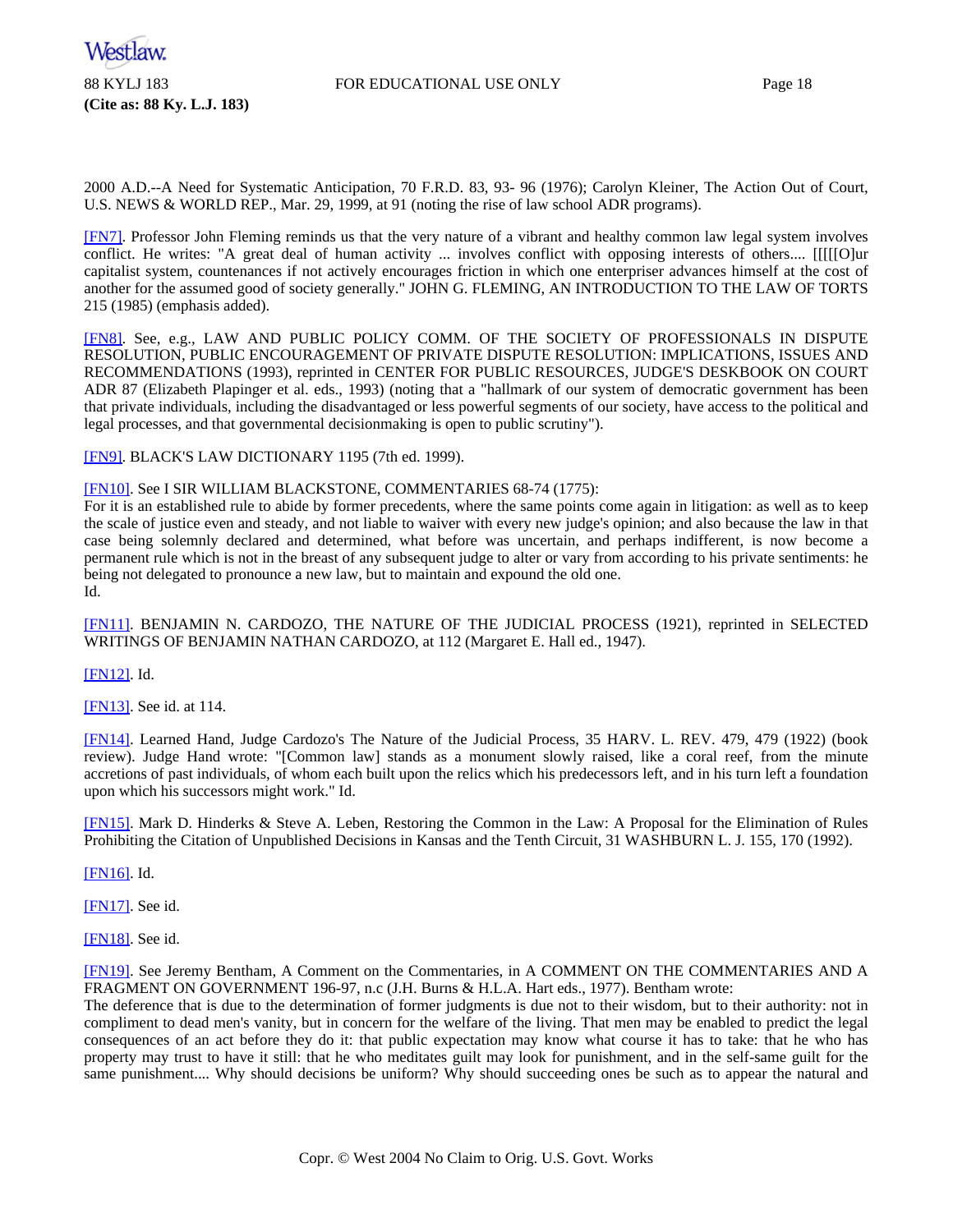

expected consequences of those preceding them? Not because it ought to have been established, but because it is established.... The business of the Judge is to keep the distribution of valuables and of rewards and punishments in the course of expectation: conformable to what the expectation of men concerning them is, or if apprised of the circumstances of each case, as he is, he supposes would be. Id.

<span id="page-18-0"></span>[\[FN20\]](#page-4-4). See, e.g., Hinderks & Leben, supra note 15, at 171 n.96. Hinderks and Leben note that Justice Cardozo believed in the general rule of following precedent in order to ensure the consistent protection of rights and litigants' belief that justice was evenhanded, consistent and fair.

## <span id="page-18-1"></span>[\[FN21\]](#page-4-5). See MELVIN ARON EISENBERG, THE NATURE OF THE COMMON LAW 4 (1988).

<span id="page-18-2"></span>[\[FN22\]](#page-4-6). Id. (footnotes omitted).

<span id="page-18-3"></span>[\[FN23\]](#page-4-7). See id.

<span id="page-18-4"></span>[\[FN24\]](#page-4-8). Id. at 4-5 (footnotes omitted). In her dissent in Neary v. Regents of the University of California, Justice Joyce Kennard of the California Supreme Court reminds us that not only do the courts resolve disputes and enrich the supply of legal rules that govern those disputes, but their judgments also have "value for society at large." Neary v. [Regents](http://www.westlaw.com/Find/Default.wl?rs=++++1.0&vr=2.0&DB=661&FindType=Y&ReferencePositionType=S&SerialNum=1992144407&ReferencePosition=130) of Univ. of Cal., 834 P.2d 119, 130 [\(Cal.](http://www.westlaw.com/Find/Default.wl?rs=++++1.0&vr=2.0&DB=661&FindType=Y&ReferencePositionType=S&SerialNum=1992144407&ReferencePosition=130) 1992). For example, Professor Marc Galanter points out that the court system and formal adjudication "project[s] the standards and threats that parties and lawyers use in 'bargaining in the shadow of the law,"DDD' and it is because courts project such messages that "parties and lawyers are able to resolve the vast majority of disputes without burdening the courts"; in other words, the norms that courts broadcast to society "influence not only disputes that are brought to the courts, but also matters that never reach the courts." Marc Galanter, Real World Torts: An [Antidote](http://www.westlaw.com/Find/Default.wl?rs=++++1.0&vr=2.0&DocName=55MDLREV1093&FindType=Y) to [Anecdote,](http://www.westlaw.com/Find/Default.wl?rs=++++1.0&vr=2.0&DocName=55MDLREV1093&FindType=Y) 55 MD. L. REV. 1093, 1101-02 (1996). Similarly, Howard Slavitt writes:

The system of precedent also promotes the protection of private rights and the resolution of disputes. The system of precedent makes the law more certain and uniform because it allows courts separated geographically and temporally to exchange their decisions and reasoning. It creates guidelines within which individual judges must operate to avoid reversal. By making the law more certain, it also allows individuals to structure their affairs to avoid disputes and litigation.

Howard Slavitt, Selling the Integrity of the System of Precedent: Selective Publication, [Depublication,](http://www.westlaw.com/Find/Default.wl?rs=++++1.0&vr=2.0&DocName=30HVCRCLLR109&FindType=Y) and Vacatur, 30 HARV. [C.R.-C.L.](http://www.westlaw.com/Find/Default.wl?rs=++++1.0&vr=2.0&DocName=30HVCRCLLR109&FindType=Y) L. REV. 109, 140 (1995) (footnotes omitted) (emphasis added).

<span id="page-18-5"></span>[\[FN25\]](#page-5-0). See RICHARD SCHAFFER ET AL., INTERNATIONAL BUSINESS LAW AND ITS ENVIRONMENT 4-6 (4th ed. 1999) (noting the arrival of a global marketplace due to recent political and economic events).

<span id="page-18-6"></span>[\[FN26\]](#page-5-1). Byron Acohido, Expansion Express--Airlines, Air-Freight Companies Enter High Stakes Arena of Global Delivery, SEATTLE TIMES, June 3, 1990, at E1. See also, SCHAFFER ET AL., supra note 25, at 484 (discussing how a Japanese automaker can produce cars in a Mexican assembly plant using parts sourced from countries around the world, and then export those Mexican-made cars to the United States).

<span id="page-18-7"></span>[\[FN27\]](#page-5-2). See SCHAFFER ET AL., supra note 25, at 105-30; CHARLES PLATTO & MICHAEL LEE, OBTAINING EVIDENCE IN ANOTHER JURISDICTION IN BUSINESS DISPUTES 181-90 (2d ed. 1993) (discussing the difficulty of conducting discovery and taking evidence abroad in England and the former West Germany). One of the authors recently represented several California companies who became entangled in litigation involving complex issues of international law due to their business activities. Several years ago, these companies were not even selling their products outside of the West Coast, let alone the United States, and they never would have been involved in such complex litigation.

<span id="page-18-8"></span>[\[FN28\]](#page-5-3). Elia Weinbach & Sydelle Pittas, Contorts, in BUSINESS TORTS LITIGATION 108 (Litigation Section of the A.B.A., 1992) (footnote omitted). Weinbach and Pittas write:

<span id="page-18-9"></span>The pun inherent in this chapter title is apt. As current concepts of justice and fair play dictate that the law be molded (some might say, contorted) to fit litigation arising from new and more complex business situations, the bright line between injuries that 'sound in contract' and in tort, and their consequent remedies, fades. Thus we come to the law of contorts. Id.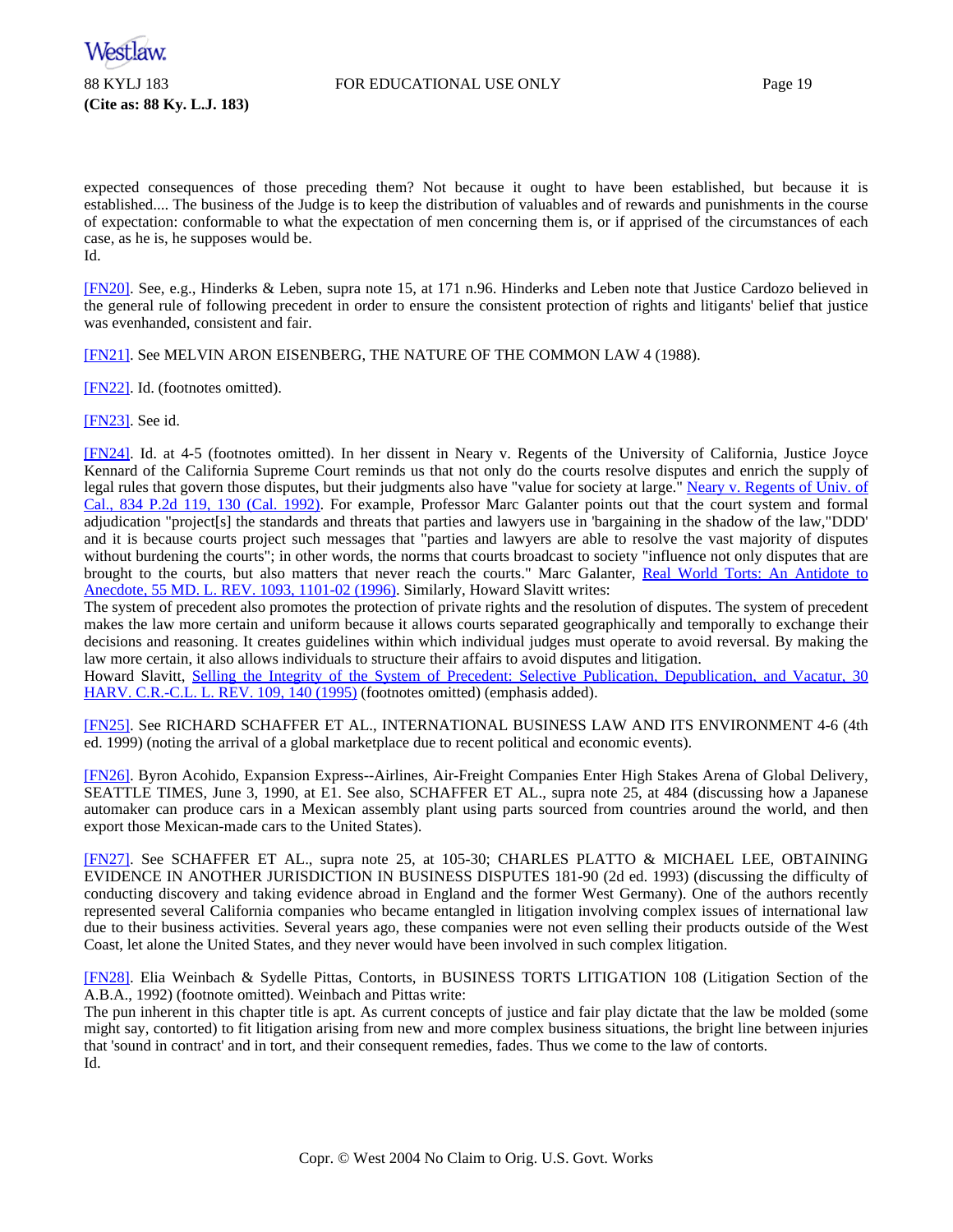

[\[FN29\]](#page-5-4). See 35 [U.S.C.](http://www.westlaw.com/Find/Default.wl?rs=++++1.0&vr=2.0&DB=1000546&DocName=35USCAS284&FindType=L) § 284 (1994).

<span id="page-19-0"></span>[\[FN30\]](#page-5-5). See generally Jeffrey W. Stempel, A More Complete Look at Complexity, 40 ARIZ. L. REV. 781, 819 (1998) ("[I]t seems fair to conclude that there has been major growth ... of complex cases."). Stempel's article provides a good discussion (but from a different angle) on the growth of complexity in commercial cases. See also Christine Gail Clark, Comment, The Sky is Falling-- The ALI's Efficient Response to Courts in Crisis?, 1995 BYU L. REV. 997, [1003-16](http://www.westlaw.com/Find/Default.wl?rs=++++1.0&vr=2.0&DocName=1995BYULREV997&FindType=Y) (discussing the increased complexity in cases due to the multiple parties now involved, the complexity in pretrial proceedings, the complexity during trial, and the complexity in choosing and administering remedies); Alvin B. Rubin, Bureaucratization of the Federal Courts: The Tension Between Justice and Efficiency, 55 NOTRE DAME L. REV. 648, 649 (1980) ("Our 1940 cases were largely one or two issue matters. Today appeals involve records of thousands of pages and briefs arguing dozens of issues.").

Relatedly, the arrival and availability of class and derivative actions has also challenged the ability of the courts to resolve disputes. For example, class actions involving asbestos exposure have posed complex choice of law problems for the courts. See In re Joint E. & S. Dist. Asbestos Litig., 878 F. Supp. 473 [\(E.D.N.Y.](http://www.westlaw.com/Find/Default.wl?rs=++++1.0&vr=2.0&DB=345&FindType=Y&SerialNum=1995033533) 1995). The Agent Orange cases have also pushed courts to their limits. See generally Peter H. Schuck, The Role of Judges in Settling [Complex](http://www.westlaw.com/Find/Default.wl?rs=++++1.0&vr=2.0&FindType=Y&SerialNum=0101386500) Cases: The Agent Orange [Example,](http://www.westlaw.com/Find/Default.wl?rs=++++1.0&vr=2.0&FindType=Y&SerialNum=0101386500) 53 U. CHI. L. REV. 337 (1986).

<span id="page-19-1"></span>[\[FN31\]](#page-5-6). See Wendy R. Leibowitz, Lawyers and Technology: Patents and E- Business, NAT'L L.J., June 14, 1999, at A19.

<span id="page-19-2"></span>[\[FN32\]](#page-5-7). See id.

<span id="page-19-3"></span>[\[FN33\]](#page-5-8). Id. See generally Wendy R. Leibowitz, Lawyers and Technology: Let's Settle This, Online, NAT'L L.J., July 5, 1999, at A20 (noting the proliferation of web sites devoted to online ADR to help businesses resolve disputes more quickly).

<span id="page-19-4"></span>[\[FN34\]](#page-5-9). To speed up business dispute resolution, many courts have implemented "rocket dockets" or "fast-track" systems. See Carrie E. Johnson, Comment, Rocket Dockets: Reducing Delay in Federal Civil [Litigation,](http://www.westlaw.com/Find/Default.wl?rs=++++1.0&vr=2.0&DocName=85CALIFLREV225&FindType=Y) 85 CAL. L. REV. 225 (1997); Michael A. Friedrichs, Note, Fast Track: A Panacea for a Delayed and Cluttered Court System?, 1 SAN DIEGO JUST. J. 443 (1993). But the efficacy and quality of these systems is unclear. See Johnson, supra, at 238-54; Friedrichs, supra, at 449-56.

<span id="page-19-5"></span>[\[FN35\]](#page-5-10). CONSTANCE E. BAGLEY & CRAIG E. DAUCHY, THE ENTREPRENEUR'S GUIDE TO BUSINESS LAW 191 (1998).

<span id="page-19-6"></span>[\[FN36\]](#page-5-11). See Marc Galanter, Compared to What? Assessing the Quality of Dispute Processing, 66 DENV. U. L. REV. xi, xiii (1989).

<span id="page-19-7"></span>[\[FN37\]](#page-5-12). See Robert D. Cooter, [Decentralized](http://www.westlaw.com/Find/Default.wl?rs=++++1.0&vr=2.0&DocName=23SWULREV443&FindType=Y) Law for a Complex Economy, 23 SW. U. L. REV. 443, 443-46 (1994).

<span id="page-19-8"></span>[\[FN38\]](#page-5-13). Id. at 445 (footnote omitted).

<span id="page-19-9"></span>[\[FN39\]](#page-5-14). Id.

<span id="page-19-10"></span>[\[FN40\]](#page-5-15). See Timothy P. Terrell & James H. Wildman, Rethinking [""Professionalism,"](http://www.westlaw.com/Find/Default.wl?rs=++++1.0&vr=2.0&DocName=41EMORYLJ403&FindType=Y) 41 EMORY L.J. 403 (1992). Terrell and Wildman note:

[T]he legal system embodies our last remaining vestige of a sense of " "community"--of shared values and expectations. All the other dimensions of our lives--race, religion, education, the arts, regional loyalty, and so on-- divide us as much as they join us together because they are based on matters of "substance" on which we so often disagree.

Id. at 422. They further argue:

[W]e are connected to each other in the nature of the claims we make against each other: we do not ordinarily result to self-help or depend upon various informal social groups like churches, families, or friends to take up our cause. Instead, we invoke our system of law, both because we have come to have faith in it and because we have largely abandoned other alternatives.

<span id="page-19-11"></span>Id. at 423.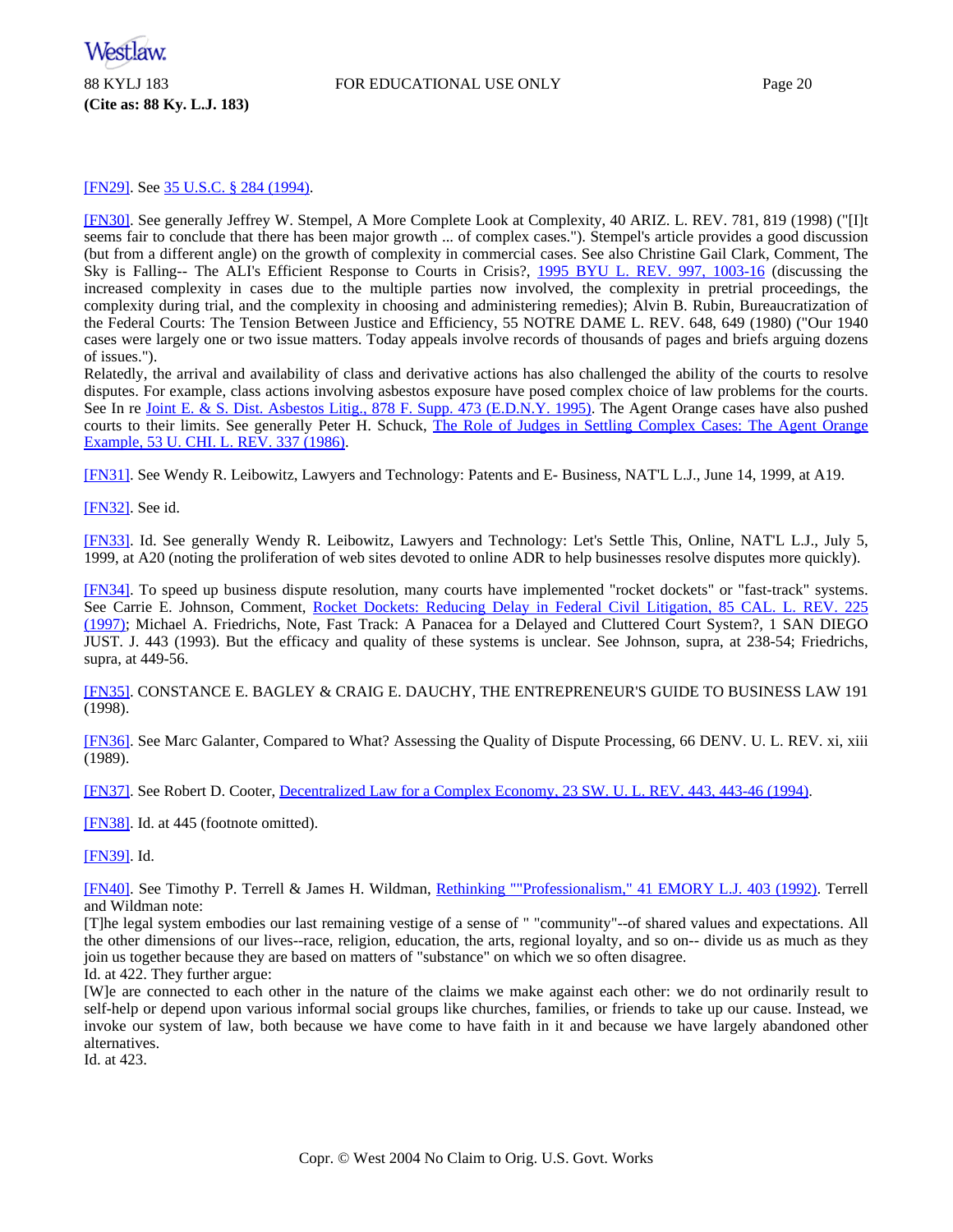[\[FN41\]](#page-6-0). See Leibowitz, supra note 31, at A20 (describing recent cyber efforts aimed at mediating domain name disputes and subscriber problems with Internet service providers).

<span id="page-20-0"></span>[\[FN42\]](#page-6-1). See id. (noting that this cybermediation effort was unsuccessful because the "parties wanted their day in a real-world court").

<span id="page-20-1"></span>[\[FN43\]](#page-6-2). In the early 1980s several Fortune 500 companies founded the Center for Public Resources ("CPR") Institute for Dispute Resolution to explore private dispute resolution as an alternative to litigation when involved in a dispute with one another. A "CPR Pledge" was created in which member companies promised to explore ADR before litigating with each other. CPR obtained 50 signatories to that Pledge in 1983. By mid-1999, that number had grown to 4000. CPR Corporate Policy Statement or Alternatives to Litigation (visited Nov. 4, 1999) <http://www.cpradr.org/corppldg.htm>. In the early 1990s, a similar CPR Pledge was developed for law firms, which now has more than 1500 law firm signatories, including 400 of the nation's largest 500 law firms. See Law Firm Pledge (visited Nov. 4, 1999) <http://www.cpradr.org/lf\_pol.htm>.

Recent surveys also confirm an increase in the use of private ADR by American business. A 1994 survey conducted by Arthur Anderson LLP General Counsel and Corporate Legal Times found that almost 50% of those surveyed had used ADR within the last year--with 75% of these companies reporting an increase in use from the previous year. The Survey also found that large companies use ADR more than smaller companies. See Legal Costs and ADR Use, 13 A[LTERNATIVES](http://www.westlaw.com/Find/Default.wl?rs=++++1.0&vr=2.0&DocName=13ALTHCL141&FindType=Y) TO HIGH COST [LITIG.](http://www.westlaw.com/Find/Default.wl?rs=++++1.0&vr=2.0&DocName=13ALTHCL141&FindType=Y) 141, 141 (1995); see also News From Around the States: Survey Shows Increase in Corporate ADR Use, 6 WORLD ARB. & [MEDIATION](http://www.westlaw.com/Find/Default.wl?rs=++++1.0&vr=2.0&DocName=6WORLDARBMEDIATIONREP145&FindType=Y) REP. 145, 145 (1995). In response to a 1994 CPR survey of corporate law firms, more than 80% indicated that client interest in ADR had increased over the previous three years. See SUSAN SCOTT, LAW FIRM PRACTICES IN ADR: 1994 SURVEY FINDINGS 10 (1995). A 1992 Business Week/Harris Executive poll found that 97% of the business executives surveyed stated that their companies favor making greater use of ADR. See Michele Galen, Guilty, BUS. WK., Apr. 13, 1992, at 66.

Private ADR providers also report a significant increase in business. The total number of private arbitrations and mediations handled through the American Arbitration Association ("AAA") alone has nearly doubled in the past decade, to a projected 90,000 in 1998. See Kleiner, supra note 6, at 90. AAA reports a significant increase in recent years in its real estate cases, computer cases, employment cases, franchise cases, and patent, trademark, and copyright disputes. See AAA DISP. RESOL. TIMES, Spring 1994, at 1. Judicial Arbitration and Mediation Services ("JAMS") saw its caseload increase from 8249 in 1990 to 18,049 in 1996. See John Gibeaut, At the Crossroads, A.B.A. J., Mar. 1998, at 61.

See also Mike France, More Big Businesses Ask: Can We Talk, Not Sue?, NAT'L L.J., Mar. 13, 1995, at B1 (reporting how the nation's biggest banks are considering signing an intra-industry treaty to turn to ADR before resorting to litigation, and that such intra-industry agreements have already been signed by top corporations in the food, commercial insurance, franchise and commercial inventory finance business); Jaret Seiberg, Capital Briefs: Justices Approve Mandatory Arbitration Clauses, AM. BANKER, May 22, 1996, at 2 (reporting a banking association lawyer's comment that the banking industry is making greater use of arbitration agreements); Bonnie Hayes, Lawsuit Boom? Here's Evidence to the Contrary, L.A. TIMES, Mar. 10, 1997, (Orange County Edition) at B3 ("[O]thers also credit an increase in arbitration for the decline in civil court cases. An increasing number of businesses, they say, are adding mandatory arbitration clauses to contracts."); Tom Arnold, A Better Mousetrap: ADR, Vol. XXX No. 1, LES NOUVELLES, at 31 (Mar. 1995) ("Beginning perhaps about 1987-1988 a number of major companies started making major shifts from Rambo or other strong litigation practice to ADR. Some of them were companies with 100 lawyers or so on staff--companies like Bank of America, Motorola, and major insurance companies."); Faye Riva Cohen, Advantages of Alternative Dispute Resolution (pt. 2), LEGAL INTELLIGENCER, Feb. 3, 1993, at 4, 21 (stating that "Business and insurance carriers are increasingly seeking to reduce the costs of civil litigation" and pointing out that to deal with the perceived problems in the legal system and to enhance their ability to compete, many companies are turning to ADR).

<span id="page-20-2"></span>[\[FN44\]](#page-6-3). See, e.g., Harry N. Scheiber, Innovation, [Resistance,](http://www.westlaw.com/Find/Default.wl?rs=++++1.0&vr=2.0&DocName=66SCALLREV2049&FindType=Y) and Change: A History of Judicial Reform and the California Courts, [1960-1990,](http://www.westlaw.com/Find/Default.wl?rs=++++1.0&vr=2.0&DocName=66SCALLREV2049&FindType=Y) 66 S. CAL. L. REV. 2049, 2052 (1993) ("Complaints of a crisis in the courts, involving intolerable delays and congestion, in fact, have been heard regularly throughout the twentieth century--not only in California, but in many other states and in the federal courts.").

<span id="page-20-4"></span><span id="page-20-3"></span>[\[FN45\]](#page-6-4). Lucille M. Ponte, Putting [Mandatory](http://www.westlaw.com/Find/Default.wl?rs=++++1.0&vr=2.0&DocName=63FDMLR1069&FindType=Y) Summary Jury Trial Back On the Docket: [Recommendations](http://www.westlaw.com/Find/Default.wl?rs=++++1.0&vr=2.0&DocName=63FDMLR1069&FindType=Y) on the Exercise of Judicial Authority, 63 [FORDHAM](http://www.westlaw.com/Find/Default.wl?rs=++++1.0&vr=2.0&DocName=63FDMLR1069&FindType=Y) L. REV. 1069, 1069 (1995) (footnote omitted).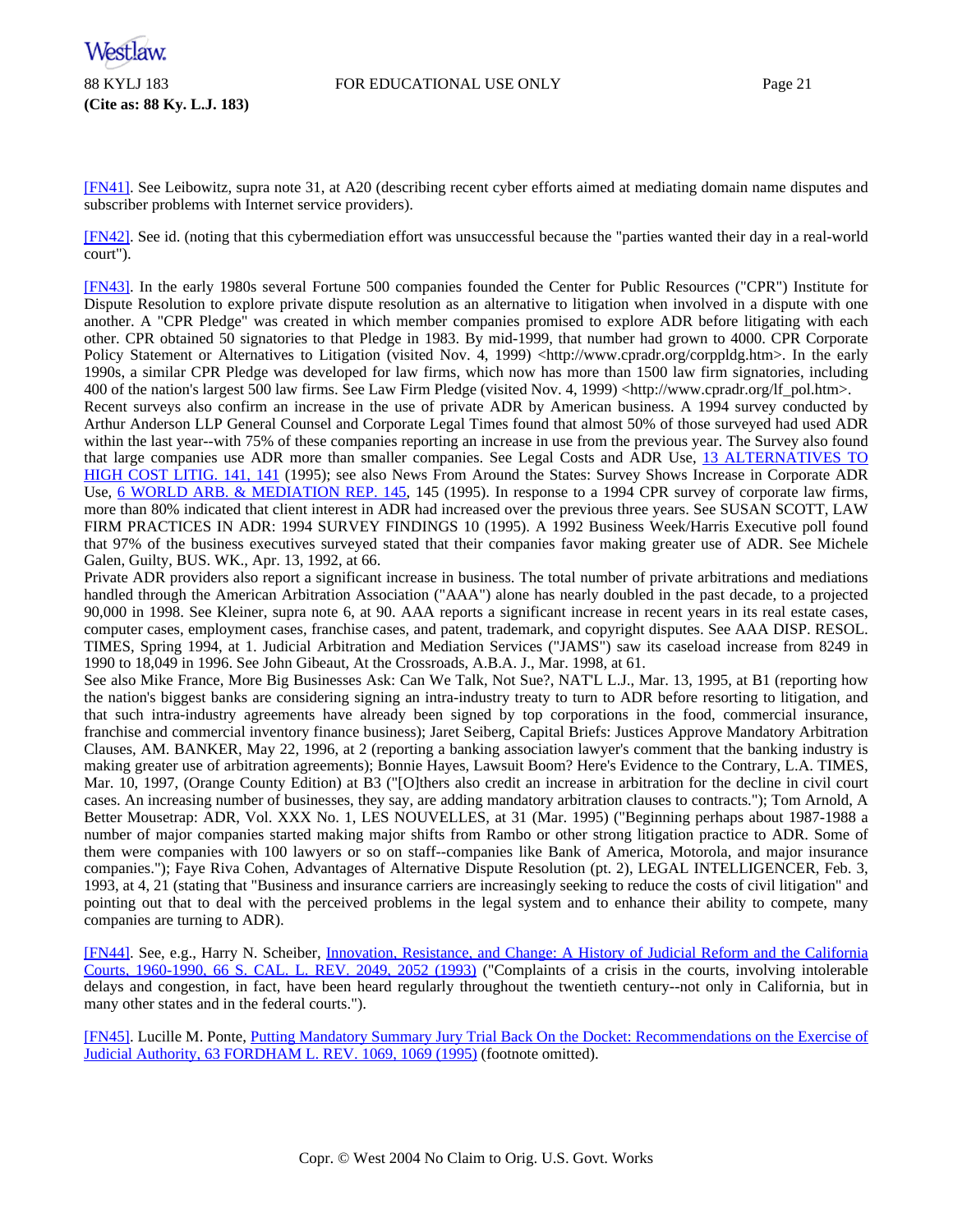

[\[FN46\]](#page-6-5). See John Lande, Failing Faith in Litigation? A Survey of Business Lawyers' and Executives' Opinions, 3 HARV. NEG. L. REV. 1, 26, 36 (1998) (indicating that 94% of the business executives and 82% of the in-house counsel surveyed believe that there has been a litigation explosion in the past ten years. In addition, 86% of the business executives and 79% of the in-house counsel surveyed believe that less than half of lawsuits involving business are resolved within an appropriate amount of time).

<span id="page-21-0"></span>[\[FN47\]](#page-6-6). See LAWRENCE M. FRIEDMAN, TOTAL JUSTICE (1985); DONALD L. HOROWITZ, THE COURTS AND SOCIAL POLICY (1977); BRUCE H. MANN, NEIGHBORS AND STRANGERS: LAW AND COMMUNITY IN EARLY CONNECTICUT 101-36 (1987); Bayless Manning, Hyperlexis: Our National Disease, 71 NW. U. L. REV. 767 (1977); Wade H. McCree, Jr., [Bureaucratic](http://www.westlaw.com/Find/Default.wl?rs=++++1.0&vr=2.0&DocName=129UPALREV777&FindType=Y) Justice: An Early Warning, 129 U. PA. L. REV. 777, 794-96 (1981); Judith Resnik, [Managerial](http://www.westlaw.com/Find/Default.wl?rs=++++1.0&vr=2.0&DocName=96HLR374&FindType=Y) Judges, 96 HARV. L. REV. 376 (1982) [hereinafter Resnik, Managerial Judges]; Judith Resnik, Failing [Faith:](http://www.westlaw.com/Find/Default.wl?rs=++++1.0&vr=2.0&FindType=Y&SerialNum=0101386505) [Adjudicatory](http://www.westlaw.com/Find/Default.wl?rs=++++1.0&vr=2.0&FindType=Y&SerialNum=0101386505) Procedure in Decline, 53 U. CHI. L. REV. 494 (1986) [[[[[hereinafter Resnik, Failing Faith].

<span id="page-21-1"></span>[\[FN48\]](#page-6-7). See Galanter, supra note 24, at 1102-09 (noting that litigation rates have been relatively stable, and to the extent they have increased, these increases have only occurred in limited types of cases such as criminal law, family law, and certain types of product liability cases); Marc Galanter, Reading the [Landscape](http://www.westlaw.com/Find/Default.wl?rs=++++1.0&vr=2.0&DocName=31CLA4&FindType=Y) of Disputes: What We Know and Don't Know (and Think We Know) About Our Allegedly [Contentious](http://www.westlaw.com/Find/Default.wl?rs=++++1.0&vr=2.0&DocName=31CLA4&FindType=Y) and Litigious Society, 31 UCLA L. REV. 4 (1983) (assessing the inaccuracy of the litigation explosion claim). See also DONNA STIENSTRA & THOMAS E. WILLGING, ALTERNATIVES TO LITIGATION: DO THEY HAVE A PLACE IN FEDERAL DISTRICT COURTS? 33 (Federal Judicial Center 1995) ("[I]n the aggregate, federal civil caseloads have been decreasing in recent years" and "the civil trial rate ... is already very low and has been steadily declining for the past decade in nearly all federal courts, those with ADR and those without ADR alike."); THOMAS E. BAKER, RATIONING JUSTICE ON APPEAL: THE PROBLEMS OF THE U.S. COURTS OF APPEALS 32 (1994) (noting the "hyperbole and metaphor" among those advocating court reform due to the increased number of cases); Jack B. Weinstein, After Fifty Years of the Federal Rules of Civil Procedure: Are the Barriers to Justice Being Raised?, 137 U. PA. L. REV. [1901,](http://www.westlaw.com/Find/Default.wl?rs=++++1.0&vr=2.0&DocName=137UPALREV1901&FindType=Y) 1909 (1989) (asserting that the litigation explosion idea "is wrong as a matter of fact").

<span id="page-21-2"></span>[\[FN49\]](#page-6-8). See Harold Brown, Alternative Dispute [Resolution](http://www.westlaw.com/Find/Default.wl?rs=++++1.0&vr=2.0&DocName=30SUFFOLKULREV743&FindType=Y) Realities and Remedies, 30 [SUFFOLK](http://www.westlaw.com/Find/Default.wl?rs=++++1.0&vr=2.0&DocName=30SUFFOLKULREV743&FindType=Y) U. L. REV. 743 (1997). Professor Brown notes:

Timing factors can also be challenging. A fundamental attraction of ADR is its inherent promise of speedy and inexpensive process. [But] [w]ithout rules and a governing court, there is no limit to such crucial matters as the timing for pretrial logistics, the pace of the conduct of the proceedings, and the rendering of a speedy decision. While these matters might appear to be marginal, the fact is that arbiters are often ... pressed for time. They may have to extend the time limits to an extraordinary extent. For example, without explicit time regulations, there would be no way to compel the making of a final determination no matter how long the delay.

Id. at 767-68. See also Jeffrey G. Kichaven, ADR Does Not Save Time or Money? Great News!, DISP. RESOL. MAG., Summer 1997, at 15 ("[R]esearch by the RAND Institute for Civil Justice concludes mediation did not significantly affect the number of lawyer work hours or the time to disposition in the federal civil court programs it studied. In other words, ADR does not save time or money."); Arthur S. Hayes & Ann Hagedorn, Arbitration in Commercial Cases Found to Save Money, Not Time, WALL ST. J., Sept. 5, 1990, at B10 (discussing another RAND study which found that arbitration in high-stakes commercial cases does not speed the process of resolving disputes).

<span id="page-21-3"></span>[\[FN50\]](#page-6-9). The CPR Institute for Dispute Resolution claims that for a five-year period ending in 1995, 652 companies using CPR panelists reported a total cost savings of over \$200 million, with an average cost savings of more than \$300,000 per company. See Fortune 500 Companies Find Benefits in Adopting ADR Policy (visited Dec. 30, 1999) <http://www.cpradr.org/poll\_597.htm>. See also Ellen Joan Pollock, Mediation Firms Alter the Landscape, WALL. ST. J., Mar. 22, 1993, at B1 ("Since 1990, 406 companies ... saved more than \$150 million in legal fees and expert-witness costs by using litigation alternatives" in cases with an aggregate of over \$5 billion in dispute.); Arnold, supra note 43, at 33 ("[W]ith sophisticated use of ADR you can save millions of dollars. We have done patent infringement suits via ADR, as counsel, for \$60,000. In the courthouse it is hard to find the patent case where you can assure the client of a budget under a million.").

<span id="page-21-5"></span><span id="page-21-4"></span>[\[FN51\]](#page-6-10). See Lande, supra note 46, at 35-36 (stating that 96% of the business executives and 91% of the in-house counsel surveyed believe that less than half of the lawsuits involving a business are resolved at an appropriate cost).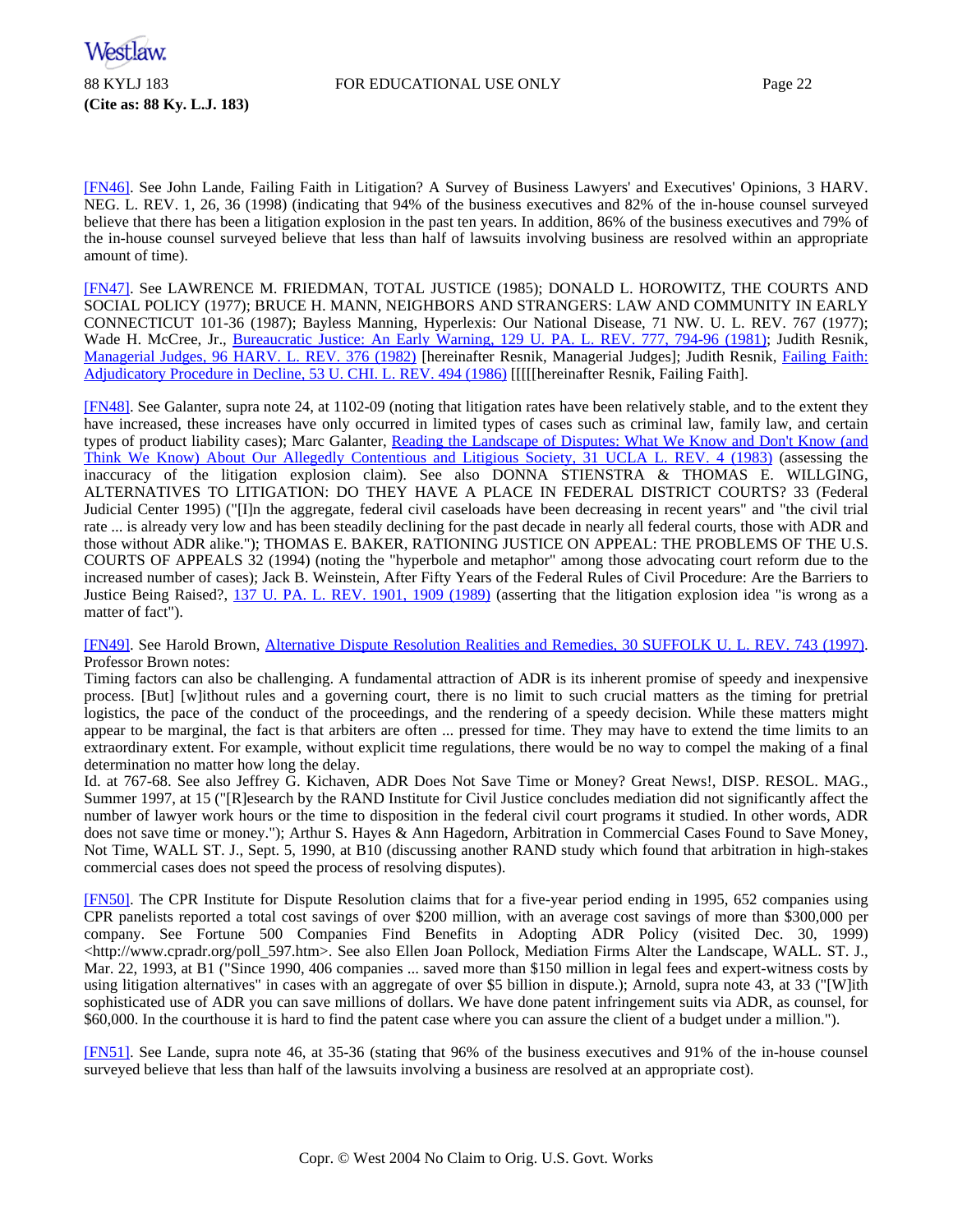

[\[FN52\]](#page-6-11). See Richard C. Reuben, The Dark Side of ADR, CAL. LAW., Feb. 1994, at 54 ("For all the promised benefits of ADR, independent statistics documenting them are almost nonexistent. One reason is the secrecy of the proceedings; few records exist for researchers to examine."); Editorial, Mandatory ADR: Can We Talk?, 78 JUD[ICATURE](http://www.westlaw.com/Find/Default.wl?rs=++++1.0&vr=2.0&DocName=78JUDICATURE272&FindType=Y) 272, 272 [\(May-June](http://www.westlaw.com/Find/Default.wl?rs=++++1.0&vr=2.0&DocName=78JUDICATURE272&FindType=Y) 1995) (noting the lack of empirical support for many ADR claims); Kim Dayton, The Myth of [Alternative](http://www.westlaw.com/Find/Default.wl?rs=++++1.0&vr=2.0&DocName=76IOWALREV889&FindType=Y) Dispute [Resolution](http://www.westlaw.com/Find/Default.wl?rs=++++1.0&vr=2.0&DocName=76IOWALREV889&FindType=Y) in the Federal Courts, 76 IOWA L. REV. 889, 906 n.81 (1991) ("One of the principal obstacles to conducting legitimate empirical research on the effect of ADR ... is the failure ... adequately to document the use and consequences of ADR.").

<span id="page-22-0"></span>[\[FN53\]](#page-6-12). See Reuben, supra note 52, at 54 (citing an arbitration that produced a \$15,000 award and \$6000 in attorneys' fees but was more than offset by a \$30,000 legal bill and \$9000 for the arbitrator's services, and how, had the case stayed in the public system and gone to trial, the parties would not have had to even pay for the judge); id. at 57 (citing another example where an arbitrator submitted an unitemized discovery bill for \$28,000, and had the case stayed in the public court system, the discovery costs would have been the \$14 filing fee per motion, plus court reporters' fees); James J. Alfini, Summary Jury Trials in State and Federal Courts: A Comparative Analysis of the Perceptions of Participating Lawyers, 4 OHIO ST. J. ON DISP. RESOL. 213, 229-31 (1989) (citing a study in which a majority of the federal lawyers asserted that their billable hours increased when the ADR mechanism of a summary jury trial was used, and that few summary jury trial cases were actually completed within the half-day goal that was established); Robert J. Lewton, Comment, Are Mandatory, Binding Arbitration Requirements a Viable Solution for Employers Seeking to Avoid Litigating Statutory Employment Discrimination Claims?, 59 ALB. L. REV. 991, 1032 [\(1996\)](http://www.westlaw.com/Find/Default.wl?rs=++++1.0&vr=2.0&DocName=59ALB991&FindType=Y) (noting that binding arbitration in employer-employee disputes may prove to be "just as expensive, time-consuming, and disruptive to litigate challenges brought against a mandatory, binding arbitration requirement as it is to litigate"); Kleiner, supra note 6, at 91 (discussing a classroom exercise in which a school insurance company settled for an excessive sum because the other side misrepresented certain facts during the ADR process, and that given the nature of the ADR process those misrepresentations went unchecked).

Further, Professor Brown writes:

The dollar cost of ... [ADR] may be substantial, particularly because it is totally supported by user fees. Some discovery may be avoided, but the daily charges of the impartial arbiters may substantially exceed such savings ... The arbitrator has exclusive power to order extensive and expensive discovery, thus wiping out much of the supposed economies. The hearing dates may greatly increase costs where the ever-busy arbitrator has other commitments that cause repeated postponements and delay, or interruptions to accommodate unrelated court assignments of counsel because courts seldom recognize any priority for conflicts with ADR.

Brown, supra note 49, at 760-61. He also points out that contrary to the oft- trumpeted claim of ADR being "less expensive," the dependence on user fees by such organizations as AAA often make ADR the exact opposite. See id. at 764- 66.

<span id="page-22-1"></span>[\[FN54\]](#page-6-13). Galanter, supra note 24, at 1142.

<span id="page-22-2"></span>[\[FN55\]](#page-6-14). See Lande, supra note 46, at 33-34 (indicating that 58% of the business executives and 46% of the in-house counsel surveyed believe that in less than half of cases do juries do a good job in determining liability in lawsuits by individuals against businesses; 82% of the business executives and 74% of the in-house counsel surveyed thought that in less than half of cases do juries do a good job of assessing damages. Further, 75% of the business executives and 73% of the in-house counsel surveyed believe that juries judge businesses more harshly than individuals).

<span id="page-22-3"></span>[\[FN56\]](#page-7-0). Id. at 34 (Apr. 15, 1994 interview quote from a business executive). See also Arnold, supra note 43, at 33 (making essentially the same point); Pollock, supra note 50, at B1 ("Imagine a legal system in which companies could put their disputes before judges of their choice ... [and] avoid the uncertainty of jury verdicts.").

<span id="page-22-4"></span>[\[FN57\]](#page-7-1). See Valerie P. Hans & William S. Lofquist, Jurors' Judgments of Business Liability in Tort Cases: Implications for the Litigation Explosion Debate, 26 L. & SOC'Y REV. 85 (1992) (a study of jurors in cases involving businesses which found that most jurors were skeptical of plaintiffs' claims against businesses and did not generally believe that businesses should be held to a higher standard than individuals); Valerie P. Hans, The [Contested](http://www.westlaw.com/Find/Default.wl?rs=++++1.0&vr=2.0&FindType=Y&SerialNum=0106509963) Role of the Civil Jury in Business Litigation, 79 [JUDICATURE](http://www.westlaw.com/Find/Default.wl?rs=++++1.0&vr=2.0&FindType=Y&SerialNum=0106509963) 242 (1996) (pointing out that the criticisms that juries in business cases are pro-plaintiff, that their decisions are based more on sympathy and prejudice than facts, and that they focus on the business defendant's deep pockets appear unfounded). See also RALPH NADER & WESLEY J. SMITH, NO CONTEST: CORPORATE LAWYERS AND THE PERVERSION OF JUSTICE IN AMERICA 266-76 (1996) (noting that contrary to popular perception, juries are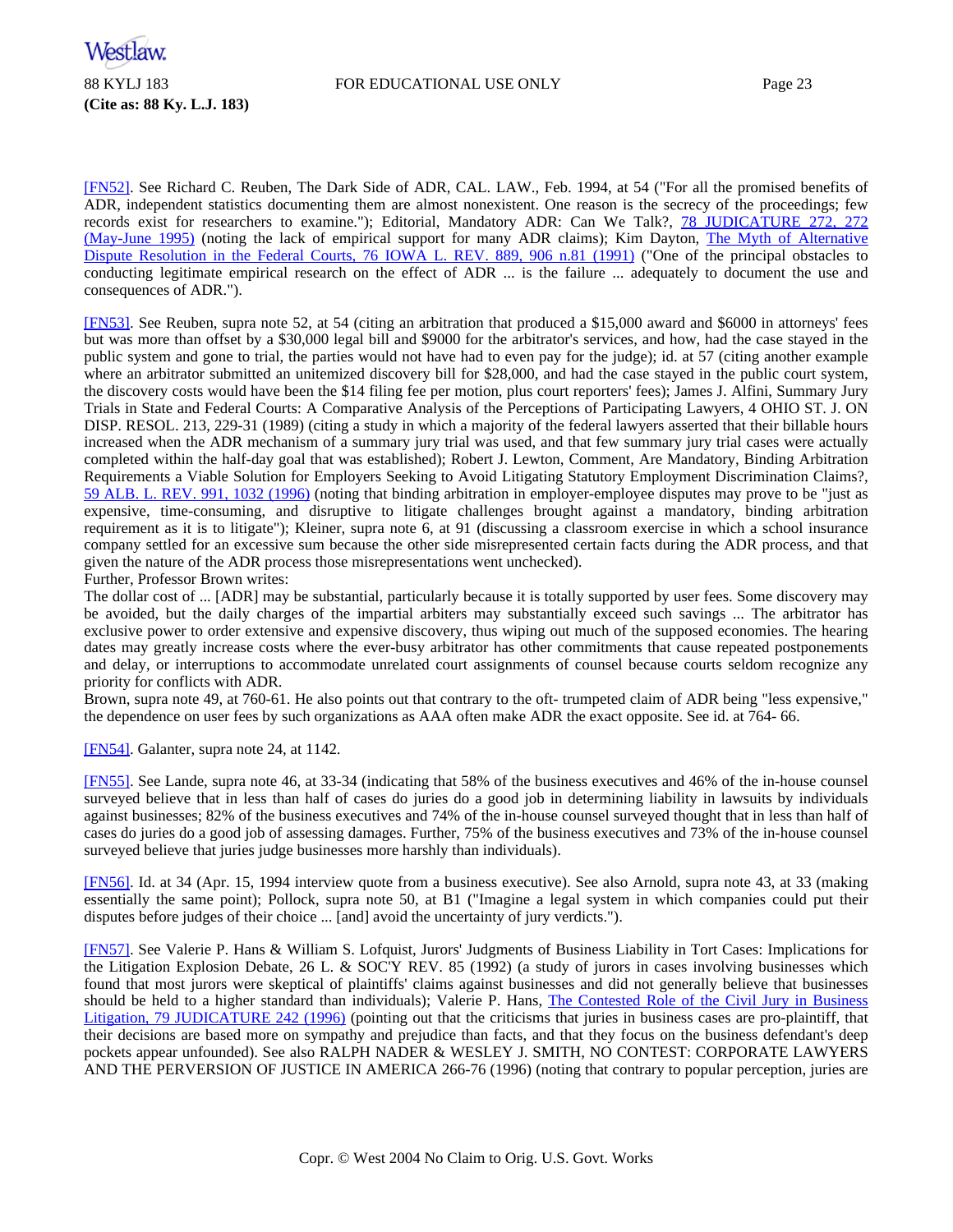

actually inclined to rule in favor of business). In support of their position, Nader and Wesley cite, among other things, the research of Jury Verdict Research, a Pennsylvania legal publishing company that compiles court statistics. See id. at 276. Marc Galanter adds that while our "courts could improve juror performance in many ways," "serious students of the jury are virtually unanimous in their high regard for the jury as a decision-maker" and "researchers concur that jurors on the whole are conscientious, that they collectively understand and recall the evidence as well as judges, and that they decide factual issues on the basis of the evidence presented." Galanter, supra note 24, at 1109. See also Edward Bodaken & William Slusser, Want to Win Complex IP Trials? Simplify, Simplify, NAT'L L. J., July 26, 1999, at C11 (noting the simple, common-sense steps that a good trial lawyer can take to make a complex intellectual property case understandable to a jury).

<span id="page-23-0"></span>[\[FN58\]](#page-7-2). See Mladen Singer, New Boundary: Arbitration in Various Discipline [[[[[s]: Commercial Arbitration as a Means for Resolving Industrial Property and Transfer of Technology Disputes, 3 CROAT. ARB. Y.B. 107 (1996):

A further advantage ... [of ADR] over litigation is the possible expertise of the arbitrators. It is particularly important in industrial property disputes that often involve complicated technical issues. Judges are usually not trained in technology, a problem in common law countries where factual determinations are made by juries. It requires extensive use of experts and/or expert witnesses, which is one of the things that makes industrial property litigation very expensive. However, even when experts or experts witnesses are used, the final decisions are brought by judges or juries, not by persons knowledgeable about the technology at stake. By using commercial arbitration, parties can have an adjudicator who is knowledgeable about both: respective industrial property laws, and a[bout] technology. Moreover ... arbitration panels can provide parties with extreme diversity of knowledge....

When making a list of arbitrators for patent disputes, American Arbitration Association (AAA) included people having expertise in all fields of technology and who also had a legal education. Id. at 111-12.

<span id="page-23-1"></span>[\[FN59\]](#page-7-3). See Peter D. Zeughauser, What's in a Name? Plenty, AM. LAW., Apr. 1996, at 44. Zeughauser notes:

I had two maxims about litigation that served as the sobering cold water necessary to avoid costly litigation and instead engage in ADR: The first was that litigation is the sport of kings; the second was that the courtroom is a dangerous place. After all, what sober-minded business person wants an important dispute decided ... by a former D.A. who was appointed to the bench because of his or her skill in locking people away for crimes that were more often than not self-evident?

Id. Judge Jack Weinstein also makes the point that many judges come to the bench as generalists. See Jack B. Weinstein, Limits on Judges Learning, Speaking and Acting--Part I -Tentative First Thoughts: How May Judges Learn?, 36 ARIZ. L. REV. 539, 540-41 (1994).

<span id="page-23-2"></span>[\[FN60\]](#page-7-3). See Lande, supra note 46, at 32. Lande comments:

Yet another reason why ... executives reacted negatively to litigation is that they believed that it is not framed in terms of their substantive concerns, which they think are often too complex for the courts. This view was expressed by a utility company executive: "Judges are trained in the law, not necessarily in the fundamentals of a particular industry or avenue of commerce. They're coached on fairness and precedent and things like that.... For example, we have a number of disputes with people who we transact with in a transmission grid. Well, that's a very complex engineering-econometric type of consideration where we use those mechanisms. It's just not the type of thing you want to bring to the courts."

Id. Relatedly, Lande found that 67% of business executive respondents and 68% of in-house counsel respondents disagreed with the statement that "the legal system generally considers the needs and practices of particular business communities." Id. at 34-35.

<span id="page-23-3"></span>[\[FN61\]](#page-7-4). For an interesting historical discussion on the selection of federal judges and the politicization of the process, see SHELDON GOLDMAN, PICKING FEDERAL JUDGES: LOWER COURT SELECTION FROM ROOSEVELT THROUGH REAGAN (1997). For the same regarding President Bush's appointees, see Sheldon Goldman, Bush's [Judicial](http://www.westlaw.com/Find/Default.wl?rs=++++1.0&vr=2.0&DocName=76JUDICATURE282&FindType=Y) Legacy: The Final Imprint, 76 [JUDICATURE](http://www.westlaw.com/Find/Default.wl?rs=++++1.0&vr=2.0&DocName=76JUDICATURE282&FindType=Y) 282 (Apr.-May 1993). For the same regarding President Clinton's appointees, see Sheldon Goldman & Elliot Slotnick, Clinton's Second Term Judiciary: Picking Judges Under Fire, 82 JUDICATURE 264 (May-June 1999).

<span id="page-23-5"></span><span id="page-23-4"></span>[\[FN62\]](#page-7-4). See William C. Smith, Bailing From the Bench, A.B.A. J., May, 1999, at 22 (discussing how the disparity between law firm salaries and judicial salaries is driving experienced judges from the bench).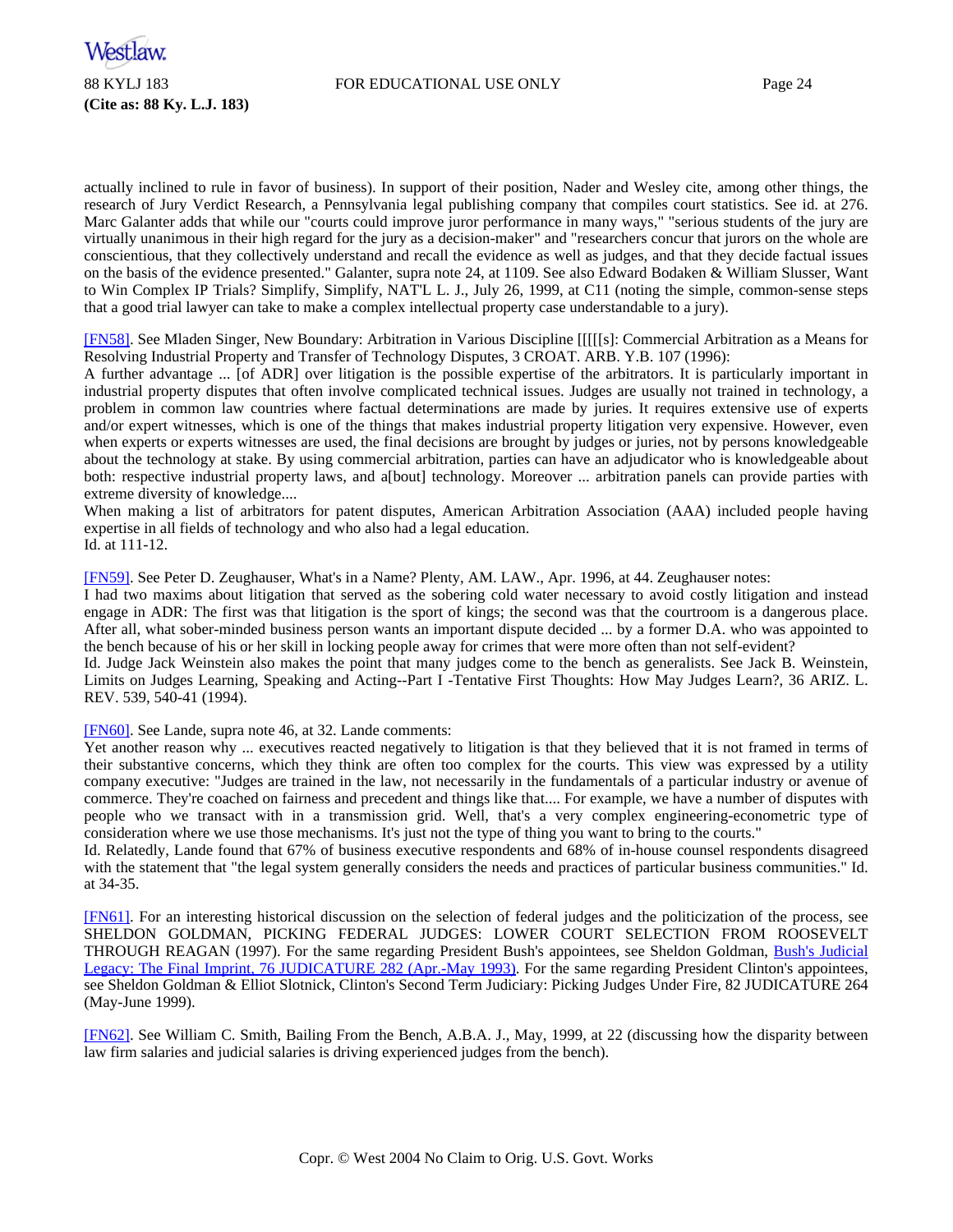

## [\[FN63\]](#page-7-5). Brown, supra note 49. Professor Brown states:

Both mediation and arbitration require specific skills for the impartial person or persons. For mediators, there is a particular need for the arts of listening, questioning, fact-finding, and interpreting the views of each party. The arbitrator needs all of that, plus the courtroom skills of a good judge. This starts with knowledge and experience in the rules of procedure and evidence and in substantive law. It may have to be supplemented by specialized knowledge or a firm determination to acquire the necessary learning. Arbiters should exclude bias, conflicts of interest, and personal misconduct toward the parties and their counsel. Anomalously, arbitrators who are experts or specialists in the substantive field of the dispute are seldom, if ever, impartial, but that is not ground for removal. Contrary to widespread opinion, there is no obvious match between the traits that constitute excellent judicial conduct as against those needed for arbitration or when compared with the skills appropriate for successful mediation.... The skill levels, substantive experience, and personal biases of the hearing officer (arbitrator or mediator) are seldom known to the litigants at the time of their selection. The designation and appointment of judges carries a much sounder opportunity to obtain quality and impartial services. The choice of arbitrators is essentially one of self-appointment by the candidates with little or no verification, clearance, or appraisal. The parties seldom know the arbitrators and have no way to obtain knowledge of their skills, demeanor, bias, and reliability. Id. at 758, 760 (footnotes omitted).

A 1997 joint study by Cornell University's Institute on Conflict Resolution and Price Waterhouse also found that "many in corporate America remain uncomfortable with the qualifications of arbitrators and mediators." Cornell University Business News (visited Nov. 4, 1999) <http:// news.cornell.edu.business/May97/ADRstudy.html>. See also Editorial, Mandatory ADR: Can We Talk?, supra note 52, at 321 (noting that even "ADR practitioners and supporters have long worried about problems posed by inadequately trained neutrals and lack of quality control procedures" and that the "rise of private dispute resolution services and the apparent willingness of some judges to direct parties to particular providers have rightfully exacerbated these concerns").

<span id="page-24-0"></span>[\[FN64\]](#page-7-6). See generally William H. Schroder, Jr., Private ADR May Offer Increased Confidentiality, NAT'L L.J., July 25, 1994, at C14.

<span id="page-24-1"></span>[\[FN65\]](#page-7-7). See Resnik, Failing Faith, supra note 47, at 538 ("[M]any defendants (and their attorneys) in products liability and antitrust cases ... now seem intrigued by ADR as a means of protecting themselves from negative publicity and from outcomes they have disliked.").

<span id="page-24-2"></span>[\[FN66\]](#page-7-8). See Arnold, supra note 43, at 34 ("Because with ADR you can have a major measure of confidentiality from competitors."); Cohen, supra note 43, at 4 ("[Businesses] also appreciate the privacy and confidentiality factors since most businesses do not want their competitors, customers, suppliers or franchisers to know about their lawsuits.").

<span id="page-24-3"></span>[\[FN67\]](#page-7-9). See Brown, supra note 49, at 762 (discussing the common standards for reviewing and challenging an arbitrator's legal and factual findings-- ""manifest disregard of the law," "arbitrary and capricious," and "completely irrational"--and discussing how these standards are very difficult to satisfy). In California, it has become virtually impossible to set aside an arbitrator's award because the state legislature amended the state arbitration act to provide that an arbitrator's award stands even where an error exists on the face of the award. See id.

<span id="page-24-4"></span>[\[FN68\]](#page-7-10). See Michael Higgins, In the Spirit of Mediation, A.B.A. J., Mar. 1998, at 94.

<span id="page-24-5"></span>[\[FN69\]](#page-7-10). See id.

<span id="page-24-6"></span>[\[FN70\]](#page-7-11). One of the authors was involved in a recent mediation proceeding that posed a similar issue for the opposing party and its counsel.

<span id="page-24-7"></span>[\[FN71\]](#page-7-12). See, e.g., Arnold, supra note 43, stating:

[W]ith mediation you can enjoy win-win creative business alternative solutions that courts simply cannot grant. Let me give you an example. A patentee sued for infringement of its patent on a catalytic cracking process. The patentee's analysis was:

- It had a one in three chance of winning the court trial.
- If it won, the win would be worth \$35,000,000 or thereabouts.
- It was risking about \$1,500,000 in litigation costs chasing that \$35,000,000.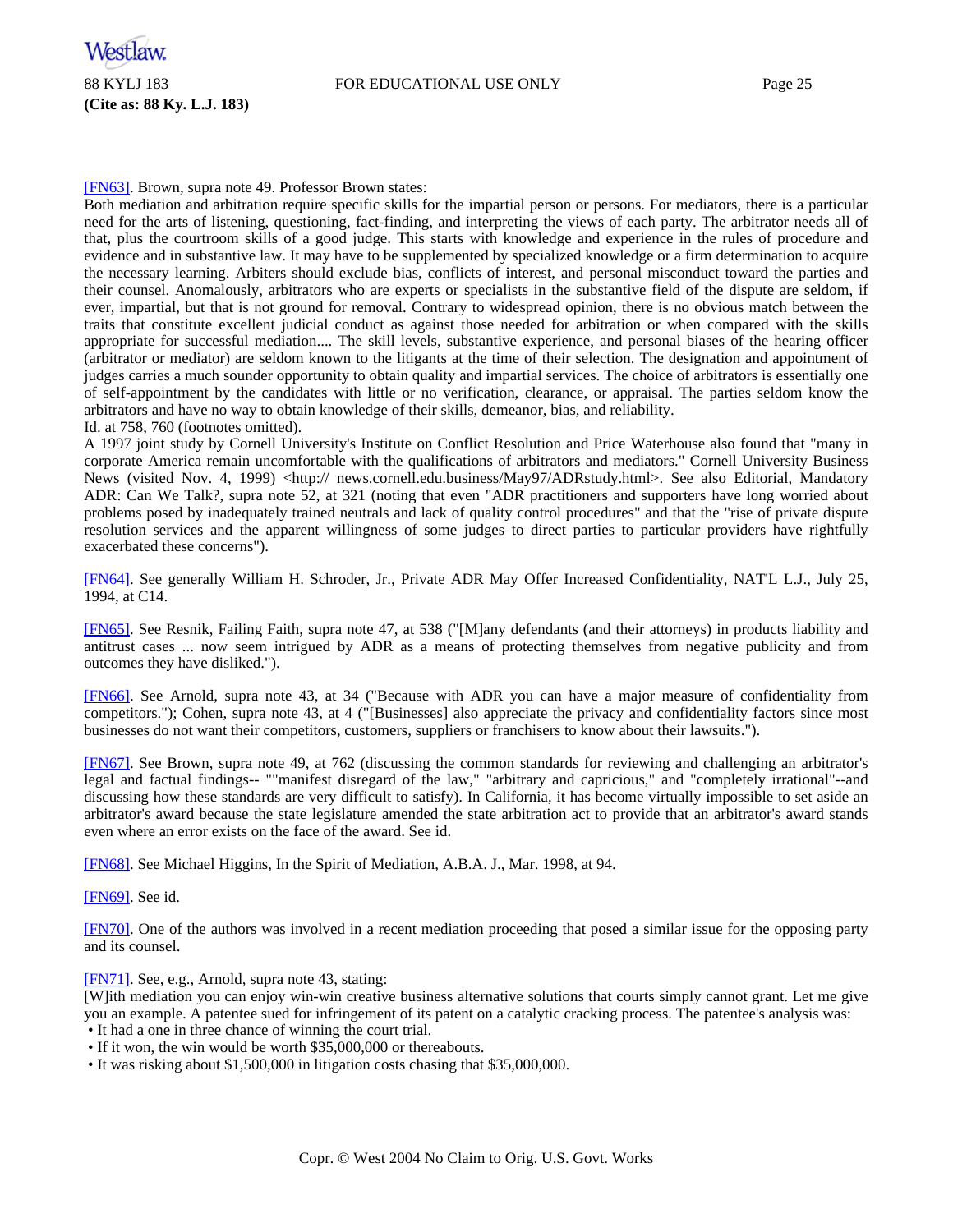• A guy can get rich betting 1.5 to get 35 at one-to-three odds.

• Therefore, go for it.

What was the win-win business alternative solution that we found to resolve this dispute? The accused infringer offered to sell to the patentee its next 10 years of catalyst requirement at 10% off the going price. This translated into a \$10,000,000 present value to the patentee. The patentee also saved \$1,000,000 in litigation costs. The patent, which we estimated stood a 60% chance of being held invalid or not enforceable, was not put at risk. At that time we put a \$4,000,000 value on removal of the patent from risk. So the total value to the patentee of the proposed offer of settlement was estimated at about \$15,000,000. At one to three odds you don't risk \$15,000,000 chasing only \$35,000.000. What about the accused infringer? It had surplus plant capacity, would not have any increased capital, sales or G&A expense because of its making this big new sale to a new customer. The infringer's incremental profit on the new sales projected out to a \$15,000,000 present value to the infringer. \$15,000,000 value to each party? That's what you call a win-win solution. Id. at 34.

<span id="page-25-0"></span>[\[FN72\]](#page-7-13). See, e.g., Andrew Pollack, Japanese Suits on H.I.V.--Tainted Blood Settled, N.Y. TIMES, Mar. 15, 1996, at A3 ("Some plaintiffs have said they wanted apologies from the Government and the companies as much as they wanted compensation.").

<span id="page-25-1"></span>[\[FN73\]](#page-7-14). See Cohen, supra note 43, at 4 ("[ADR] also can preserve business relationships which a more traditional form of suit can destroy.").

<span id="page-25-2"></span>[\[FN74\]](#page-7-14). See Arnold, supra note 43, at 33-34 ("[W]ith ADR you can preserve ongoing relationships, licensor-licensee relationships, joint venture relationships, that litigation inevitably destroys."). The following quote from one in-house counsel who was the subject of Lande's study displays a common attitude among businesspersons on this issue:

Many of our businesses are with an industry in which it's primarily a customer-dominated market. In other words, if I have a dispute with a car company, ... the overriding consideration is the long-term relationship. Whether we win, lose, or draw, the economics, how strong our case is--none of that matters.

Lande, supra note 46, at 19 (quoting from a Jan. 22, 1994 interview with an in- house counsel).

<span id="page-25-3"></span>[\[FN75\]](#page-7-15). See Arnold, supra note 43. Arnold's example is in reality one that highlights the creativity of the remedy and legal counsel rather than the failings of the court system.

<span id="page-25-4"></span>[\[FN76\]](#page-7-16). The following is a common example in traditional litigation: One party sends out a series of document requests, deposition notices and interrogatories with a settlement offer. The settlement offer is timed to expire shortly before the discovery is due. This strategy can and often does serve as an effective impetus to get the parties to sit down, communicate and resolve the case.

<span id="page-25-5"></span>[\[FN77\]](#page-7-17). See Fiss, supra note 6; Marc Galanter & Mia Cahill, "Most Cases Settle": Judicial Promotion and Regulation of Settlements, 46 STAN. L. REV. 1339 (1994) (arguing that from a substantive standpoint, settled resolutions are not necessarily superior to litigated ones).

<span id="page-25-6"></span>[\[FN78\]](#page-8-0). See supra notes 44-49 and accompanying text.

<span id="page-25-7"></span>[\[FN79\]](#page-8-1). See supra note 46 and accompanying text. For authorities discussing the judiciary's perception of a litigation explosion, see Macklin Fleming, Court Survival in the Litigation Explosion, 54 JUDICATURE 109 (June-July 1970); DANIEL J. MEADOR, APPELLATE COURTS: STAFF AND PROCESS IN THE CRISIS OF VOLUME--AN APPELLATE JUSTICE PROJECT OF THE NATIONAL CENTER FOR STATE COURTS 7- 9 (1974); Robert H. Bork, Dealing with the Overload in Article III Courts, 70 F.R.D. 78, 231 (1976); Nancy Levit, The Caseload [Conundrum,](http://www.westlaw.com/Find/Default.wl?rs=++++1.0&vr=2.0&DocName=64NOTREDAMELREV321&FindType=Y) [Constitutional](http://www.westlaw.com/Find/Default.wl?rs=++++1.0&vr=2.0&DocName=64NOTREDAMELREV321&FindType=Y) Restraint and the Manipulation of Jurisdiction, 64 NOTRE DAME L. REV. 321 (1989).

<span id="page-25-8"></span>[\[FN80\]](#page-8-2). See Resnik, Managerial Judges, supra note 47; Resnik, Failing Faith, supra note 47. See also Rubin, supra note 30.

<span id="page-25-9"></span>[\[FN81\]](#page-8-3). See Resnik, Managerial Judges, supra note 47.

<span id="page-25-11"></span><span id="page-25-10"></span>[\[FN82\]](#page-8-4). See id.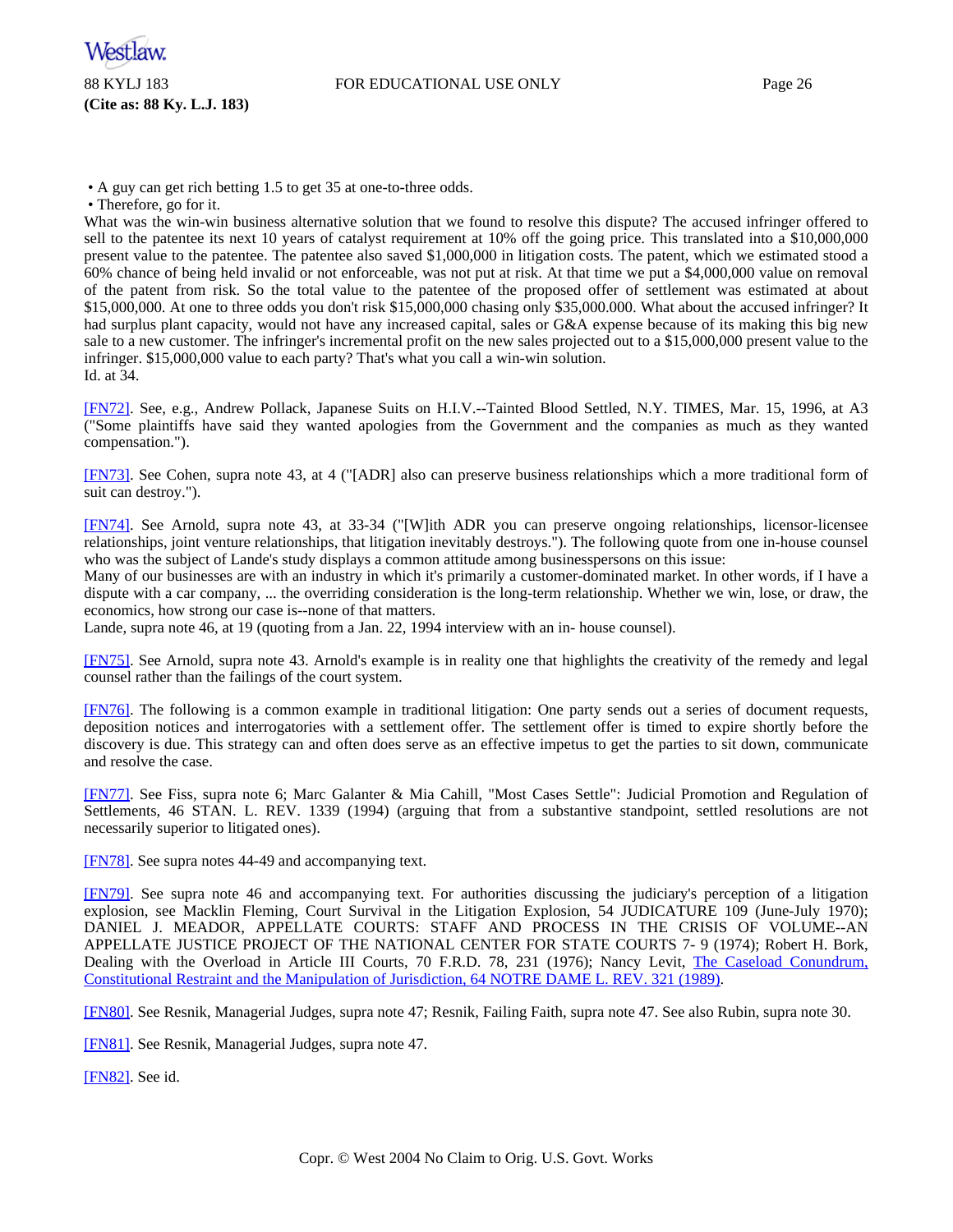

[\[FN83\]](#page-8-5). This has been the authors' experience, particularly in California's state court system.

<span id="page-26-0"></span>[\[FN84\]](#page-8-6). For example, the California Judicial Council publishes time-on-the- docket statistics for some of its courts. See JUDICIAL COUNCIL OF CAL., JUDICIAL COUNCIL REPORT ON COURT STATISTICS (1997). Inevitably, these statistics become ammunition in various political and public policy battles.

<span id="page-26-1"></span>[\[FN85\]](#page-8-7). See Owen M. Fiss, The [Bureaucratization](http://www.westlaw.com/Find/Default.wl?rs=++++1.0&vr=2.0&DB=1292&FindType=Y&SerialNum=0102597774) of the Judiciary, 92 Yale L.J. 1442 (1983); Joseph Vining, The Authoritative and the Authoritarian 51-57 (1986); Rubin, supra note 30. See also, Reuben, supra note 52, at 56 (noting the increased use of discovery referees in both state and federal courts); Kenneth R. Feinberg, Creative Use of [ADR:](http://www.westlaw.com/Find/Default.wl?rs=++++1.0&vr=2.0&DB=3105&FindType=Y&SerialNum=0106286119) The [Court-Appointed](http://www.westlaw.com/Find/Default.wl?rs=++++1.0&vr=2.0&DB=3105&FindType=Y&SerialNum=0106286119) Special Settlement Master, 59 Alb. L. Rev. 881 (1996) (discussing the burgeoning use of court-appointed special settlement masters).

<span id="page-26-2"></span>[\[FN86\]](#page-8-8). Fiss, supra note 85, at 1442; see also Vining, supra note 85, at 6; Rubin, supra note 30.

<span id="page-26-3"></span>[\[FN87\]](#page-8-9). See Fiss, supra note 85; Vining, supra note 85.

<span id="page-26-4"></span>[\[FN88\]](#page-8-10). See Vining, supra note 85; Rubin, supra note 30, at 653.

<span id="page-26-5"></span>[\[FN89\]](#page-8-11). See, e.g., Rubin, supra note 30, at 653 (suggesting that delegation to judicial staff will "[i]n the long run ... lead to less respect for judicial decisions").

<span id="page-26-6"></span>[\[FN90\]](#page-8-12). While court use and promotion of ADR was not unheard-of prior to the 1970s, the 1976 Pound Conference on the Causes of Popular Dissatisfaction with the Courts (co-sponsored by Chief Justice Warren Burger, the Judicial Conference of the United States, and the American Bar Association) was the first major push to consider alternative ways to inexpensively and more efficiently obtain justice in the courts. See Griffin Bell, Improving the Administration of Justice, NIDR FORUM, Winter 1992, at 5; Deborah R. Hensler, A Glass Half Full, a Glass Half Empty: The Use of [Alternative](http://www.westlaw.com/Find/Default.wl?rs=++++1.0&vr=2.0&FindType=Y&SerialNum=0105556664) Dispute Resolution in Mass Personal Injury [Litigation,](http://www.westlaw.com/Find/Default.wl?rs=++++1.0&vr=2.0&FindType=Y&SerialNum=0105556664) 73 TEX. L. REV. 1587, 1592 (1995) (commenting on the Pound Conference); R. William Ide III, ADR: A Giant Step Toward the Future, DISP. RESOL. J., Dec. 1993, at 20 (discussing the effects of the Pound Conference). Following the Pound Conference, the use of ADR by courts has only accelerated. See Patrick Fn'Piere & Linda Work, On the Growth and Development of Dispute Resolution, 81 KY. L.J. 959, 962-63 (1993) (discussing the growth and development of ADR in both the state and federal courts). See also Rhonda McMillion, Expanding ADR Options, A.B.A. J., June 1998, at 98 (noting that Congress has recently been urged to enact more legislation to encourage the federal courts to make greater use of ADR).

<span id="page-26-7"></span>[\[FN91\]](#page-8-13). This has been the authors' experience on numerous occasions in both California's state and federal court systems. Even when the parties object to being sent to voluntary or involuntary ADR, it often does little good. The courts usually do not want to hear such objections. See also Stephen P. Younger, Effective [Representation](http://www.westlaw.com/Find/Default.wl?rs=++++1.0&vr=2.0&DocName=59ALB951&FindType=Y) of Corporate Clients in Mediation, 59 ALB. L. REV. 951, [951-52](http://www.westlaw.com/Find/Default.wl?rs=++++1.0&vr=2.0&DocName=59ALB951&FindType=Y) (1995) ("With increasing frequency, our courts are encouraging litigants to use ... (ADR) procedures--such as mediation, early neutral evaluation, binding arbitration and summary jury trial--to clear up overburdened court calendars."); William K. Slate II, Arbitration Comes of Age, AM. LAW., May 1995, at 8 ("[S]tate and federal courts are now formally urging attorneys to turn to dispute resolution services for cases that do not, per se, require a judge."); Jacqueline M. Nolan-Haley, Court [Mediation](http://www.westlaw.com/Find/Default.wl?rs=++++1.0&vr=2.0&DocName=74WASHULQ47&FindType=Y) and the Search for Justice Through Law, 74 WASH. U. L. Q. 47 (1996) ("Within the last fifteen years, in both state and federal courts, litigants have often been required to attend [an ADR] session before they will be allowed to be heard by a judge."). Id. at 48-49 ("[C]ourts have shown increased interest in [ADR's] potential as an official settlement process. As [ADR] programs are institutionalized in court, litigants find themselves directed off their original course of seeking justice through law."). Id. at 52; Judith S. Kaye, Business Disp[ute](http://www.westlaw.com/Find/Default.wl?rs=++++1.0&vr=2.0&DocName=59ALB835&FindType=Y) [Resolution--ADR](http://www.westlaw.com/Find/Default.wl?rs=++++1.0&vr=2.0&DocName=59ALB835&FindType=Y) and Beyond: An Opening Statement, 59 ALB. L. REV. 835, 837-38 (1995) (noting that even "at the appellate level just about every state intermediate appellate court and many federal appellate courts offer or require pre-argument submission to a third-part neutral to narrow and settle civil appeals"); Jerrold J. Ganzfried, Bringing [Business](http://www.westlaw.com/Find/Default.wl?rs=++++1.0&vr=2.0&DocName=65GEOWASHLREV531&FindType=Y) Judgment to Business Litigation: Mediation and [Settlement](http://www.westlaw.com/Find/Default.wl?rs=++++1.0&vr=2.0&DocName=65GEOWASHLREV531&FindType=Y) in the Federal Court of Appeals, 65 GEO. WASH. L. REV. 531 [\(1997\)](http://www.westlaw.com/Find/Default.wl?rs=++++1.0&vr=2.0&DocName=65GEOWASHLREV531&FindType=Y) (noting the use and promotion of settlement by federal appellate courts as part of the appellate process).

<span id="page-26-8"></span>[\[FN92\]](#page-9-0). For example, Judith Resnik notes that procedures like vacatur can be seen as a "form of alternative dispute resolution." See Judith Resnik, Whose Judgment? Vacating Judgments, Preferences for Settlement, and the Role of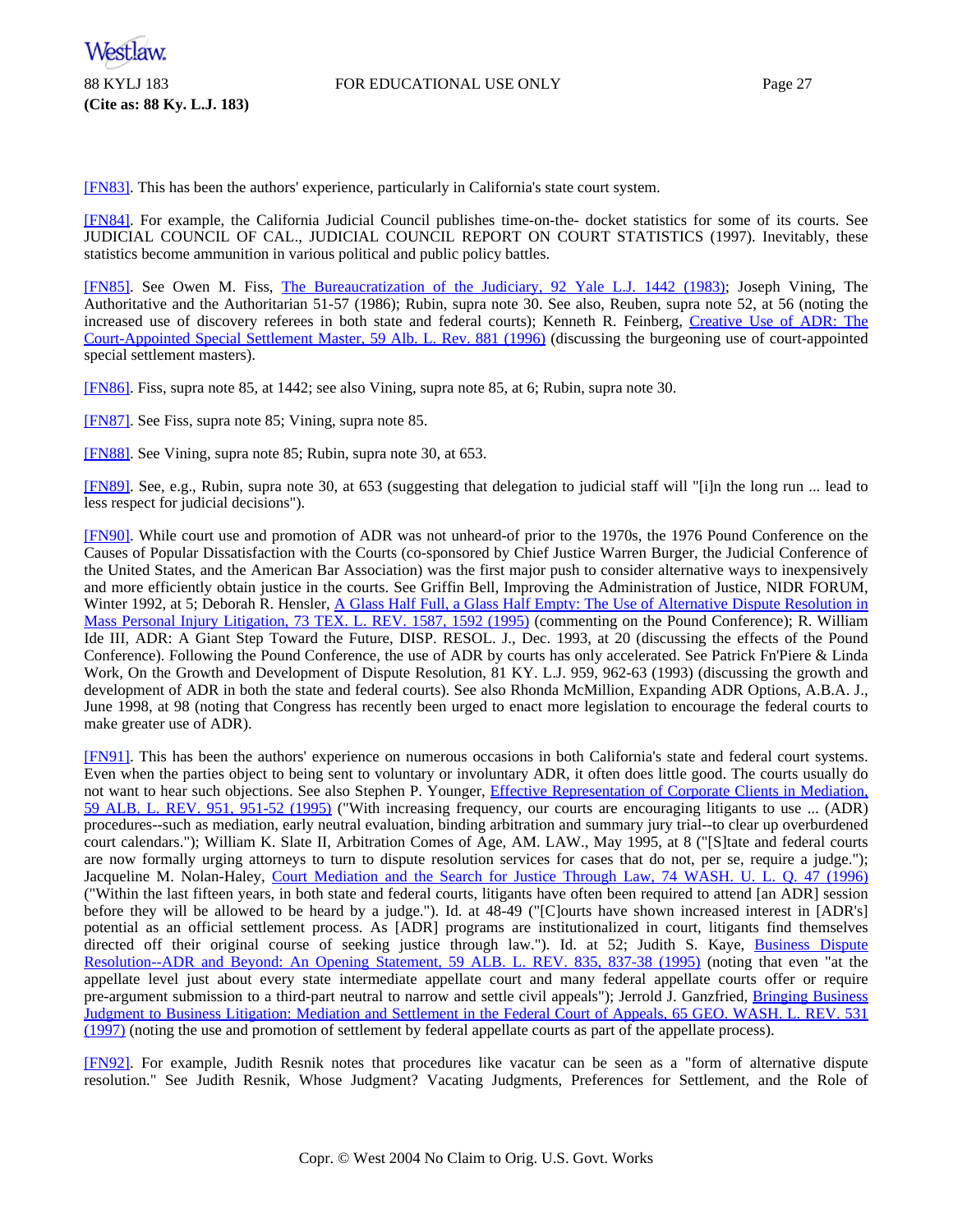

Adjudication at the Close of the Twentieth Century, 41 [UCLA](http://www.westlaw.com/Find/Default.wl?rs=++++1.0&vr=2.0&DocName=41CLA1471&FindType=Y) L. REV. 1471, 1505 (1994) [hereinafter Resnik, Whose Judgment?].

<span id="page-27-0"></span>[\[FN93\]](#page-9-0). Slavitt, supra note 24, at 109 ("Our system of precedent has become subtractive as well as additive. Like a sculpture, it is shaped as much by what is removed as by what is added.").

<span id="page-27-1"></span>[\[FN94\]](#page-9-1). A detailed discussion and analysis of vacatur is beyond the scope of this Article. However, for a good presentation on vacatur, its history, usage rate, advantages and disadvantages, scope, and the debate surrounding its use, see Slavitt, supra note 24; Resnik, Whose Judgment?, supra note 92; Stephen R. Barnett, Making Decisions Disappear: [Depublication](http://www.westlaw.com/Find/Default.wl?rs=++++1.0&vr=2.0&FindType=Y&SerialNum=0103154196) and [Stipulated](http://www.westlaw.com/Find/Default.wl?rs=++++1.0&vr=2.0&FindType=Y&SerialNum=0103154196) Reversal in the California Supreme Court, 26 LOY. L.A. L. REV. 1033 (1993); Henry E. Klingeman, S[ettlement](http://www.westlaw.com/Find/Default.wl?rs=++++1.0&vr=2.0&DocName=58FDMLR233&FindType=Y) Pending Appeal: An Argument for Vacatur, 58 [FORDHAM](http://www.westlaw.com/Find/Default.wl?rs=++++1.0&vr=2.0&DocName=58FDMLR233&FindType=Y) L. REV. 233 (1989).

<span id="page-27-2"></span>[\[FN95\]](#page-9-2). In Neary v. Regents of the University of California, Justice Joyce Kennard of the California Supreme Court wrote in her dissent that "Public respect for the courts is eroded when this court decides that a party who has litigated and lost in the trial court can, by paying a sum of money sufficient to secure settlement conditioned on reversal, purchase the nullification of the adverse judgment." Neary v. [Regents](http://www.westlaw.com/Find/Default.wl?rs=++++1.0&vr=2.0&DB=661&FindType=Y&ReferencePositionType=S&SerialNum=1992144407&ReferencePosition=127) of Univ. of Cal., 834 P.2d 119, 127 (Cal. 1992).

<span id="page-27-3"></span>[\[FN96\]](#page-9-3). See Slavitt, supra note 24, at 133-34. See also Resnik, Whose Judgment?, supra note 92, at 1500.

[I]f one believes that an important purpose of litigation is to generate information and law for the benefit of third parties and the public in general, then objection should be made not only to the practice of vacatur on consent but also to the host of other procedural developments that promote settlement and other forms of alternative dispute resolution less accessible to the public than is adjudication.

Id.

<span id="page-27-4"></span>[\[FN97\]](#page-9-4). Again, a detailed discussion and analysis of selective publication is beyond the scope of this Article. However, for a presentation on selective publication, its history, usage rate, advantages and disadvantages, scope, and the debate surrounding its use, see Slavitt, supra note 24; Gerald F. Uelmen, Publication and Depublication of California Court of Appeal Opinions: Is the Eraser Mightier than the Pencil?, 26 LOY. L.A. L. REV. 1007 [\(1993\)](http://www.westlaw.com/Find/Default.wl?rs=++++1.0&vr=2.0&DocName=26LOYLALAWREV1007&FindType=Y) [[[[[hereinafter Uelmen, Publication and Depublication]; William L. Reynolds & William M. Richman, The Non-Precedential Precedent--Limited Publication and No-Citation Rules in the United States Court of Appeals, 78 COLUM. L. REV. 1167 (1978).

<span id="page-27-5"></span>[\[FN98\]](#page-9-5). See generally Slavitt, supra note 24, at 123 ("[J]udges do not have enough time and resources to analyze, research, and write each opinion to the extent necessary for it to become part of the system of published law."); Reynolds & Richman, supra note 97, at 1183 n.95 (estimating that, based on records kept by seven Third Circuit judges, judges spend approximately 30% of their time writing opinions); Charles E. Carpenter, Jr., The No-Citation Rule for Unpublished Opinions: Do the Ends of Expediency for Overloaded Appellate Courts Justify the Means of Secrecy?, 50 S.C. L. [REV.](http://www.westlaw.com/Find/Default.wl?rs=++++1.0&vr=2.0&DocName=50SCLREV235&FindType=Y) 235, 243, 249 [\(1998\)](http://www.westlaw.com/Find/Default.wl?rs=++++1.0&vr=2.0&DocName=50SCLREV235&FindType=Y) (noting that "[t]he real reason for [the selective publication and] no- citation rule is overload on the appellate courts" and that "[f]ewer published decisions mean fewer volumes for libraries to purchase").

<span id="page-27-6"></span>[\[FN99\]](#page-9-6). See Hinderks & Leben, supra note 15, at 158 (noting that over 60% of federal circuit court decisions are not published); Gerald F. Uelmen, Losing Steam, CAL. LAW., June 1990, at 33, 43 [hereinafter Uelmen, Losing Steam]; Philip L. Dubois, The Negative Side of Judicial Decision Making: Depublication as a Tool of Judicial Power and Administration on State Courts of a Last Resort, 33 VILL. L. REV. 469, 488 (1988) (pointing out that less than 15% of appellate decisions in California are certified for publication and of that fifteen percent, the California Supreme Court orders an additional 10% depublished). Ironically, Judge Richard Posner notes:

Despite the vast number of published opinions ... judges will confess that a surprising fraction of ... appeals are difficult to decide, not because there are too many precedents but because there are too few on point.

RICHARD A. POSNER, THE FEDERAL COURTS: CRISIS AND REFORM 123 (1985) (emphasis added). Similarly, Howard Slavitt writes:

Selective publication suppresses precedent that would help courts decide future cases. In addition, even if selective publication saves time, it distorts the shape of precedent. Lawyers use precedent to evaluate how courts apply the law across a range of cases as much to identify what a precise rule of law is. One cost of saving time, then, is that it leaves the law unclear and may ultimately lead to more litigation to clarify the law. The long-term costs of distortion, therefore, may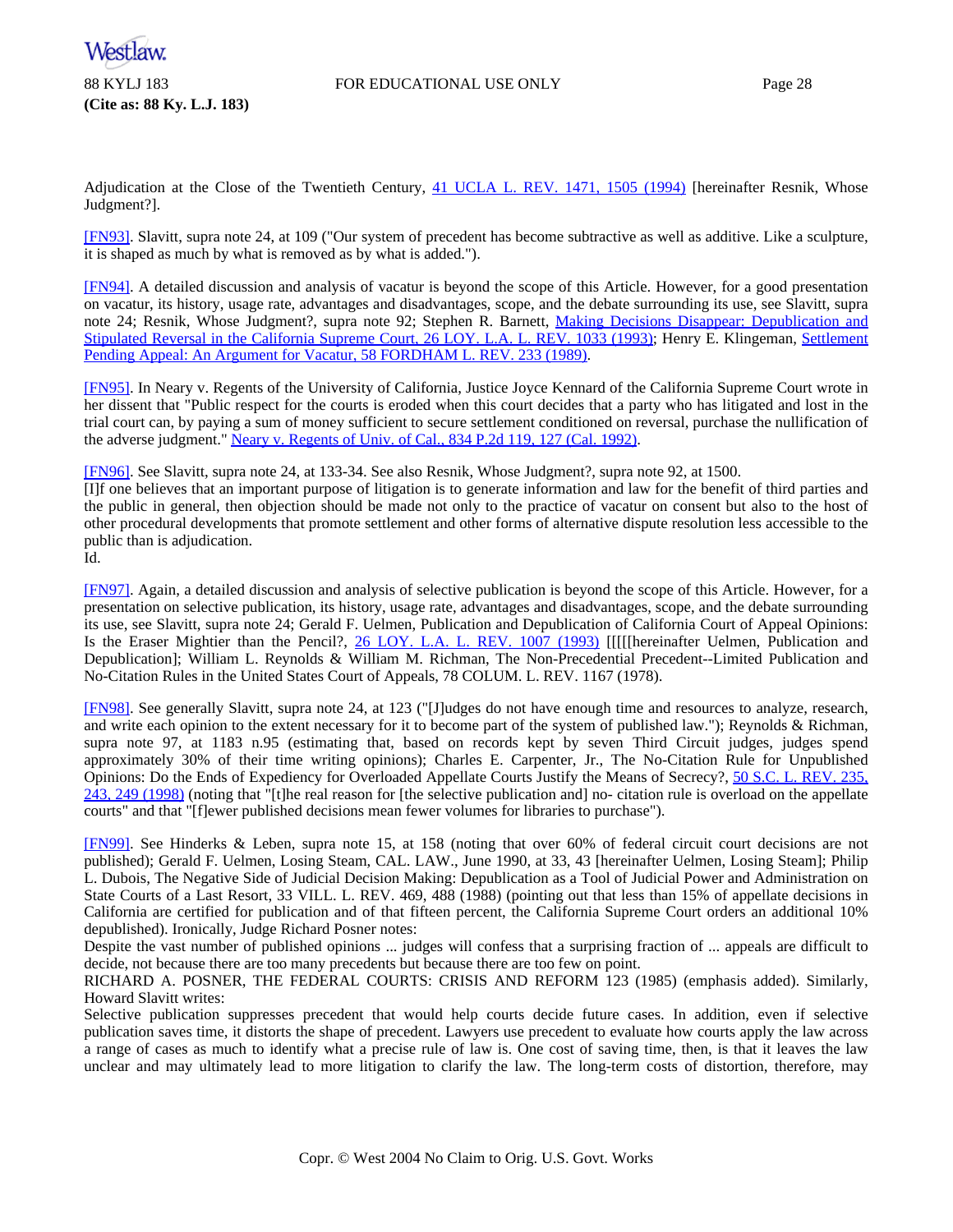outweigh any short-term efficiency of savings .... By making the law more certain, it also allows individuals to structure their affairs to avoid disputes and litigation.

Slavitt, supra note 24, at 126, 140 (footnotes omitted).

<span id="page-28-0"></span>[\[FN100\]](#page-9-7). See Slavitt, supra note 24, at 123-24 (footnotes omitted). Slavitt states:

When a judge knows ahead of time that an opinion will not be published, she can save time. First, the judge does not need to recite carefully the facts of the case because the parties are already familiar with them. Second, it is unnecessary to rehearse all of the arguments; the judge is able to focus the opinion on the dispositive issues. Third, the judge need not spend as much time eliminating vague language that other litigants may attempt to expand in later cases. Because unpublished opinions serve no future purpose, judges need only provide a minimal indication of the reasoning that a fully explicated opinion would have followed.

Id. See also Carpenter, supra note 98, at 251 (noting that "if judges know that their opinions are not citable and that they will not have to sign the opinions, the same 'quality control' pressures will not be in place"). However, Anthony Kronman, Dean of Yale Law School, strongly criticizes this shortcut:

[O]pinion-writing disciplines the imagination. It is one thing to reach a tentative conclusion in a case, but something very different to write an opinion defending it. The search for the right words to support a judgment one has provisionally formed often stirs up new objections and compels the reexamination of earlier beliefs. A judge may feel that he has decided a case and is finished with it. But when he attempts to justify his decision in writing, he will be forced to reenact the drama of the original conflict in his imagination, taking first one side and then the other in an effort to anticipate the strongest arguments that might be made against his own earlier position and the best responses to them. Writing judicial opinions imposes on the writer a duty of responsiveness that can be met only by giving each side to a dispute its due, by entertaining every claim in its most attractive light, and that in turn demands a special effort of imagination. The discipline of opinion-writing is thus a goad to the imagination, and the greater the distance of the writer from the original conflict in a case, the more valuable this discipline becomes as a guard against the relaxation of his imaginative powers: which is why it is especially needed at the appellate level.

In many appellate courts, however, this discipline is weaker today than it has been in the past. In part this is due to procedural changes in court practice that permit more cases to be decided with no opinion or only an unpublished one--changes intended to increase the number of disputes that a court can decide in a given period of time. But a more important cause of the weakening of this discipline has been the growing tendency of appellate judges to work by editing draft opinions prepared for them by their clerks instead of writing opinions themselves ... [E]diting does not in general make as strong a demand on the imagination as original composition.

ANTHONY T. KRONMAN, THE LOST LAWYER: FAILING IDEALS OF THE LEGAL PROFESSION 330-31 (1995) (footnotes omitted).

<span id="page-28-1"></span>[\[FN101\]](#page-9-8). See Carpenter, supra note 98, at 236. See generally Hinderks & Leben, supra note 15 (noting that no-citation rules are just what the name implies--they prohibit the citation of unpublished opinions).

<span id="page-28-2"></span>[\[FN102\]](#page-9-9). See Carpenter, supra note 98, at 240 ("If unpublished opinions are to be treated in the traditional common law fashion, then they constitute a source of the first rank; that is, binding authority within the jurisdiction of the deciding court. These unpublished opinions should be citable if they are binding authority.").

<span id="page-28-3"></span>[\[FN103\]](#page-9-10). As with vacatur and selective publication, a detailed discussion and analysis of depublication is beyond the scope of this Article. For a presentation on depublication, its history, usage rate, advantages and disadvantages, scope, and the debate surrounding its use, see Barnett, supra note 94; Dubois, supra note 99; Joseph R. Grodin, The [Depublication](http://www.westlaw.com/Find/Default.wl?rs=++++1.0&vr=2.0&DocName=72CALIFLREV514&FindType=Y) Practice of the [California](http://www.westlaw.com/Find/Default.wl?rs=++++1.0&vr=2.0&DocName=72CALIFLREV514&FindType=Y) Supreme Court, 72 CAL. L. REV. 514 (1984); Slavitt, supra note 24; and Uelmen, Publication and Depublication, supra note 97.

<span id="page-28-4"></span>[\[FN104\]](#page-9-11). See Uelmen, Losing Steam, supra note 99, at 43-44.

<span id="page-28-5"></span>[\[FN105\]](#page-9-12). See id. at 44; Dubois, supra note 99. Related to the vacatur, selective publication, no-citation, and depublication problems is the increased issuance of appellate decisions "without comment" and the decreased use of oral argument in appellate cases. Both of these tactics distort precedent. See William C. Smith, Big Objections to Brief Decisions, A.B.A. J., Aug. 1999, at 34, 36 (noting that "[l]ast year, the federal appeals courts disposed of 25,020 appeals on the merits. About six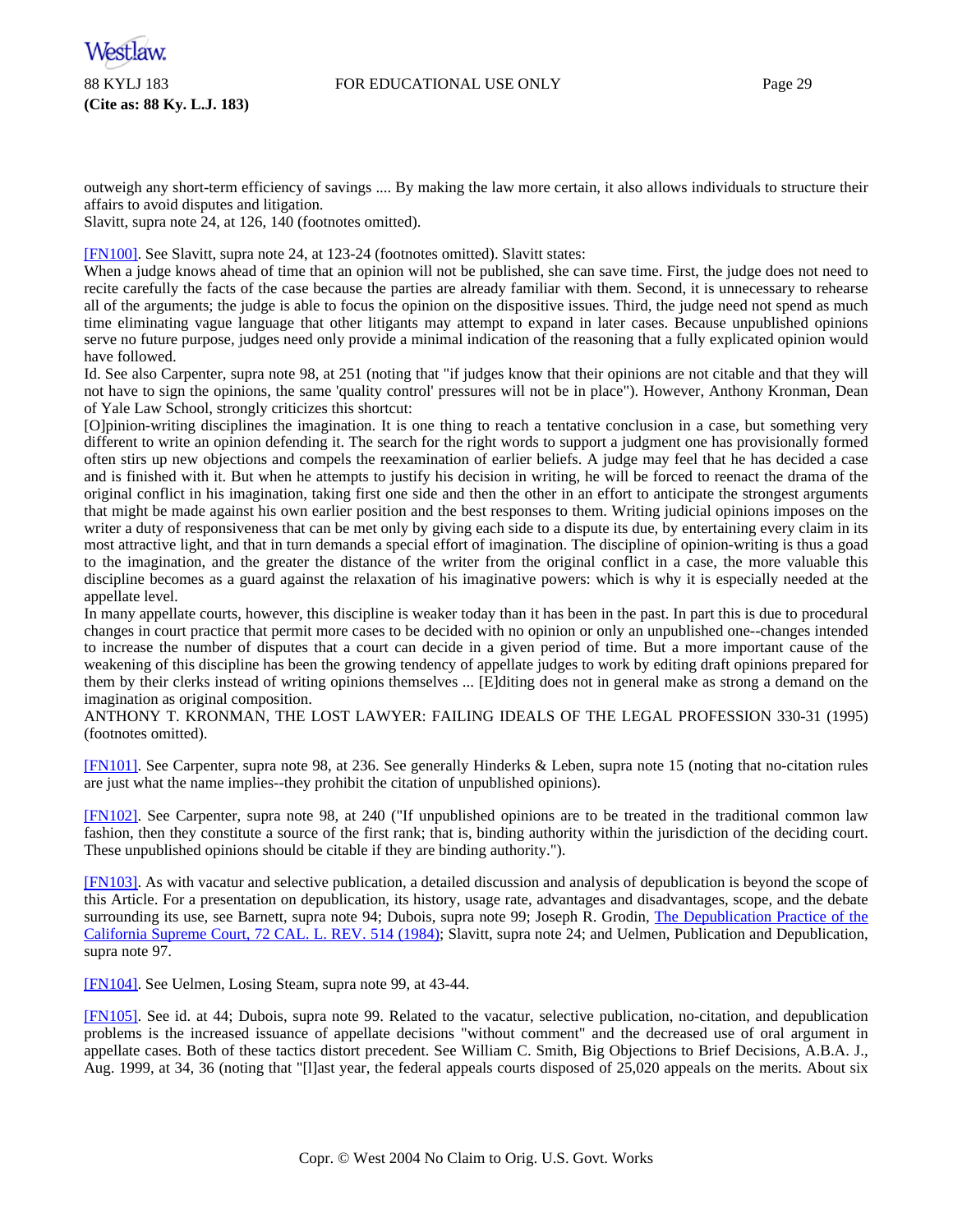

percent of the total were disposed of without comment, meaning the court did not expound the law as applied in the case, or did not explain the reasons for the ruling"); Stephen R. Barnett, The Death of Oral Argument, CAL. LAW., June 1990, at 45, 46 (noting how the California Supreme Court votes on cases before oral argument and "[b]y the time of oral argument, the shooting is all but over"); Carpenter, supra note 98, at 255 n.55 (noting the "increasingly frequent cases where the court hears no oral argument and issues an unpublished opinion based solely on the briefs").

<span id="page-29-0"></span>[\[FN106\]](#page-9-13). See Resnik, Whose Judgment?, supra note 92, at 1493 n.84 ("Courts have generally interpreted the common law ... right of access to courts to apply, in civil cases, [only] to pleadings, motions and the documents presented in support of them, exhibits submitted at trial, and court transcripts of hearings, all of which are presumptively open to the public."). See generally Arthur R. Miller, [Confidentiality,](http://www.westlaw.com/Find/Default.wl?rs=++++1.0&vr=2.0&DocName=105HLR427&FindType=Y) Protective Orders, and Public Access to the Courts, 105 HARV. L. REV. 427 [\(1991\).](http://www.westlaw.com/Find/Default.wl?rs=++++1.0&vr=2.0&DocName=105HLR427&FindType=Y)

<span id="page-29-1"></span>[\[FN107\]](#page-9-14). See Resnik, Whose Judgment?, supra note 92, at 1493 n.85.

<span id="page-29-2"></span>[\[FN108\]](#page-9-15). Nault's Auto Sales, Inc. v. [American](http://www.westlaw.com/Find/Default.wl?rs=++++1.0&vr=2.0&DB=344&FindType=Y&SerialNum=1993080514) Honda Motor Co., 148 F.R.D. 25 (D.N.H. 1993) (criticizing the seemingly unchecked sealing of pleadings).

<span id="page-29-3"></span>[\[FN109\]](#page-9-15). For an insightful account and discussion of this topic, see Ralph Nader's and Wesley Smith's book "No Contest." NADER & SMITH, supra note 57, at 60-99. See also John Gibeaut, Secret Justice, A.B.A. J., Apr. 1998, at 50; Resnik, Whose Judgment?, supra note 92, at 1493-94.

<span id="page-29-4"></span>[\[FN110\]](#page-9-16). Nader and Smith remind us that "information is power" and that "[i] n order for people to make informed decisions about how they will conduct their lives, about which products to purchase and which to avoid, about which companies to patronize, and the like, they need access to information." NADER & SMITH, supra note 57, at 61.

<span id="page-29-5"></span>[\[FN111\]](#page-9-17). See, e.g., id. at 60-75.

<span id="page-29-6"></span>[\[FN112\]](#page-9-18). See, e.g., id.; Sunshine in Litigation Act: Hearing on S. 1404 Before the Senate Subcomm. on Courts and Admin. Practice of the Senate Comm. on the Judiciary, 103d Cong., 2d Sess. (1994). Sybil Niden Goldrich, cofounder of Command Trust Network (an organization that provides information to women with breast implants), stated:

[T]he legal staffs of the manufacturers understood their power. They fought using a strategy that required each plaintiff to reinvent the wheel. They knew that an ailing woman could be coerced into unconscionable settlements. They fought until the cost of litigation increased to such a level that lawyers had to capitulate.

Id. See also Brian T. FitzGerald, Sealed v. Sealed: A Public Court System Going [Secretly](http://www.westlaw.com/Find/Default.wl?rs=++++1.0&vr=2.0&DocName=6JLPOL381&FindType=Y) Private, 6 J. L. & POL. 381 (1989) (arguing against sealing).

<span id="page-29-7"></span>[\[FN113\]](#page-9-19). To list a few examples from film and television: L.A. Law (NBC television broadcast commencing 1987); THE VERDICT (Twentieth Century Fox 1982); Ally McBeal (Fox television broadcast commencing 1998); A FEW GOOD MEN (Columbia 1993); KRAMER VS. KRAMER (Columbia 1979). Some book and novel examples include: SCOTT TUROW, PRESUMED INNOCENT (1987); HARPER LEE, TO KILL A MOCKINGBIRD (1960); JONATHAN HARR, A CIVIL ACTION (1995); TOM WOLFE, THE BONFIRE OF THE VANITIES (1987).

<span id="page-29-8"></span>[\[FN114\]](#page-9-19). See CHARLES W. WOLFRAM, MODERN LEGAL ETHICS at 593 (1986) ("Most lawyers spend little time in courtrooms, and a large percentage spend their entire practice without litigating a case. The dominance of litigation in the public mind reflects history, not present reality.").

<span id="page-29-9"></span>[\[FN115\]](#page-9-20). See Kevin C. McMunigal, The Costs of Settlement: The Impact of Scarcity of [Adjudication](http://www.westlaw.com/Find/Default.wl?rs=++++1.0&vr=2.0&DocName=37CLA833&FindType=Y) on Litigating Lawyers, 37 UCLA L. REV. 833, [838-39](http://www.westlaw.com/Find/Default.wl?rs=++++1.0&vr=2.0&DocName=37CLA833&FindType=Y) nn.15, 17-19 (1990) (and authorities cited therein).

<span id="page-29-10"></span>[\[FN116\]](#page-9-21). See id.; see also Kleiner, supra note 6, at 90 ("Just a fraction of legal matters are ultimately resolved in court.").

<span id="page-29-11"></span>[\[FN117\]](#page-10-0). McMunigal, supra note 115, at 840.

<span id="page-29-13"></span><span id="page-29-12"></span>[\[FN118\]](#page-10-1). Id. at 870.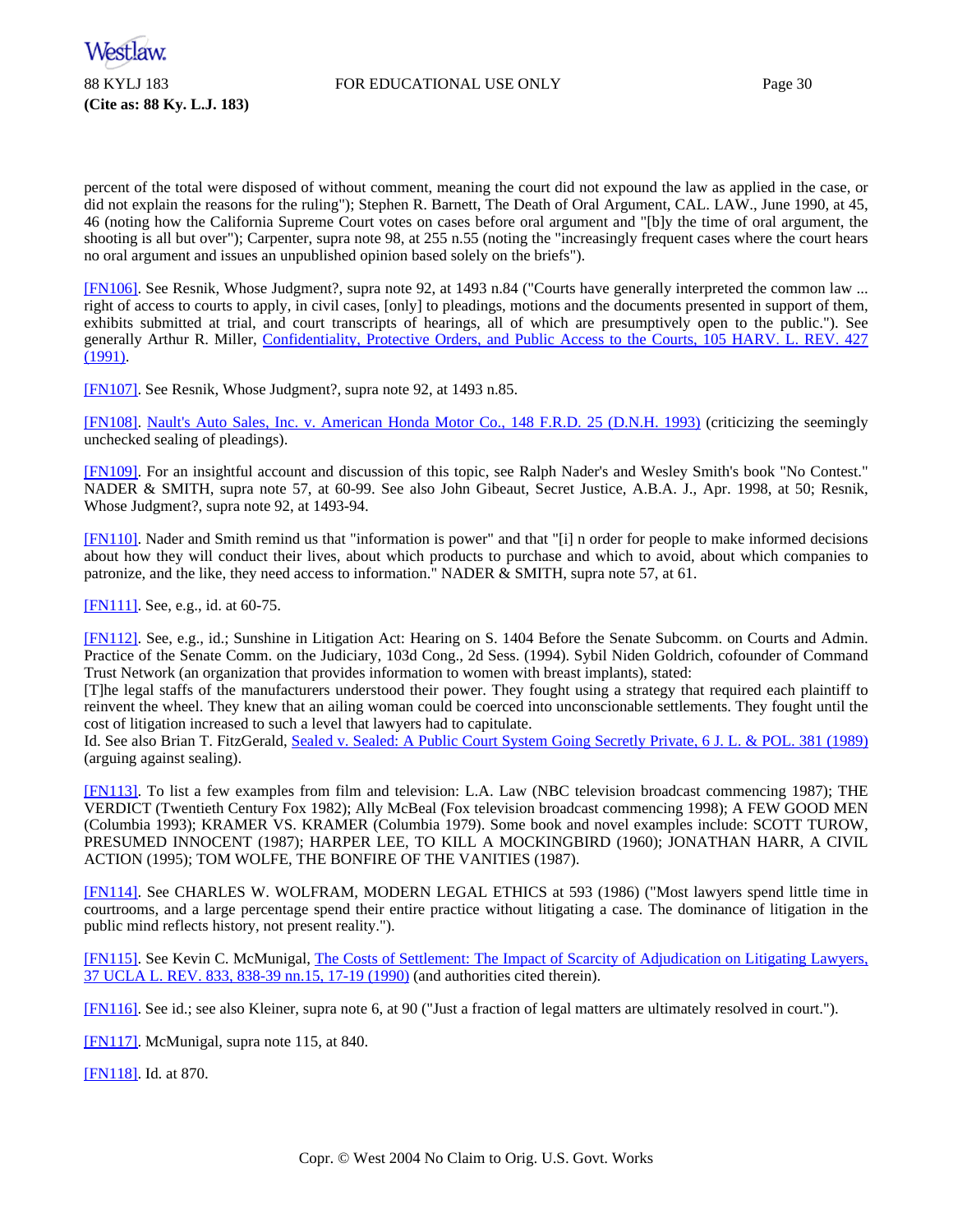

[\[FN119\]](#page-10-2). Id. at 840. See also Resnik, Failing Faith, supra note 47, at 522 ("With the new procedural opportunities [created by the 1938 Federal Rules of Civil Procedure] came a new set of lawyers, 'litigators,' who did their work (motions, depositions and interrogatory practice) during the pretrial process and who were to be distinguished from 'trial lawyers,' who actually conducted trials."). See generally Jonathan T. Molot, How Changes in the Legal [Profession](http://www.westlaw.com/Find/Default.wl?rs=++++1.0&vr=2.0&DocName=84VALR955&FindType=Y) Reflect Changes in Civil [Procedure,](http://www.westlaw.com/Find/Default.wl?rs=++++1.0&vr=2.0&DocName=84VALR955&FindType=Y) 84 VA. L. REV. 955 (1998).

<span id="page-30-0"></span>[\[FN120\]](#page-10-3). See McMunigal, supra note 115, at 841 n.23. McMunigal notes:

Large scale, massive, multi-party litigation frequently involves extremely complex and detailed factual disputes. Such cases have spawned a generation of lawyers who have spent years engaged in reviewing documents, litigation motions about the scope of discovery and answering interrogatories. These discovery lawyers know the ins and outs of the Federal Rules of Discovery. But these discovery lawyers seldom try cases and, unfortunately, often do not know how to try a case effectively. Their skills are not the skills of the experienced trial lawyer. Id.

<span id="page-30-1"></span>[\[FN121\]](#page-10-4). See id. at 853-55 and accompanying notes.

<span id="page-30-2"></span>[\[FN122\]](#page-10-5). For an excellent discussion on the arrival, growth and transformation of the large corporate law firm, see MARC GALANTER & THOMAS PALAY, TOURNAMENT OF LAWYERS: THE TRANSFORMATION OF THE BIG LAW FIRM (1991); KRONMAN, supra note 100, at 271-314. See also LINCOLN CAPLAN, SKADDEN: POWER, MONEY, AND THE RISE OF A LEGAL EMPIRE (1993) (detailing the history, development and rise to power of the Skadden law firm in New York).

<span id="page-30-3"></span>[\[FN123\]](#page-10-6). See BARBARA A. CURRAN & CLARA N. CARSON, THE LAWYER STATISTICAL REPORT: THE U.S. LEGAL PROFESSION IN THE 1990s 8 (1994). See also ROBERT GRANFIELD, MAKING ELITE LAWYERS 5 (1992) (reporting that half of UCLA Law School graduates in 1986 entered law firms employing more than 50 lawyers and that 14% of law school graduates entering private practice in 1987 did so with firms of 100 or more attorneys); GALANTER & PALAY, supra note 122, at 46 (tracing the growth in large law firms from the 1950s to the 1990s).

<span id="page-30-4"></span>[\[FN124\]](#page-10-7). See Lewis A. Kornhauser & Richard L. Revesz, Legal Education and Entry Into the Legal [Profession:](http://www.westlaw.com/Find/Default.wl?rs=++++1.0&vr=2.0&DocName=70NYULREV829&FindType=Y) The Role of Race, Gender, and [Educational](http://www.westlaw.com/Find/Default.wl?rs=++++1.0&vr=2.0&DocName=70NYULREV829&FindType=Y) Debt, 70 N.Y.U.L. REV. 829, 839 (1995) (noting that in the practice of law "there [has been] a marked shift to practice in larger settings"); Barbara A. Curran, American Lawyers in the 1980s: A Profession in Transition, 20 L. & SOC'Y REV. 19 (1986) (indicating that lawyer demographics show an increasing trend of lawyer employment in group settings and a decline in solo practice).

<span id="page-30-5"></span>[\[FN125\]](#page-10-8). KRONMAN, supra note 100, at 272-73. See also Bryant G. Garth, Legal [Education](http://www.westlaw.com/Find/Default.wl?rs=++++1.0&vr=2.0&DocName=64INDLJ433&FindType=Y) and Large Law Firms: [Delivering](http://www.westlaw.com/Find/Default.wl?rs=++++1.0&vr=2.0&DocName=64INDLJ433&FindType=Y) Legality or Solving Problems, 64 IND. L.J. 433, 433 (1989) ("Large law firms are the most successful institutional component of the American legal profession according to the criteria of economic prosperity, proximity to the corridors of economic and political power, and the influence exerted on the legal profession generally.").

<span id="page-30-6"></span>[\[FN126\]](#page-10-9). For an excellent example, see Patrick J. Schiltz, Legal Ethics in [Decline:](http://www.westlaw.com/Find/Default.wl?rs=++++1.0&vr=2.0&DocName=82MNL705&FindType=Y) The Elite Law Firm, the Elite Law School, and the Moral [Formation](http://www.westlaw.com/Find/Default.wl?rs=++++1.0&vr=2.0&DocName=82MNL705&FindType=Y) of the Novice Attorney, 82 MINN. L. REV. 705, 720-22 (1997) (detailing the mentoring and training Professor Schiltz received at his firm as a young attorney).

<span id="page-30-7"></span>[\[FN127\]](#page-10-9). See, e.g., CAPLAN, supra note 122, at 191-206 (suggesting that the Skadden firm's various pro bono activities, while touted as a way to give back to the community and provide legal training, were in reality a strategy by the firm to enhance its public image and thereby increase profits).

<span id="page-30-8"></span>[\[FN128\]](#page-10-10). See John J. Curtin, Jr., Civil Matters, A.B.A. J., Aug. 1991, at 8 ("The law is edging ever closer to being a business rather than a profession, a development which emphasizes the bottom line above all other concerns."); GALANTER & PALAY, supra note 122, at 2-3 ("[Although] laments about commercialization and the loss of professional virtue have recurred regularly for a century ... there is something different this time around. The present ""crisis' is the real thing.") (footnote omitted); GLENDON, supra note 1, at 6 (noting the increasing prevalence of the view "that law is a business like any other; and that business is just the unrestrained pursuit of self-interest"); Carl T. Bogus, The Death of an [Honorable](http://www.westlaw.com/Find/Default.wl?rs=++++1.0&vr=2.0&DocName=71INDLJ911&FindType=Y) [Profession,](http://www.westlaw.com/Find/Default.wl?rs=++++1.0&vr=2.0&DocName=71INDLJ911&FindType=Y) 71 IND. L.J. 911, 913 (1996) ("[T]he practice of law is suffering from increased commercialization."); NADER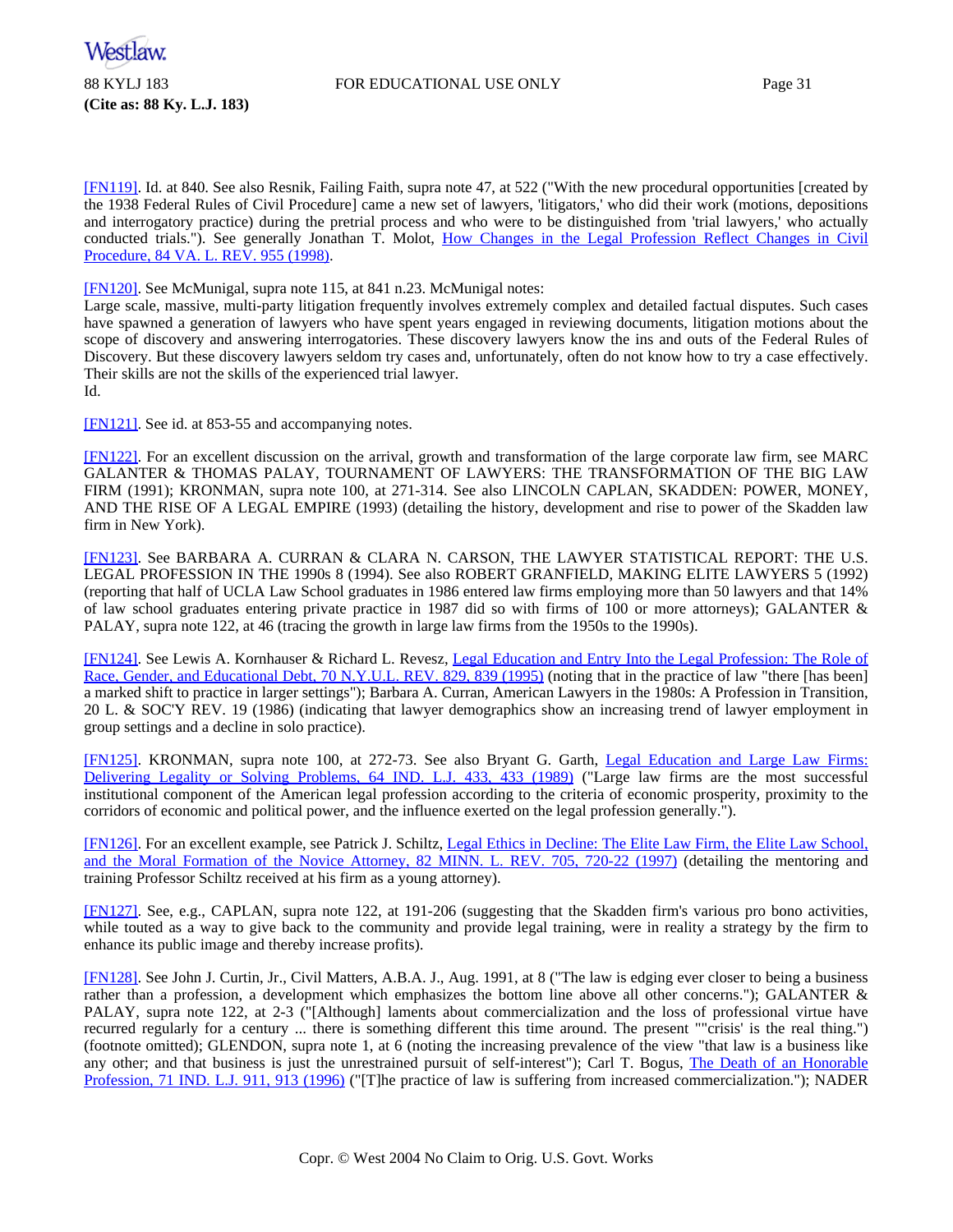

& SMITH, supra note 57, at 233 ("[M]oney seems to drive the corporate legal culture, creating a bottom-line mentality under which what is best for the financial interests of the law firm is confused with what is best for the legal needs of the client.").

<span id="page-31-0"></span>[\[FN129\]](#page-10-11). See Schiltz, supra note 126, at 739-46. See also Debra Baker, Cash- and-Carry Associates, A.B.A. J., May 1999, at 40-44 (detailing the lack of mentoring and training for today's junior litigators). In the March 1989 issue of the California Lawyer, it was reported that many California firms are using outside consultants for training in trial skills. See Paul D. Freeman, Teach the Associates Well, CAL. LAW., Mar. 1989, at 77. However, McMunigal suggests that while the articulated reason for using such consultants is "efficiency," an alternative explanation may be that even the partners in today's law firms lack the necessary trial skills to provide such training. McMunigal, supra note 115, at 852 n.82. See also NADER & SMITH, supra note 57, at 251 ("Partners will not 'waste time' training associates because it takes away from billable work. That leads to an atmosphere where money is the most important thing.").

<span id="page-31-1"></span>[\[FN130\]](#page-11-0). See, e.g., GALANTER & PALAY, supra note 122, at 52-53.

<span id="page-31-2"></span>[\[FN131\]](#page-11-1). In working for and litigating against large corporate law firms, the authors have seen many such examples. Interestingly, there are even cold, calculating mathematical formulas that such firms use to measure profitability and performance. See, e.g., Ward Bower, Practice Management and Profitability (visited Jan. 2, 2000) <http:// www.altmanweil.com/publications/articles/economic\_financial\_ management/efm3a.htm> (located on the website of Altman Weil, Inc., a global consulting firm to the legal profession). This web page contains a report listing and discussing a formula that measures law firm profitability based upon such factors as the ratio of associates to partners, the "blended" hourly billing rate, the number of client hours recorded, etc.

<span id="page-31-3"></span>[\[FN132\]](#page-11-2). See Schiltz, supra note 126, at 739-740. See also Carrie Menkel- Meadow, Culture Clash in the [Quality](http://www.westlaw.com/Find/Default.wl?rs=++++1.0&vr=2.0&FindType=Y&SerialNum=0104534332) of Life in the Law: Changes in the Economics, [Diversification](http://www.westlaw.com/Find/Default.wl?rs=++++1.0&vr=2.0&FindType=Y&SerialNum=0104534332) and Organization of Lawyering, 44 CASE W. RES. L. REV. 621, [629-34](http://www.westlaw.com/Find/Default.wl?rs=++++1.0&vr=2.0&FindType=Y&SerialNum=0104534332) (1994) (discussing the large corporate law firm, and in particular its increased emphasis on "billable hours"); Terry Carter, Superstars or Falling Stars?, A.B.A. J., Aug. 1998, at 28 (putting the current billable hour "gold standard" at corporate law firms at 2400 hours per year); KRONMAN, supra note 100, at 281 (noting that many large firms "operate aroundthe-clock with a twenty four hour secretarial staff"); NADER & SMITH, supra note 57, at 235 ("Corporate attorneys in big firms 'are under intense pressure to bill as many hours as possible and are strongly motivated to maximize their hours by fair means or foul.

As McMunigal notes, such an institutional structure "may create pressures for lawyers to file meritless cases to generate hourly fee work in discovery and motion practice." McMunigal, supra note 115, at 864. He also notes that pretrial maneuvering, including discovery, has now become the "main event" in many lawsuits. Id. at 869.

<span id="page-31-4"></span>[\[FN133\]](#page-11-3). See Schiltz, supra note 126, at 741; NADER & SMITH, supra note 57, at 251 ("Often, the lawyers who made partner weren't the skilled professionals but the best rainmakers, who know how to bill and work a cocktail hour to garner clients.").

<span id="page-31-5"></span>[\[FN134\]](#page-11-3). See Schiltz, supra note 126, at 743.

<span id="page-31-6"></span>[\[FN135\]](#page-11-4). See id. at 744.

<span id="page-31-7"></span>[\[FN136\]](#page-11-5). See id. at 741.

<span id="page-31-8"></span>[\[FN137\]](#page-11-6). See supra notes 117-18 and accompanying text quote by Professor McMunigal.

<span id="page-31-9"></span>[\[FN138\]](#page-11-7). See McMunigal, supra note 115, at 873. McMunigal notes:

One frequently voiced claim for settlement is that the processes which lead to it take less of a psychological and emotional toll on the parties to [the] litigation. If this is true, then perhaps settlement may take less of a psychological and emotional toll on lawyers as well. Some litigators complain that their professional lives are consumed by conflict and negativism, that litigation is, at heart, a relentlessly destructive enterprise, dominated by efforts to find and exploit vulnerabilities in others, while tenaciously warding off similarly driven efforts by opponents. The pursuit of reasonable grounds for settlement can offer litigators a break from all this.

Id. McMunigal furthermore makes the point that when the number of civil trials declines, litigators' advocacy skills atrophy.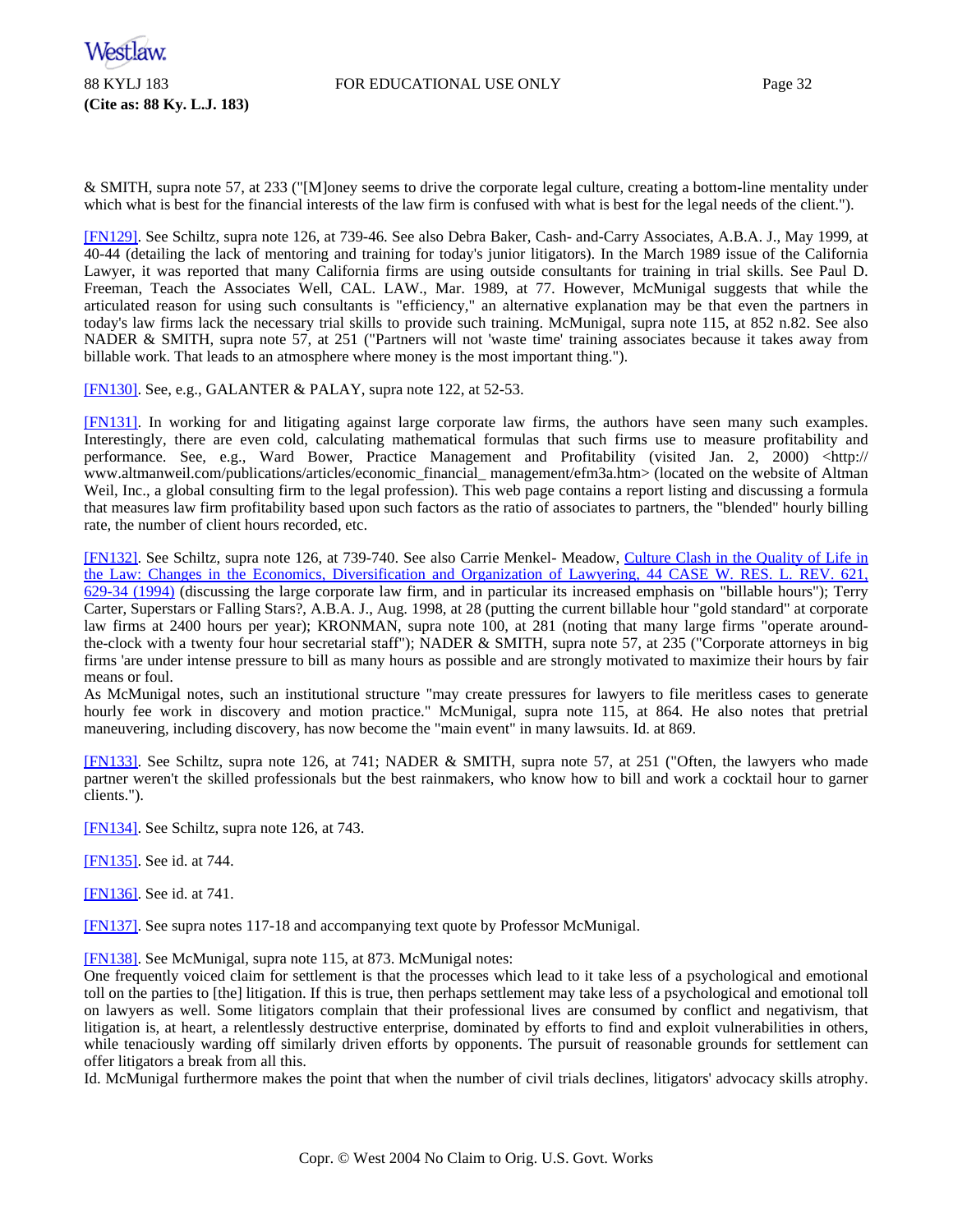

This degeneration process in turn distorts not only the trial skills of litigators, but also the settlement process. In other words, litigators without adequate trial experience are less able to accurately evaluate cases and are more likely to settle out of fear of their own inadequacy. See id. at 855-62; see also G. Thomas Eisele, The Case Against Mandatory Court-Annexed ADR Programs, 75 JUDICATURE 34, 40 (June-July 1991) (Judge Eisele notes that "lawyers with limited trial skills will ordinarily prefer a procedure that is less demanding.").

<span id="page-32-0"></span>[\[FN139\]](#page-11-8). See Warren E. Burger, Some Further Reflections on the Problem of Adequacy of Trial Counsel, 49 FORDHAM L. REV. 1, 1 (1980) ("[A] broad consensus has now emerged that a significant problem concerning the quality of a substantial number of lawyers' performances in the trial courts does indeed exist."); Malcom Richard Wilkey, A Bar Examination for Federal Courts, 61 A.B.A.J. 1091, 1091 (1975) (commenting on the "inability of a startling percentage of lawyers to try a lawsuit"); Rubin, supra note 30, at 649 ("Today appeals involve records of thousands of pages and briefs arguing dozens of issues.").

<span id="page-32-1"></span>[\[FN140\]](#page-11-9). See supra notes 64-67 and accompanying text.

<span id="page-32-2"></span>[\[FN141\]](#page-11-10). See Edward Brunet, Questioning the Quality of Alternate Dispute [Resolution,](http://www.westlaw.com/Find/Default.wl?rs=++++1.0&vr=2.0&DocName=62TULLREV1&FindType=Y) 62 TUL. L. REV. 1, 13 (1987); Kevin R. Casey, Alternate Dispute Resolution and Patent Law, 3 FED. [CIRCUIT](http://www.westlaw.com/Find/Default.wl?rs=++++1.0&vr=2.0&DocName=3FEDCIRCUITBJ1&FindType=Y) B.J. 1, 5 (1993).

<span id="page-32-3"></span>[\[FN142\]](#page-11-11). See, e.g., Borzou Daragahi, Environmental ADR: Demand for Arbitration Raises Practical Concerns, N.Y.L.J., Sept. 8, 1994, at 5; Schroder, supra note 64, at C14.

<span id="page-32-4"></span>[\[FN143\]](#page-11-12). See supra note 52.

<span id="page-32-5"></span>[\[FN144\]](#page-11-13). Robert T. Kenagy, Whirlpool's Search for Efficient and Effective Dispute [Resolutions,](http://www.westlaw.com/Find/Default.wl?rs=++++1.0&vr=2.0&DocName=59ALB895&FindType=Y) 59 ALB. L. REV. 895, 897 [\(1995\).](http://www.westlaw.com/Find/Default.wl?rs=++++1.0&vr=2.0&DocName=59ALB895&FindType=Y)

<span id="page-32-6"></span>[\[FN145\]](#page-11-14). See id. at 898.

<span id="page-32-7"></span>[\[FN146\]](#page-11-15). See id.

<span id="page-32-8"></span>[\[FN147\]](#page-11-16). See id.

<span id="page-32-9"></span>[\[FN148\]](#page-11-17). See generally Edward J. Higgins, Gone But Not [Forgotten:](http://www.westlaw.com/Find/Default.wl?rs=++++1.0&vr=2.0&DocName=78MICHBJ570&FindType=Y) [Manufacturers'](http://www.westlaw.com/Find/Default.wl?rs=++++1.0&vr=2.0&DocName=78MICHBJ570&FindType=Y) Post-Sale Duties to Warn of Recall, 78 [MICH.](http://www.westlaw.com/Find/Default.wl?rs=++++1.0&vr=2.0&DocName=78MICHBJ570&FindType=Y) B.J. 570, 571 (1999) (discussing manufacturers' continuing duty to warn consumers about dangerous defects in products discovered after the product is placed into the stream of commerce).

<span id="page-32-10"></span>[\[FN149\]](#page-11-18). See, e.g., Fed. R. Civ. P. [26\(c\)\(6\)-\(7\)](http://www.westlaw.com/Find/Default.wl?rs=++++1.0&vr=2.0&DB=1004365&DocName=USFRCPR26&FindType=L) (trade secret material can be sealed "for good cause" as "justice requires"). See generally Gibeaut, supra note 109.

<span id="page-32-11"></span>[\[FN150\]](#page-12-0). See 8 charles Alan Wright et al., Federal Practice and [Procedure](http://www.westlaw.com/Find/Default.wl?rs=++++1.0&vr=2.0&DocName=FPPs2044.1&FindType=Y) § 2044.1 (2d ed. 1994) ("Modification of Protective Orders"). See generally Gibeaut, supra note 109.

<span id="page-32-12"></span>[\[FN151\]](#page-12-1). Arthur H. Bryant, Letters, A.B.A. J., June 1998, at 10.

<span id="page-32-13"></span>[\[FN152\]](#page-12-2). See JUDICIAL CONFERENCE OF THE UNITED STATES, LONG RANGE PLAN FOR THE FEDERAL COURTS 71 (1995). It states:

Private forums should be encouraged, but the federal courts must not shed their obligation to provide public forums for disputes that need qualities that federal courts have traditionally provided, including at a minimum a neutral and competent decision-maker and the protection of weaker parties' access to information and power to negotiate a dispute.

See also Fiss, supra note 6, at 1077 ("We count, however, on the guiding presence of the judge, who can employ a number of measures to lessen the impact of distributional inequalities [between the parties].").

<span id="page-32-15"></span><span id="page-32-14"></span>[\[FN153\]](#page-12-3). Both authors have witnessed such assistance by judges in business cases at both the state and federal level.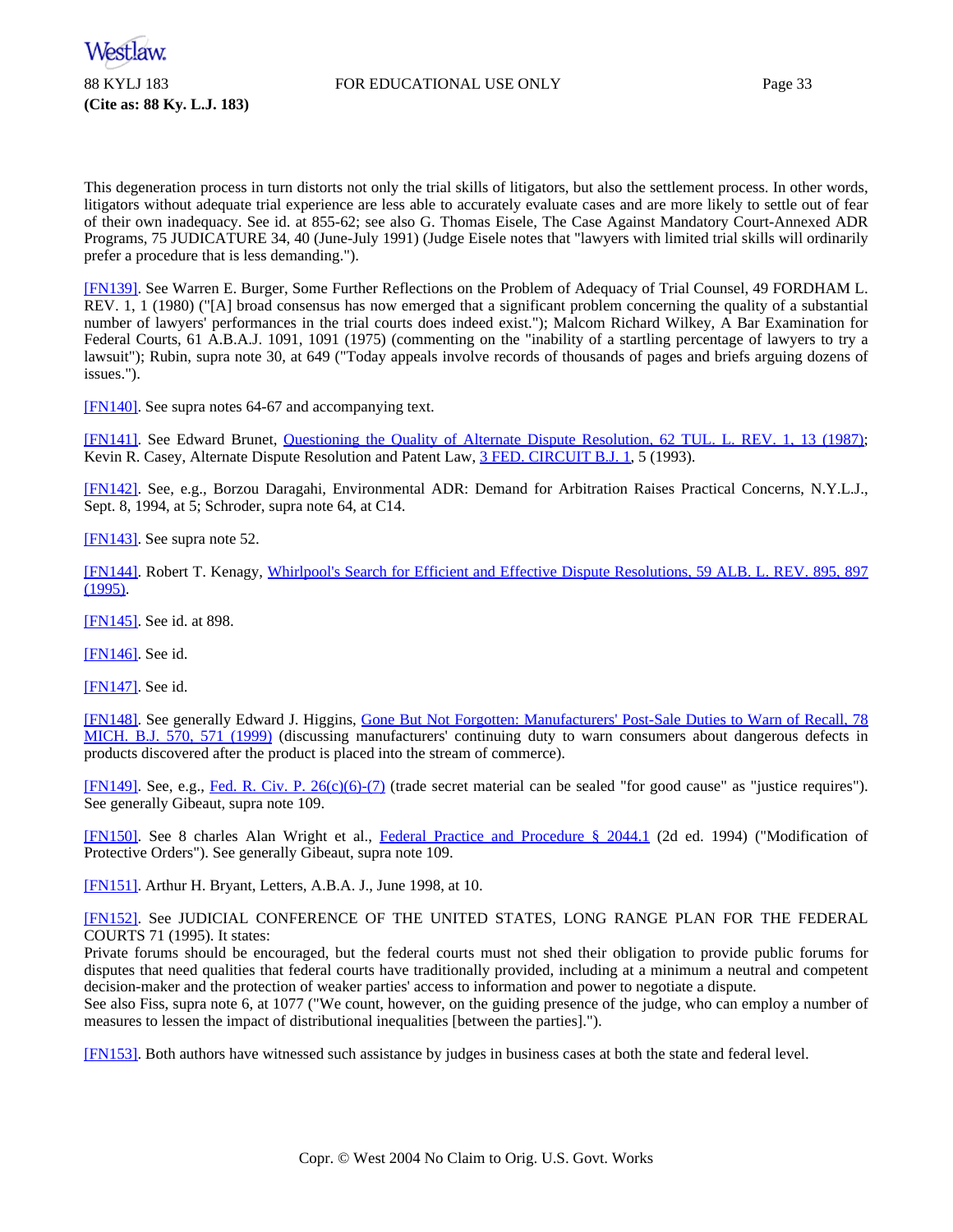

[\[FN154\]](#page-12-4). See Peter F. Blackman, Arbitration Suit Asserts Constitutional Arguments, NAT'L L.J., Feb. 27, 1995, at B1, B2; Richard C. Rueben, Reforming ADR, CAL. LAW., Feb. 1998, at 31; and Michele Marcucci, Freeing ADR, CAL. LAW., Feb. 1998, at 29, 70-75. Other areas of concern with respect to private ADR are the lack of an adequate record, the unchecked power of arbitrators, and the difficulty in challenging an arbitration award. See Bird v. Shearson [Lehman/Am.](http://www.westlaw.com/Find/Default.wl?rs=++++1.0&vr=2.0&DB=350&FindType=Y&ReferencePositionType=S&SerialNum=1991025620&ReferencePosition=123) [Express,](http://www.westlaw.com/Find/Default.wl?rs=++++1.0&vr=2.0&DB=350&FindType=Y&ReferencePositionType=S&SerialNum=1991025620&ReferencePosition=123) Inc., 926 F.2d 116, 123-24 (2d Cir. 1991) (Kearse, J., dissenting). Judge Kearse noted that AAA's commercial arbitration rules only require the arbitrator to put his or her award in writing, not to provide an explanation for the decision. In 1988 congressional hearings on arbitration reform, a securities industry spokesman noted that arbitrators in the industry are regarded as being free to grant or deny awards without complying with applicable legal standards ... [The] arbitrators frequently made decisions that did not reflect legal standards but rather sought to do rough justice. Id. at 124 (citation omitted).

<span id="page-33-0"></span>[\[FN155\]](#page-12-5). The securities industry is notorious for doing this. In the past it has supported the system of specialist arbitration and even subsidized the cost of arbitration. See Susan Antilla, Brokerage Firms Steer Dissatisfied Customers Away From Court, but in Only One Direction, N.Y. TIMES, May 12, 1995, at A29. According to one observer, "Christians had a better chance against the lions than many investors and employees will have in the climate being created now." Margaret A. Jacobs & Michael Siconolfi, Losing Battles: Investors Fare Poorly Fighting Wall Street--And May Do Worse, WALL ST. J., Feb. 8, 1995, at A1. See also Barbara Presley Noble, At Work: Attacking Compulsory Arbitration, N.Y. TIMES, Jan. 15, 1995, at F21.

Those with grievances and their representatives say the industry picks its arbitrators from a Wall Street 'old boy' network that is especially unlikely to look favorably on discrimination claims, requires little-to-no knowledge of employment law, conducts its operations in secret and explicitly tells its mediators they neither have to follow the law nor explain their decisions.

Id.

<span id="page-33-1"></span>[\[FN156\]](#page-12-6). See Marc Galanter, Why the "Haves" Come Out Ahead: Speculations on the Limits of Legal Change, 9 L. & SOC'Y REV. 96 (1974) (comparing the structural advantages of institutional litigants, or "repeat players," to "one- shot" litigants). Galanter notes that institutional litigants are typically those organizations that: (1) engage in frequent litigation; (2) are more concerned with long-range goals than with the outcome of a particular case; and (3) have the political and economic resources necessary to support their larger interests. See id. at 97-104. Galanter and others also note that businesses are the classic "repeat players" in the legal system and as such, are able to use their experience as "repeat players" to their advantage. See id.; see also Nancy H. Rodgers & Craig A. McEwen, Employing the Law to Increase the Use of [Mediation](http://www.westlaw.com/Find/Default.wl?rs=++++1.0&vr=2.0&FindType=Y&SerialNum=0109028849) and to Encourage Direct and Early [Negotiations,](http://www.westlaw.com/Find/Default.wl?rs=++++1.0&vr=2.0&FindType=Y&SerialNum=0109028849) 13 OHIO ST. J. ON DISP. RESOL. 831, 839 (1998).

<span id="page-33-2"></span>[\[FN157\]](#page-12-7). See David Luban, Settlements and the Erosion of the Public Realm, 83 GEO. L.J. 2619, 2625 (1995).

Whenever disputants rely on the final and public judgment of a court to resolve their controversy, they enhance the court's claim as an authoritative resolver of controversies. However, when disputants turn elsewhere for resolution--private arbitration, nonjudicial government agencies, or private bargaining--the salience of adjudication fades and the authority of courts weakens.

Id. See also Lauren K. Robel, Private Justice and the [Federal](http://www.westlaw.com/Find/Default.wl?rs=++++1.0&vr=2.0&DocName=68INDLJ891&FindType=Y) Bench, 68 IND. L.J. 891, 894 (1993) (contending that the increased use of private justice by litigants undermines the authority of the federal courts).

<span id="page-33-3"></span>[\[FN158\]](#page-12-7). See, e.g., Reuben, supra note 52, at 55 (noting that fees charged by JAMS rent-a-judges range from \$350 to \$500 per hour). Presumably, only wealthy businesses and litigants can afford such rates, thereby creating a two- tier system of justice--one for the "haves" and another for the "have-nots."

<span id="page-33-4"></span>[\[FN159\]](#page-12-8). Robert L. Haig & Steven P. Caley, How Clients Can Use Federal Court ADR Methods to Achieve Better Results, 5 FED. LITIG. GUIDE REP. 193, 194 (1994).

<span id="page-33-6"></span><span id="page-33-5"></span>[\[FN160\]](#page-12-8). See James Podgers, Chasing the Ideal: As More Americans Find Themselves Priced Out of the System, the Struggle Goes on to Fulfill the Promise of Equal Justice for All, A.B.A. J., Aug. 1994, at 56, 61 (analogizing the harm to public education due to loss of public support to the potential harm to the public court system if the big players exit the system for private ADR).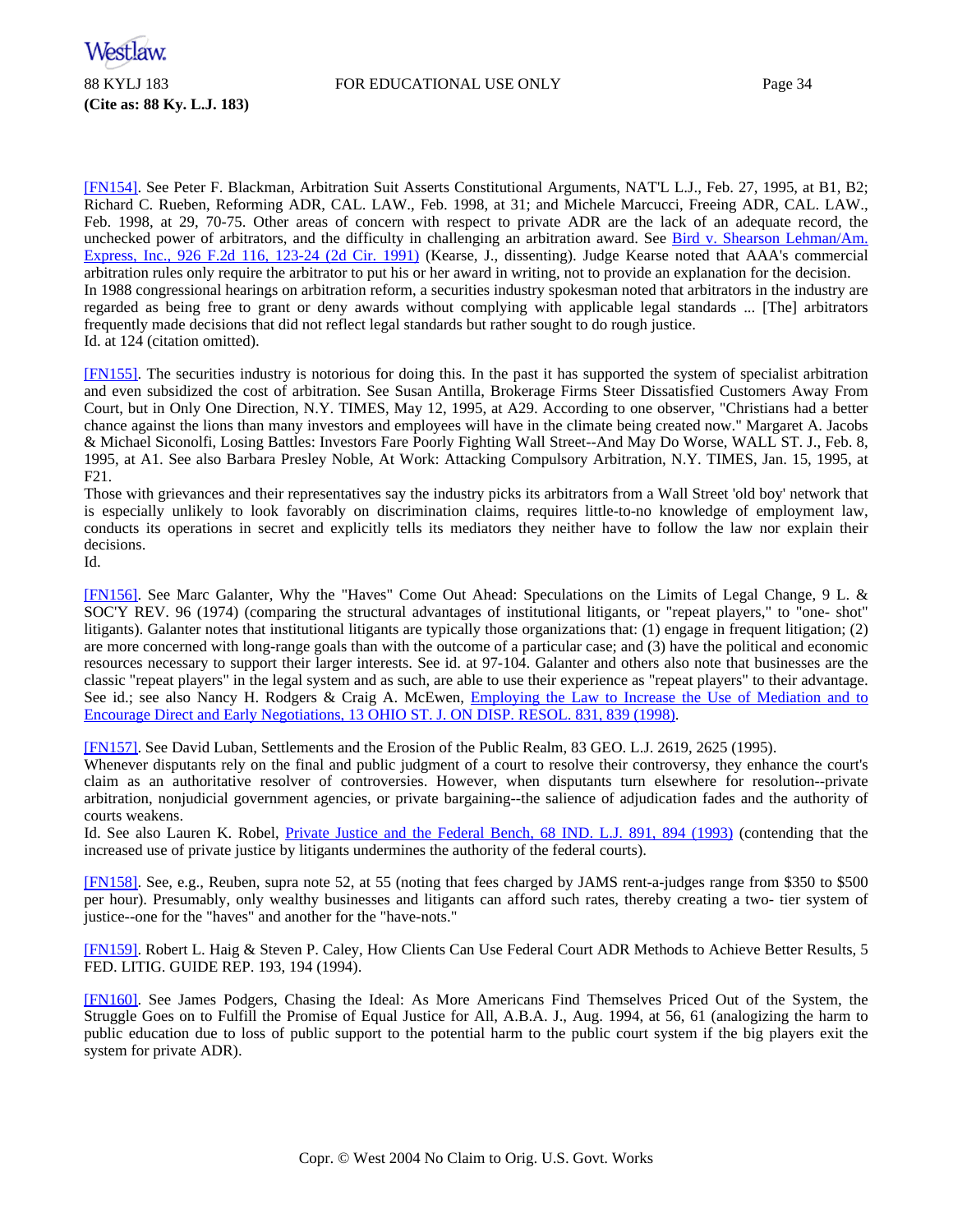

[\[FN161\]](#page-12-9). Justice Moses Harrison, Keynote Address at the 1996 Illinois Supreme Court dinner (1996), quoted in LUCILLE M. PONTE & THOMAS D. CAVENAGH, ALTERNATIVE DISPUTE RESOLUTION IN BUSINESS 329-30 (1999). Charles Carpenter also notes that with respect to the issue of selective publication and no- citation rules, they "add to [a hostile perception of the courts] by increasing the aura of secrecy over the functioning of the judicial branch and by strengthening the perception that the judiciary is not accountable." Carpenter, supra note 98, at 254.

<span id="page-34-0"></span>[\[FN162\]](#page-13-0). We know, for example, that only a fraction of cases are resolved by trial. See, e.g., supra notes 114-15 and accompanying text. Thus, if we assume that 95% of all business cases are settled or otherwise disposed of before trial, and if, of the remaining five percent, half (or more) are denied precedential value due to selective publication, vacatur, or depublication, then by the end of the process few cases remain with which to grow and develop our contemporary body of commercial common law in a meaningful way.

<span id="page-34-1"></span>[\[FN163\]](#page-13-1). John K. Van de Kamp & Richard Jacobs, Reducing Time to Trial: The Trial Court Delay Reduction Act of 1986, 1 CAL. LITIG. 9, 9 (1987); see also Johnson, supra note 34, at 230 ("The notion that justice delayed is justice denied has repeatedly been recognized and confirmed.").

<span id="page-34-2"></span>[\[FN164\]](#page-13-2). See Johnson, supra note 34, at 235-37 (discussing the proliferation of rocket docket programs); Friedrichs, supra note 34, at 445-54 (discussing one of California's many fast track programs in San Diego County).

<span id="page-34-3"></span>[\[FN165\]](#page-13-2). See supra note 80 and accompanying text.

<span id="page-34-4"></span>[\[FN166\]](#page-13-3). See Joan B. Carey, Court Reform: Consolidation of the State's Courts: Judge Kaye's Proposal, 4 CITY [LAW](http://www.westlaw.com/Find/Default.wl?rs=++++1.0&vr=2.0&DocName=4CITYL25&FindType=Y) 25 (Mar./Apr. 1998) (describing the court consolidation movement in New York's state courts); David Kline, George Hails Overwhelming Passage of Court Consolidation Measure, METROPOLITAN NEWS-ENTERPRISE, June 4, 1998, at 3 (describing the court consolidation movement in California's state courts); see, e.g., Renee Deger, In Brief, RECORDER, Aug. 3, 1998 (same).

<span id="page-34-5"></span>[\[FN167\]](#page-13-4). See supra note 84. See also STATE OF CALIFORNIA COMMISSION ON JUDICIAL PERFORMANCE ANNUAL REPORT 17 (1998) (noting that in 1998 eleven judges received an advisory letter or discipline for decisional delay, tardiness, or other dereliction of duty); A. John Pelander, *Judicial [Performance](http://www.westlaw.com/Find/Default.wl?rs=++++1.0&vr=2.0&DocName=30ARIZSTLJ643&FindType=Y) Review in Arizona: Goals, Practical* Effects and [Concerns,](http://www.westlaw.com/Find/Default.wl?rs=++++1.0&vr=2.0&DocName=30ARIZSTLJ643&FindType=Y) 30 ARIZ. ST. L. J. 643, 645, 651 (1998) (noting that over the past two decades the concept of evaluating judicial performance--which includes managerial skills and punctuality--has been adopted in a number of jurisdictions and that there is a growing trend in that direction); Jona Goldschmidt, Merit S[election:](http://www.westlaw.com/Find/Default.wl?rs=++++1.0&vr=2.0&DocName=49UMIALR1&FindType=Y) Current Status, [Procedures,](http://www.westlaw.com/Find/Default.wl?rs=++++1.0&vr=2.0&DocName=49UMIALR1&FindType=Y) and Issues, 49 U. MIAMI L. REV. 1, 18 (1994) (noting the recommendation that judicial performance commissions develop judicial evaluations based on criteria such as docket management and prompt case disposition).

<span id="page-34-6"></span>[\[FN168\]](#page-13-4). See Irving R. Kaufman, Reform for a System in Crisis: [Alternative](http://www.westlaw.com/Find/Default.wl?rs=++++1.0&vr=2.0&DocName=59FDMLR1&FindType=Y) Dispute Resolution in the Federal Courts, 59 [FORDHAM](http://www.westlaw.com/Find/Default.wl?rs=++++1.0&vr=2.0&DocName=59FDMLR1&FindType=Y) L. REV. 1, 17-22 (1990) (describing court-annexed arbitration).

<span id="page-34-7"></span>[\[FN169\]](#page-13-4). See id. at 13-17 (describing the summary jury trial); Ponte, supra note 45, at 1069-84.

<span id="page-34-8"></span>[\[FN170\]](#page-13-5). Effective in 1997, Congress increased the jurisdictional amount for diversity cases from \$50,000 to \$75,000. See John Flynn Rooney, U.S. Jurisdiction Limit Increases to \$75,000, CHI. DAILY LAW BULL., Jan. 16, 1997, at 1. See also [28](http://www.westlaw.com/Find/Default.wl?rs=++++1.0&vr=2.0&DB=1000546&DocName=28USCAS1332&FindType=L) [U.S.C.](http://www.westlaw.com/Find/Default.wl?rs=++++1.0&vr=2.0&DB=1000546&DocName=28USCAS1332&FindType=L) § 1332 (1999).

<span id="page-34-9"></span>[\[FN171\]](#page-13-6). See Rochelle C. Dreyfuss, Forums of the [Future:](http://www.westlaw.com/Find/Default.wl?rs=++++1.0&vr=2.0&FindType=Y&SerialNum=0105561454) The Role of Specialized Courts in [Resolving](http://www.westlaw.com/Find/Default.wl?rs=++++1.0&vr=2.0&FindType=Y&SerialNum=0105561454) Business Disputes, 61 [BROOK.](http://www.westlaw.com/Find/Default.wl?rs=++++1.0&vr=2.0&FindType=Y&SerialNum=0105561454) L. REV. 1 (1995) (discussing the trend toward adjudicating business disputes in specialized tribunals). But for a countervailing view of the merits of specialized business courts, see Jeffrey W. Stempel, Two Cheers for [Specialization,](http://www.westlaw.com/Find/Default.wl?rs=++++1.0&vr=2.0&DocName=61BRLR67&FindType=Y) 61 [BROOK.](http://www.westlaw.com/Find/Default.wl?rs=++++1.0&vr=2.0&DocName=61BRLR67&FindType=Y) L. REV. 67 (1995).

<span id="page-34-10"></span>[\[FN172\]](#page-13-7). See generally KENNETH W. CLARKSON ET AL., WEST'S BUSINESS LAW 477- 78 (1992) (discussion illustrating the wide latitude that courts now give to forum selection and choice of law clauses); SCHAFFER ET AL., supra note 25, at 111 (same). Further, state adoption of section 1-105 of the Uniform Commercial Code, which provides that parties may chose the law that will govern the contract so long as their choice bears a "reasonable relation" to the selected state, was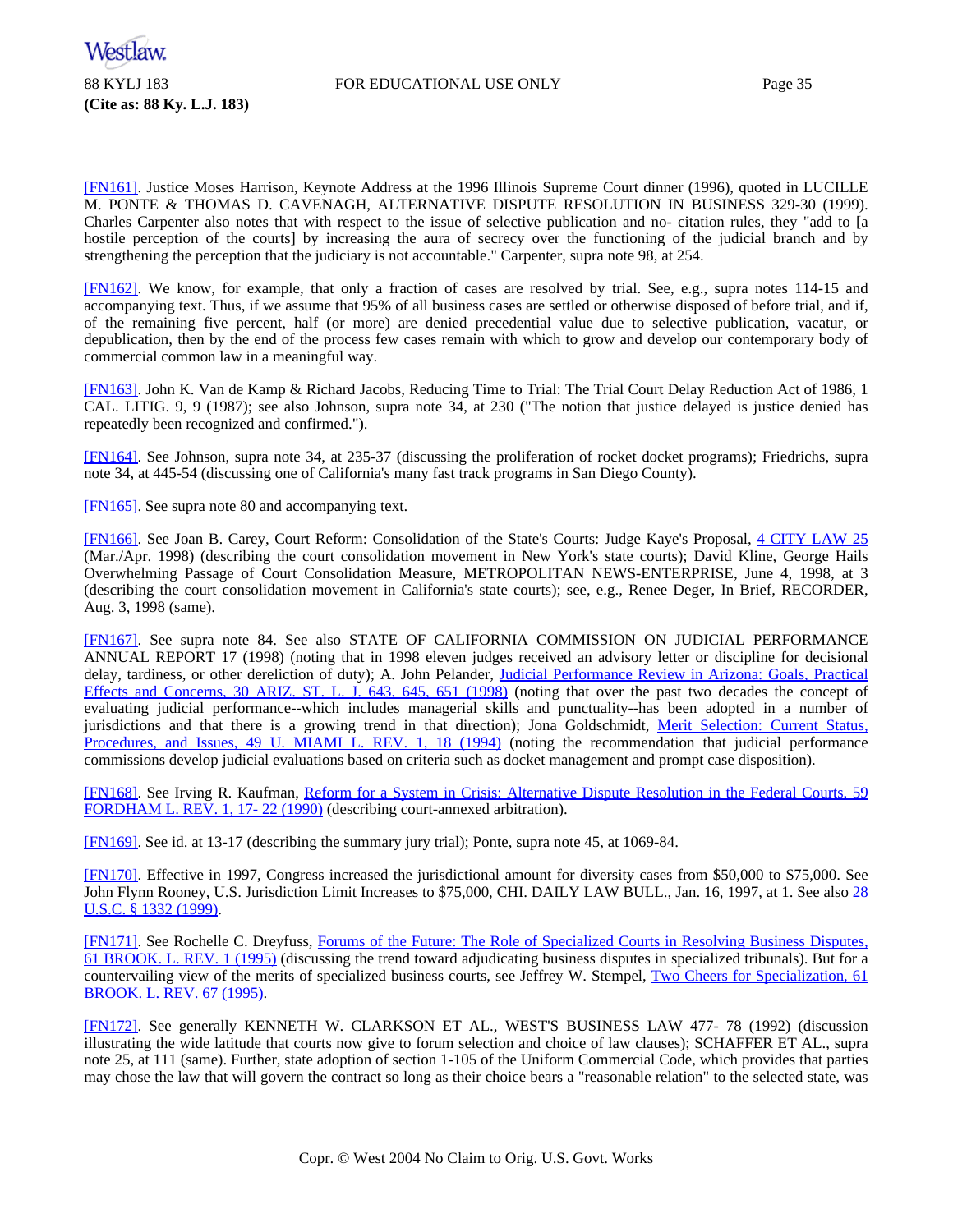

obviously an important step toward increasing uniformity and comity in the choice of law area. See U.C.C. § 1-105 (1995).

<span id="page-35-0"></span>[\[FN173\]](#page-13-7). See Eric K. Yamamoto, ADR: Where Have the Critics Gone?, 36 SANTA [CLARA](http://www.westlaw.com/Find/Default.wl?rs=++++1.0&vr=2.0&DocName=36SANTACLARALREV1055&FindType=Y) L. REV. 1055, 1057 (1996) (noting reduced discovery as a reform measure designed to reduce court caseloads and address criticism about waste and delay).

<span id="page-35-1"></span>[\[FN174\]](#page-13-7). See, e.g., Robert W. Phillips, Note, Cass County Music Co. v. C.H.L.R., Inc.: Law, [Equity,](http://www.westlaw.com/Find/Default.wl?rs=++++1.0&vr=2.0&DocName=51ARKLREV117&FindType=Y) and the Right to Jury Trial in Copyright [Infringement](http://www.westlaw.com/Find/Default.wl?rs=++++1.0&vr=2.0&DocName=51ARKLREV117&FindType=Y) Suits Seeking Statutory Damages, 51 ARK. L. REV. 117, 121 (1998) (noting that the Eighth Circuit Court of Appeals has held there is a right to a jury trial on both the issues of infringement and the determination of the amount of a "basic" statutory damages award, while other circuit courts of appeals have adopted a conflicting view).

<span id="page-35-2"></span>[\[FN175\]](#page-13-8). See supra notes 59-63 and accompanying text.

<span id="page-35-3"></span>[\[FN176\]](#page-13-9). See, e.g., KRONMAN, supra note 100, at 275 (noting how the law has become "more specialized").

<span id="page-35-4"></span>[\[FN177\]](#page-13-9). See supra note 61.

<span id="page-35-5"></span>[\[FN178\]](#page-13-10). See supra note 62.

<span id="page-35-6"></span>[\[FN179\]](#page-13-11). For example, with respect to U.S. district court judges, 40.7% of President Clinton's appointees came from a prosecutorial background. For Presidents Bush, Reagan and Carter, the figures are 39.2%, 44.1%, and 38.1%, respectively. See Goldman & Slotnick, supra note 61, at 275 tbl. 3.

<span id="page-35-7"></span>[\[FN180\]](#page-13-12). When we say, "communicated in the courtroom," the following is an example that the authors have experienced in many of California's state and federal courts: Due to the complexity of most business cases, a two, three or even four-week trial is not uncommon. When the court learns that the case will take that long to try, statements to the effect of, "Three weeks! We don't have that kind of time, staff or resources in this building to devote to your case" are not unheard-of. When counsel resists efforts to be diverted into arbitration or mediation and insists on a trial, he or she will often quickly find their case has become a member of a disfavored class. In other words, you pay for your insistence through delay; the court will put your case at the back of the line. Moreover, when the trial finally takes place, the judge's or court personnel's frustration with having to try the case is usually somehow communicated to the jury.

<span id="page-35-8"></span>[\[FN181\]](#page-13-13). See supra notes 117-18 and accompanying text.

<span id="page-35-9"></span>[\[FN182\]](#page-13-14). A review of the National Center for State Courts' Course Calendar web page, Year 2000 Course Calendar (visited Jan. 3, 2000) <http:// www.ncsc.dni.us/icm/2000cat/icm2000.htm>, and the Federal Judicial Center's Education L.C.W. web page, Education Materials for Court Personnel (visited Jan. 3, 2000) <http://www.fjc.gov/public/fjcweb.nsf/Pages/54>, reveals a wide variety of continuing education courses for judges to hone their skills, only a handful of which appear to touch on business and commercial cases and issues.

<span id="page-35-10"></span>[\[FN183\]](#page-13-15). See Rubin, supra note 30, at 653.

<span id="page-35-11"></span>[\[FN184\]](#page-13-16). See Smith, supra note 62.

<span id="page-35-12"></span>[\[FN185\]](#page-14-0). See supra note 88 and accompanying text (noting how when judges farm out their decision making duties courts risk becoming perceived as impersonal institutions).

<span id="page-35-13"></span>[\[FN186\]](#page-14-1). Excellent articles exist with respect to the issue of fee shifting, particularly those that have modeled fee shifting regimes in an effort to gauge their impact on litigation and settlement. For a representative sampling, see Symposium, Attorney Fee Sh[ifting](http://www.westlaw.com/Find/Default.wl?rs=++++1.0&vr=2.0&DocName=71CHIKENTLREV427&FindType=Y), 47 LAW & CONTEMP. PROBS. 1 (Winter 1984). See also Keith N. Hylton, Fee Shifting and [Predictability](http://www.westlaw.com/Find/Default.wl?rs=++++1.0&vr=2.0&DocName=71CHIKENTLREV427&FindType=Y) of Law, 71 CHI.- KENT L. REV..... 427, 445-47 (1995) (noting that under a two-way fee shifting scheme, there is an incentive to litigate rather than settle a dispute); Robert S. Miller, Attorneys' Fees for Contractual [Non-Signatories](http://www.westlaw.com/Find/Default.wl?rs=++++1.0&vr=2.0&DocName=32SANDIEGOLREV535&FindType=Y) Under Civil Code Section 1717: A Remedy in Search of a [Rationale,](http://www.westlaw.com/Find/Default.wl?rs=++++1.0&vr=2.0&DocName=32SANDIEGOLREV535&FindType=Y) 32 SAN DIEGO L. REV. 535, 541 (1995) ("[F]ee-shifting might discourage settlement. Adding the possibility of recovering fees into the litigants' calculus of the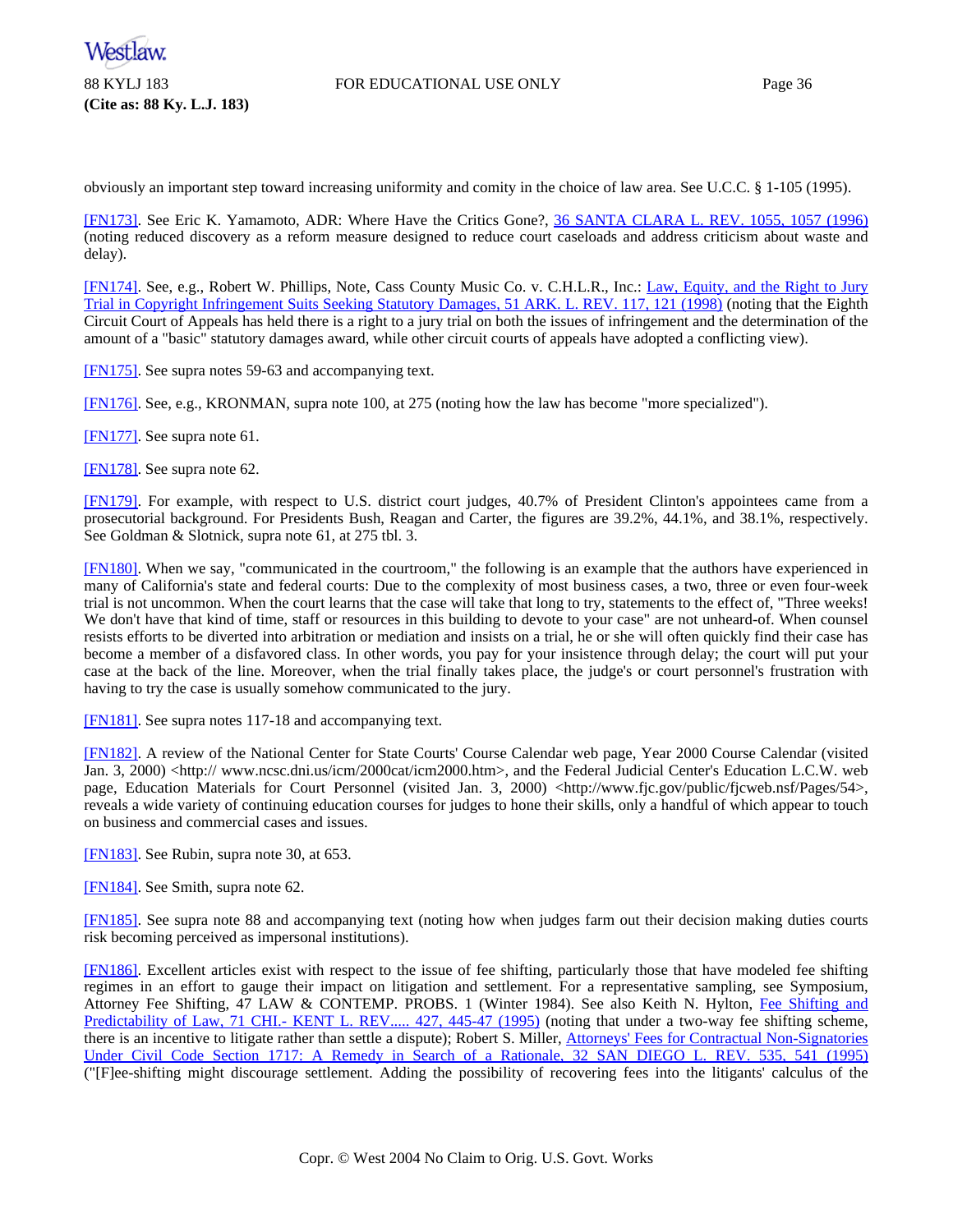

settlement value of their cases could make settlement less likely."). But cf. John J. Donohue III, Opting for the British Rule, or If Posner and Shavell Can't Remember the Coase Theorem, Who Will?, 104 [HARV.](http://www.westlaw.com/Find/Default.wl?rs=++++1.0&vr=2.0&DocName=104HLR1093&FindType=Y) L. REV. 1093 (1991); and Bradley L. Smith, Note, Three Attorney Fee-Shifting Rules and [Contingency](http://www.westlaw.com/Find/Default.wl?rs=++++1.0&vr=2.0&DocName=90MILR2154&FindType=Y) Fees: Their Impact on Settlement Incentives, 90 MICH. L. REV. 2154 [\(1992\)](http://www.westlaw.com/Find/Default.wl?rs=++++1.0&vr=2.0&DocName=90MILR2154&FindType=Y).

<span id="page-36-0"></span>[\[FN187\]](#page-14-2). See Bruce L. Hay, Fee Awards and Optimal [Deterrence,](http://www.westlaw.com/Find/Default.wl?rs=++++1.0&vr=2.0&DocName=71CHIKENTLREV505&FindType=Y) 71 CHI.- KENT L. REV..... 505, 514-15 (1995). Hay further notes that when the prospect of fee shifting (or punitive damages) exists, attorneys will invest more in the litigation. See id. at 511-13. For possible examples of this concept in action, see Barbara Steuart, No Joke: \$100 Dispute Spawns More Than \$1 Million in Fees, RECORDER, Oct. 21, 1994, at 1 (discussing a landlord-tenant dispute over a \$100 fee that yielded an attorneys' fees award of \$422,258); Deane [Gardenhome](http://www.westlaw.com/Find/Default.wl?rs=++++1.0&vr=2.0&DB=3484&FindType=Y&ReferencePositionType=S&SerialNum=1993057970&ReferencePosition=817) Ass'n v. Denktas, 16 Cal. Rptr. 2d 816, 817, 819 (Ct. App. 4th [1993\)](http://www.westlaw.com/Find/Default.wl?rs=++++1.0&vr=2.0&DB=3484&FindType=Y&ReferencePositionType=S&SerialNum=1993057970&ReferencePosition=817) (where the monetary value of the dispute was less than \$1800 but the court awarded \$15,000 in attorneys' fees to the prevailing party). Unfortunately, there is little empirical evidence that illustrates the depth or severity of fee shifting and its impact on settlement and litigation. It has been the authors' experience in California, however, that many trial judges too easily rubber stamp the prevailing party's fee application and are reluctant to disallow any meaningful portion of the requested fees, especially where the client has paid them.

<span id="page-36-1"></span>[\[FN188\]](#page-14-3). The factors that courts should utilize in determining the amount of a prevailing party's fees sought pursuant to an attorneys' fees provision in a contract are well summarized in Rule  $1.5(a)$  of the Rules of [Professional](http://www.westlaw.com/Find/Default.wl?rs=++++1.0&vr=2.0&DB=1000010&DocName=KYSTR3130R1.5&FindType=L) Conduct of the American Bar Association. This rule provides that the factors to be considered in determining the reasonableness of a fee request include the following:

(1) the time and labor required, the novelty and difficulty of the questions involved, and the skill requisite to perform the legal service properly;

(2) the likelihood, if apparent to the client, that the acceptance of the particular employment will preclude other employment by the lawyer;

(3) the fee customarily charged in the locality for similar legal services;

- (4) the amount involved and the results obtained;
- (5) the time limitations imposed by the client or by the circumstances;
- (6) the nature and length of the professional relationship with the client;
- (7) the experience, reputation, and ability of the lawyer or lawyers performing the services; and
- (8) whether the fee is fixed or contingent.

MODEL RULES OF PROFESSIONAL CONDUCT Rule 1.5(a) [\(1995\).](http://www.westlaw.com/Find/Default.wl?rs=++++1.0&vr=2.0&DB=1000010&DocName=KYSTR3130R1.5&FindType=L) States have a similar provision in their rules of professional conduct. See, e.g., Rules of Professional Conduct of the State Bar of [California](http://www.westlaw.com/Find/Default.wl?rs=++++1.0&vr=2.0&DB=1005299&DocName=CASTAR4&FindType=L) Rule 4-200 (amended 1992).

<span id="page-36-2"></span>[\[FN189\]](#page-14-3). See, e.g., [McGinnis](http://www.westlaw.com/Find/Default.wl?rs=++++1.0&vr=2.0&DB=506&FindType=Y&ReferencePositionType=S&SerialNum=1995082712&ReferencePosition=810) v. Kentucky Fried Chicken, 51 F.3d 805, 810 (9th Cir. 1995) ("Lawyers might reasonably spend \$148,000 worth of time to win \$234,000. But no reasonable person would pay lawyers \$148,000 to win \$34,000.""""). Further, California's Sixth District Court of Appeal recently decided that all of the fees incurred after the plaintiff rejected a reasonable but informal settlement proposal were not "reasonably spent" on the litigation and were not compensable by the losing parties. The client had paid more than \$450,000 of the billed attorneys fees; \$520,587 was requested, but only \$75,000 was awarded. Meister v. Regents of University of [California,](http://www.westlaw.com/Find/Default.wl?rs=++++1.0&vr=2.0&DB=3484&FindType=Y&ReferencePositionType=S&SerialNum=1998217307&ReferencePosition=916) 78 Cal. Rptr. 2d 913, 916-18 (Ct. App. 6th 1998). The authors submit that more trial courts should follow this example.

<span id="page-36-3"></span>[\[FN190\]](#page-14-4). See supra notes 117-18 and accompanying text.

<span id="page-36-4"></span>[\[FN191\]](#page-14-5). As an example, one of the authors has taught M.B.A. students for a number of years. The percentage of these students who appear to have little interest in becoming sophisticated users of legal services is striking. The prevailing attitude seems to be, "That is something for my in-house counsel to worry about." While this attitude may be unique to the author's academic institution, we suspect that is not the case. In short, the corporate managers of today and the future need to take more responsibility for alleviating some of the criticisms of traditional litigation. Corporate management should stop pressuring legal counsel to implement overly-aggressive litigation tactics, they should stop unreasonably refusing to settle a case or pay a judgment when their legal counsel advises them to do so, etc. In short, not all of the blame lies with lawyers, judges and the court system.

In their thought-provoking book, No Contest, Ralph Nader and Wesley Smith echo these concerns. See NADER & SMITH, supra note 57, at 238 ("Clients have to watch out for both overbilling and overlawyering.... The only thing that will slow